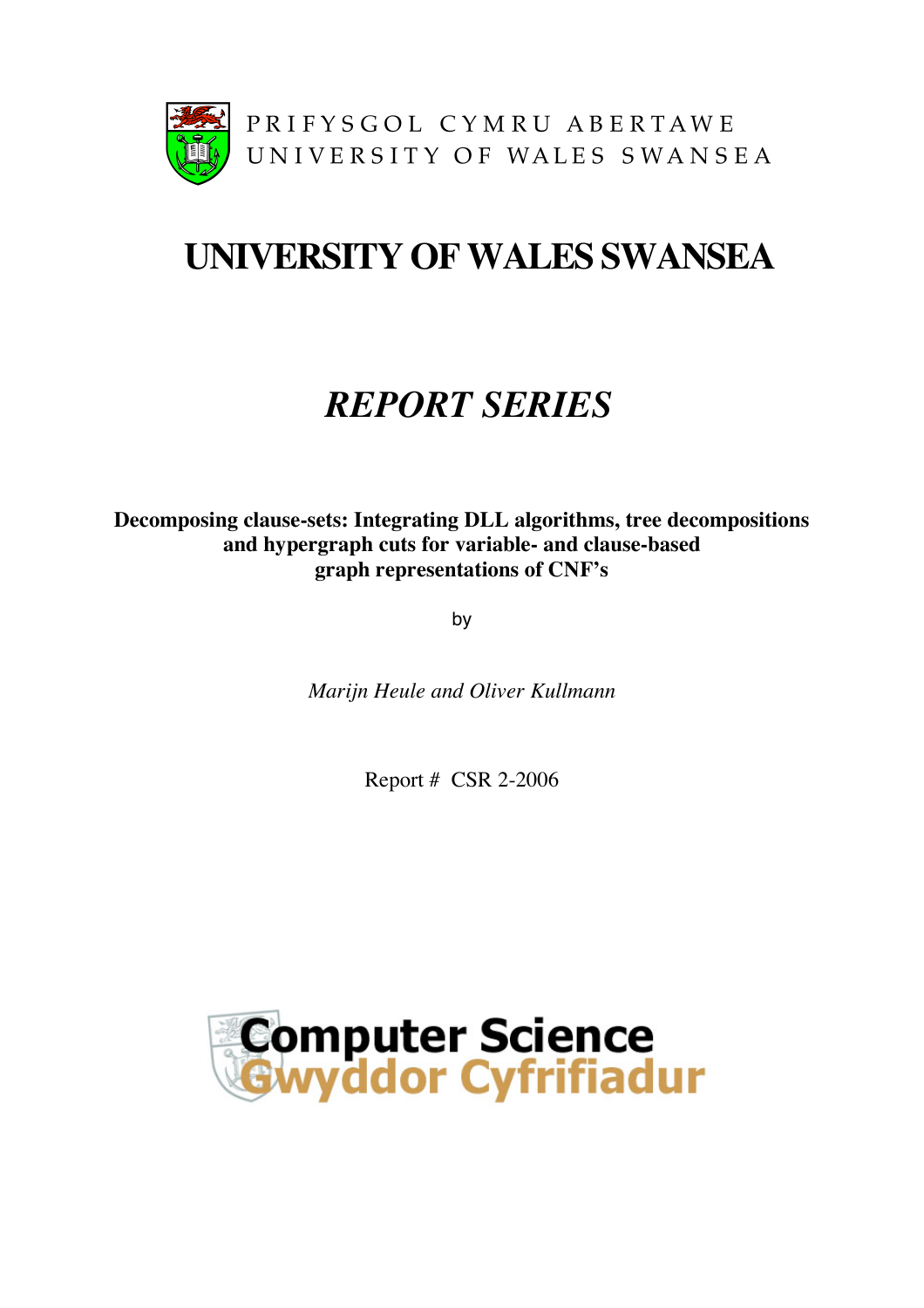Decomposing clause-sets: Integrating DLL algorithms, tree decompositions and hypergraph cuts for variable- and clause-based graph representations of CNF's

> Marijn Heule<sup>∗</sup> Department of Software Technology Delft University of Technology Mekelweg 4, 2628 CD Delft, The Netherlands e-mail: marijn@heule http://www.st.ewi.tudelft.nl/~heule/

> > Oliver Kullmann† Computer Science Department University of Wales Swansea Swansea, SA2 8PP, UK e-mail: O.Kullmann@Swansea.ac.uk http://cs-svr1.swan.ac.uk/~csoliver/

> > > March 19, 2006

# **Contents**

| $\mathbf{1}$ |         | Introduction                                                                 | 3              |
|--------------|---------|------------------------------------------------------------------------------|----------------|
|              | 1.1     | SAT decision via graph/hypergraph decomposition in general $\dots$ .         | 3              |
|              |         | 1.2 General algorithms based on graph splitting                              | $\overline{4}$ |
|              | 1.3     | The graph representations considered in this paper $\dots \dots \dots$       | $\frac{5}{2}$  |
|              |         |                                                                              | - 5            |
| $2^{\circ}$  |         | Preliminaries                                                                | 6              |
|              | $2.1 -$ |                                                                              | - 6            |
|              | 2.2     |                                                                              |                |
|              | 2.3     | Graphs with bipartition (incidence structures) $\ldots \ldots \ldots \ldots$ | -8             |
|              | 2.4     |                                                                              | - 8            |
|              | 2.5     |                                                                              |                |
|              |         |                                                                              |                |

<sup>∗</sup>Supported by the Dutch Organization for Scientific Research (NWO) under grant 617.023.306 †Supported by EPSRC Grant GR/S58393/01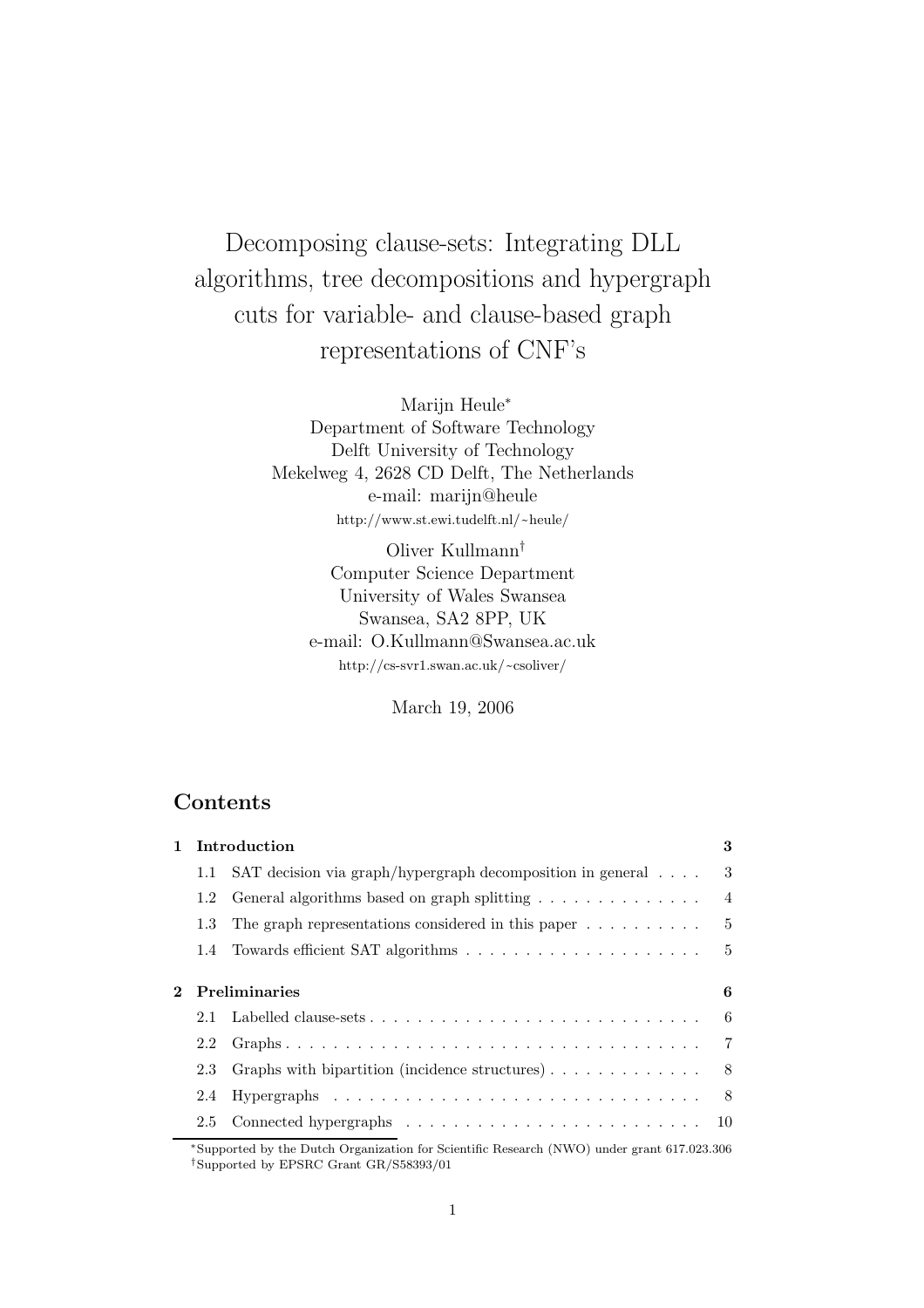|                         | 2.6                                      | Separating sets in hypergraphs $\ldots \ldots \ldots \ldots \ldots \ldots$     | 10 |  |  |  |  |  |  |  |  |  |
|-------------------------|------------------------------------------|--------------------------------------------------------------------------------|----|--|--|--|--|--|--|--|--|--|
| 3                       | 12<br>Applying splittings                |                                                                                |    |  |  |  |  |  |  |  |  |  |
| $\overline{\mathbf{4}}$ | Heuristical evaluation<br>14             |                                                                                |    |  |  |  |  |  |  |  |  |  |
| 5                       | Forest and tree decompositions of graphs |                                                                                |    |  |  |  |  |  |  |  |  |  |
|                         | 5.1                                      |                                                                                | 15 |  |  |  |  |  |  |  |  |  |
|                         | 5.2                                      |                                                                                | 17 |  |  |  |  |  |  |  |  |  |
|                         | 5.3                                      |                                                                                | 19 |  |  |  |  |  |  |  |  |  |
| 6                       |                                          | Special graph representations of (labelled) clause-sets                        | 19 |  |  |  |  |  |  |  |  |  |
|                         | 6.1                                      | The variable hypergraph, and derived graphs $\ldots \ldots \ldots \ldots$      | 20 |  |  |  |  |  |  |  |  |  |
|                         | 6.2                                      | The conflict graph and refinements $\dots \dots \dots \dots \dots \dots \dots$ | 21 |  |  |  |  |  |  |  |  |  |
|                         | 6.3                                      | Splitting conflict and resolution graphs $\dots \dots \dots \dots \dots \dots$ | 23 |  |  |  |  |  |  |  |  |  |
|                         | 6.4                                      | The tree case for the resolution graph $\ldots \ldots \ldots \ldots \ldots$    | 24 |  |  |  |  |  |  |  |  |  |
| 7                       |                                          | Solving SAT problems by graph decomposition                                    | 24 |  |  |  |  |  |  |  |  |  |
|                         | 7.1                                      | Decomposable graph representations of (labelled) clause-sets $\dots$ .         | 24 |  |  |  |  |  |  |  |  |  |
|                         | 7.2                                      |                                                                                | 25 |  |  |  |  |  |  |  |  |  |
| 8                       |                                          | <b>Experimental results</b>                                                    | 26 |  |  |  |  |  |  |  |  |  |
|                         | 8.1                                      |                                                                                | 27 |  |  |  |  |  |  |  |  |  |
| 9                       |                                          | Conclusion and future research                                                 | 28 |  |  |  |  |  |  |  |  |  |

#### Abstract

Applications of graph and hypergraph decomposition techniques to SAT solving have been studied under various conditions. Theoretical research focused on the direction given by tree decompositions, while practical approaches either integrated tree decomposition guidance into existing SAT solver, or studied splitting techniques using hypergraph cuts. In this article we present a uniform and general framework based on the splitting approach. We allow (and study) different graph representations, different graph and hypergraph splitting methods (involving vertices or (hyper)edges), different degrees of integration with the (full) problem structure, and various heuristics for selecting "good" decompositions. Basic is the notion of a decomposable graph representation. We show that resolution graphs (with only non-tautological resolvents(!)) yield a decomposable graph representation. Tree decomposition and variations have theoretical strength, but for practical purposes the (hyper)graph cut approach seems to be more suited, which is of a local nature, yielding one split at a time, while tree decomposition delivers one global scheme, from which all future splittings are derived. For (hyper)graph cuts even the weaker variation of resolution graphs, the conflict graphs (where also tautological resolvents are allowed), yield strictly better splitting possibilities than variable interaction graphs (at the expense of using bigger graphs). Very preliminary experimental results are given (yet mostly of negative nature).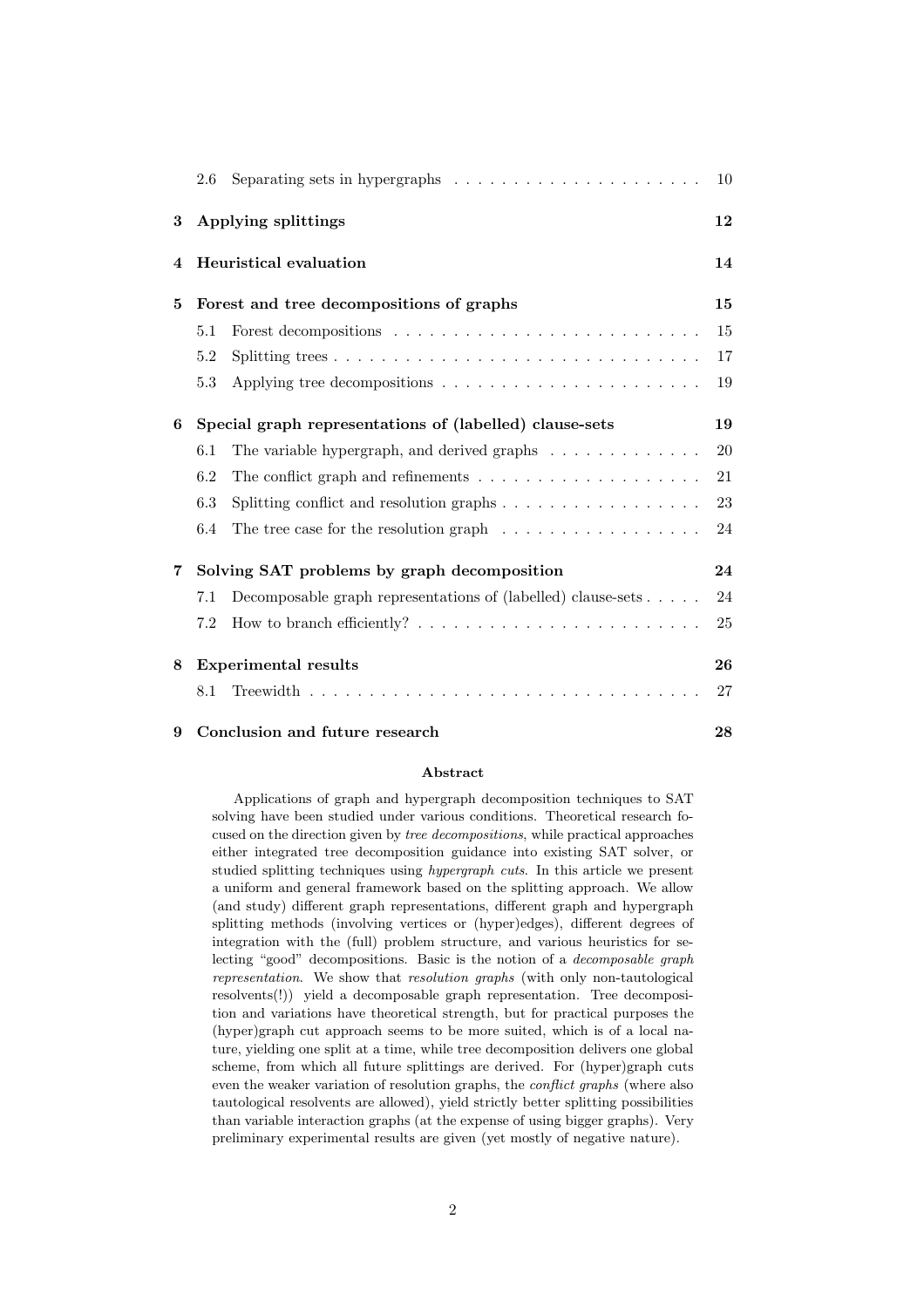## 1 Introduction

## 1.1 SAT decision via graph/hypergraph decomposition in general

Given a "SAT problem" F (which could be a boolean CNF, or a constraint satisfaction problem), the basic approach is to use some graph representation  $G(F)$ (which actually might be a graph or a hypergraph) representing certain elements of F. Typically this representation is not faithful, but  $G(F)$  is only a rough representation of  $F$  — which is a weakness as well as a strength. In this article we only consider exploitation of *connectedness properties* of  $G(F)$  (of course many other applications exist) in the following way: If  $G(F)$  splits into connected components  $G_1, \ldots, G_m$ , then the representation should allow us to efficiently find a partitioning  $F_1, \ldots, F_m$  of F with  $G(F_i) = G_i$  for  $i \in \{1, \ldots, m\}$ , such that

$$
sat(F) = \min_{i \in \{1, \dots, m\}} sat(F_i),\tag{1}
$$

where sat $(F) = 1$  if F is satisfiable, while  $sat(F) = 0$  otherwise. In other words, if one of the "components"  $F_i$  of F is unsatisfiable, then F is unsatisfiable, while if all components  $F_i$  are satisfiable, then F is satisfiable. Property (1) is the basic requirement on a useful graph representation (in this article we will give an example, where establishing  $(1)$  is not obvious).

We can apply (1) "opportunistically" in a SAT solver, by either only inspecting the input, or also investigating instances in the backtracking tree. Going one step further, one can instrument the SAT solver somehow, so that it might produce decompositions by itself, or that it might implicitly exploit (1), as done in  $[4]$ .<sup>1)</sup> In this article we will not investigate this kind of connection between (hyper)graph decomposition and SAT algorithm, since this connection seems to depend strongly on the specific form of graph representation and on the specific method of decompositions employed. One goal of this article is to create a general framework for arbitrary graph representations and arbitrary methods of splitting graphs, in this way also unifying approaches based on hypergraph splitting (as in [11]) and tree decomposition (as in [35]).

So for us the basic questions are:

- 1. How can we split (hyper)graphs at the graph side?
- 2. How can we realise this on the formula side?

Let  $G$  be a connected graph or a connected hypergraph. If  $G$  is a graph, then a separating vertex set is a set of vertices such that after removing them (including incident edges) the graph splits into components, while a separating edge set is a set of edges such that removing them the graph splits into components. For hypergraphs G one usually does not consider separating vertex sets, since they can be realised as separating edge sets in the dual hypergraph  $G<sup>t</sup>$ . A separating hyperedge set for a hypergraph is a set of (hyper)edges such that removing them splits the hypergraph. So for graphs we have separating vertex sets and separating edge sets, while for hypergraphs we have separating hyperedge sets generalising separating edge sets for graphs. In principle we do not need to consider hypergraphs,

<sup>&</sup>lt;sup>1)</sup>See below for an explanation, how tree decomposition fits into our general scheme.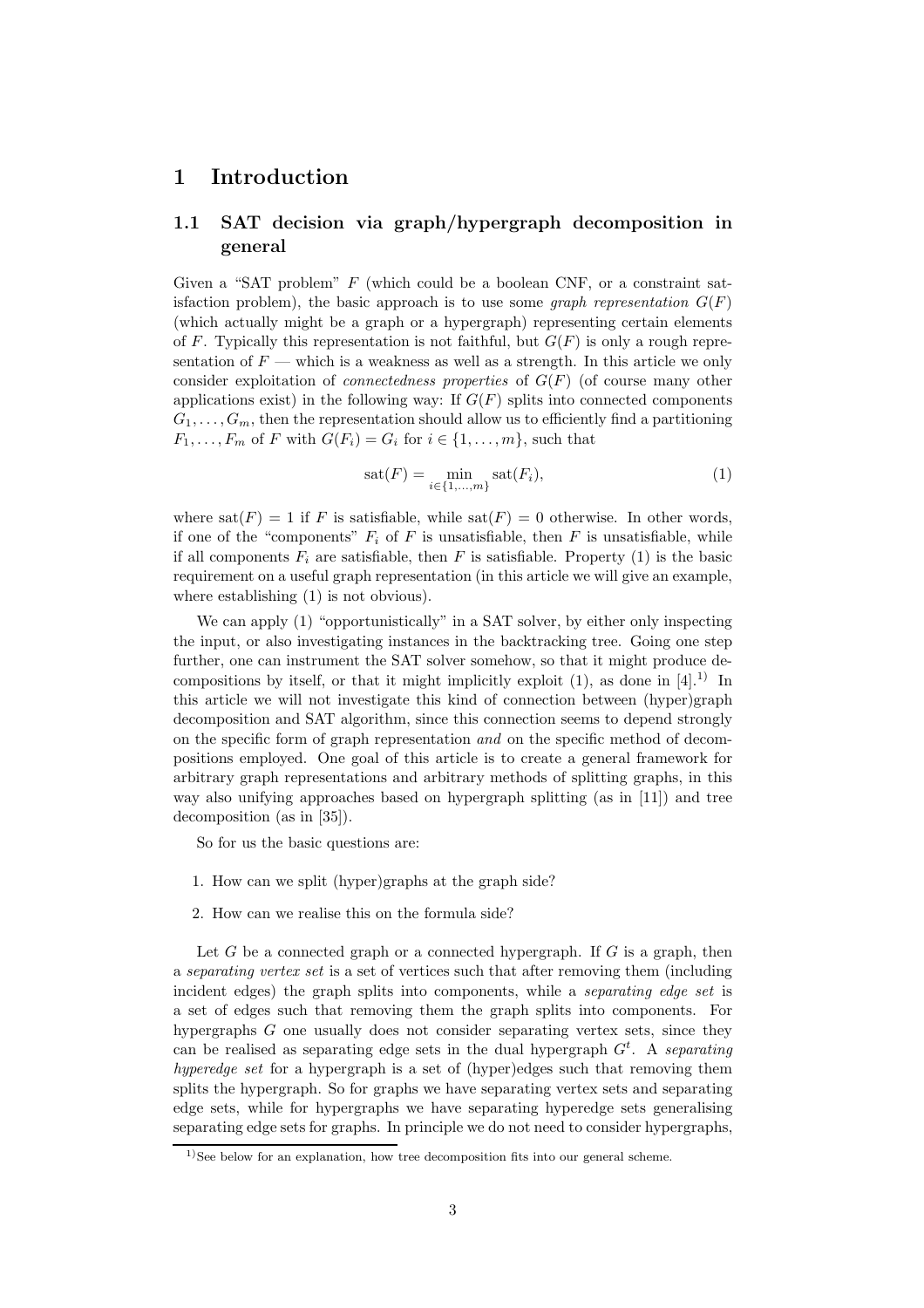but we can reduce all these notions to the notion of separating vertex sets in graphs as follows: Separating hyperedge sets in a hypergraph  $G$  can be (nearly perfectly) mirrored by separating vertex sets in the line graph of  $G$ , while separating hyperedge sets in a the dual  $G<sup>t</sup>$  can be (nearly perfectly) mirrored by separating vertex sets in the 2-section of G. So for the more principle considerations in this paper we will often just refer to the graph case, but we want to point out here that for efficiency of algorithms and implementations as well as for clarity of theoretical insight often the hypergraph approach is superior.

A remark on "cuts" versus "separating sets": We are using "separating sets" ("disconnecting sets"), since while cuts do cut "something", we just want to cut "anything", and because of that the minimality condition included in the notion of a cut is not completely appropriate for us (see [33] for these notions). However in this introduction we ignore these differences, and freely switch between "cuts" and "separating (vertex/edge/hyperedge) sets".

Now how to realise such separating sets on the formula side? In the cases we consider, vertices / edges correspond to clauses or variables: Removing a variable happens by assigning a truth value to it, while for removing a clause we need to find a partial assignment satisfying the clause. If we have a set of  $k$  variables, then we consider all  $2^k$  assignments, while if we have a set  $F'$  of clauses then we consider a set of satisfying partial assignments covering all satisfying assignments (this is exactly the same as transforming the CNF  $F'$  into a DNF  $-$  the clauses of the DNF just correspond to the satisfying partial assignments). In both cases, we can apply further reductions like unit-clause-propagation.

#### 1.2 General algorithms based on graph splitting

In Section 3 we present a generic scheme for the exploitation of graph splittings (in a very general context, not restricted to SAT), resulting in the generic algorithm  $\mathcal{G}\mathcal{S}$ , which is the basis for all the algorithms we study here. We will study several levels of refinements for this scheme. One basic problem of this approach is to find a "good split", and in Section 4 we present the refinement  $\mathcal{H}\mathcal{S}$ , which shows a natural (and not completely trivial) approach for selecting a "best split" from a given set of possibilities.

Regarding tree decompositions, we take a slightly unusual point of view (a selection of the literature relevant for SAT is given by [31],[15],[1],[35],[6],[4],[30]): We use a tree decomposition of a graph as a "universal splitting advice", and choosing central splitting points in the tree decomposition itself we arrive at a "splitting tree" for the graph, which contains a complete splitting scheme of the graph into "trivial parts". The algorithm  $TS$  obtained in this way is given in Subsection 5.3. We see that in this way (as a special instance of  $\mathcal{GS}$ ) we do not achieve fixed parameter tractability (FPT), but only polynomial time problem solving in the treewidth, but our method is applicable under very general conditions, and can be combined with local reasoning (like unit clause propagation as mentioned above).

After having set the stage with the three generic algorithms  $\mathcal{GS}, \mathcal{HS}$  and  $\mathcal{TS},$ in Section 6 we turn to the question what kind of graph representations to use for solving SAT problems.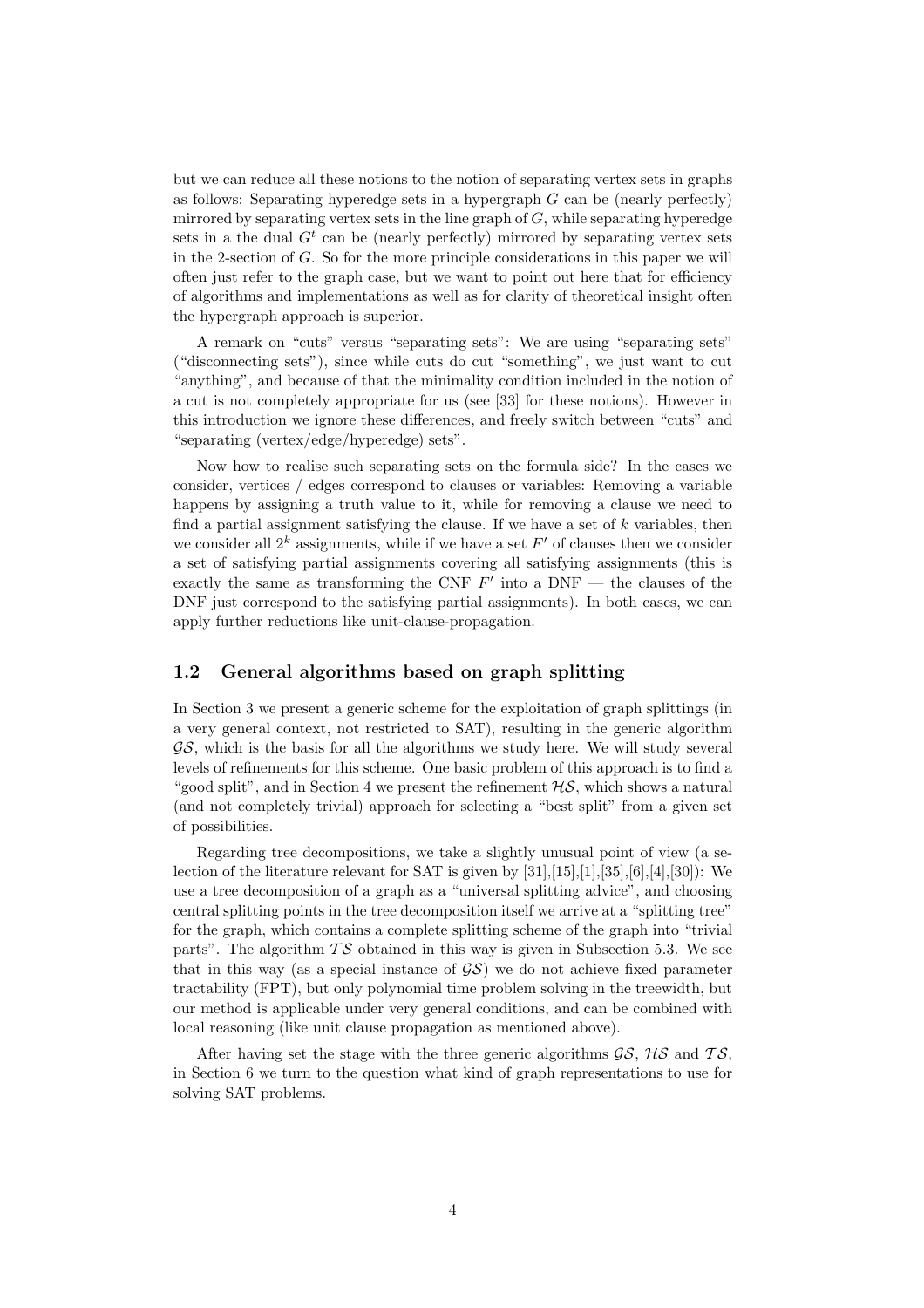#### 1.3 The graph representations considered in this paper

Given a clause-set  $F$ , it is natural to consider the *variable hypergraph* of  $F$ , whose vertices are the variables of  $F$ , and whose hyperedges are the sets of variables given by the clauses of  $F$ . For this hypergraph tree decomposition has been (quite intensively) studied, as well as hypergraph cuts for the dual hypergraph. For practical purposes the hypergraph representation is superior over the graph representation (since it's more faithful and more efficient), however for theoretical purposes it is more convenient to consider vertex cuts of the variable intersection graph or edge cuts for the common variable graph, where the first graph representation is variablebased, while the second is clause-based. Ignoring implementation aspects, all these approaches have exactly the same power. Tree decomposition (since based on vertex cuts) employs the variable interaction graph, while hypergraph cuts employ the common variable graph (for theoretical purposes).

Considering the common variable graph, we see that it has not much "decomposition intelligence" (and so neither has the variable interaction graph). Strictly more powerful is the *conflict graph*(w.r.t. edge cuts), where two vertices (clauses) are joined iff they clash in at least one literal. It is not too hard to show that also here all properties of a decomposable graph representation are fulfilled. Less trivial is that the still strictly stronger concepts of resolution graph and resolution modulo subsumption graph (where two clauses are joined iff they clash in exactly one literal resp. if they clash in exactly one literal and the resolvent is not subsumed by an already existing clause) yield a decomposable graph representation; the only existing proof seems to be in [20], and we will discuss this proof here.

For the common variable graph, the conflict graph and the resolution graphs we have two splitting possibilities: Splitting on vertices (used in tree decompositions), and splitting on edges. Splitting on vertices seems out of question for the common variable graph, but becomes a more interesting option for the resolution graphs. Especially interesting seem edge cuts, where edge cuts for the common variable graph "noisily correspond" to the standard decomposition approach for the variable interaction graph or the (dual) variable hypergraph, while with edge cuts for the other graph types we gain more decomposition power (at the cost of larger graphs).

#### 1.4 Towards efficient SAT algorithms

In Subsection 7.1 we introduce the concept of a decomposable graph representation, which specialises (and makes more precise) the general framework of graph decomposition for the case of SAT decision, where now separating vertex or (hyper)edge sets are "realised" by the application of partial assignments. The problem of how to find these partial assignments is discussed in Subsection 7.2.

Having general schemes for applying graph splitting as well as several graph representations of clause-sets at hand, and knowing several possibilities of how to realise the schemes for SAT decision, we are ready to turn these general approaches into practice. Unfortunately, at this time we do not have data on running any of the proposed algorithms, but we have only data on the sizes of the various graph representation, and how approximation algorithms for the treewidth behave on them (see Section 8).

Some final remarks on the literature (we are aware of) on decomposition applications specifically for (general) SAT solving: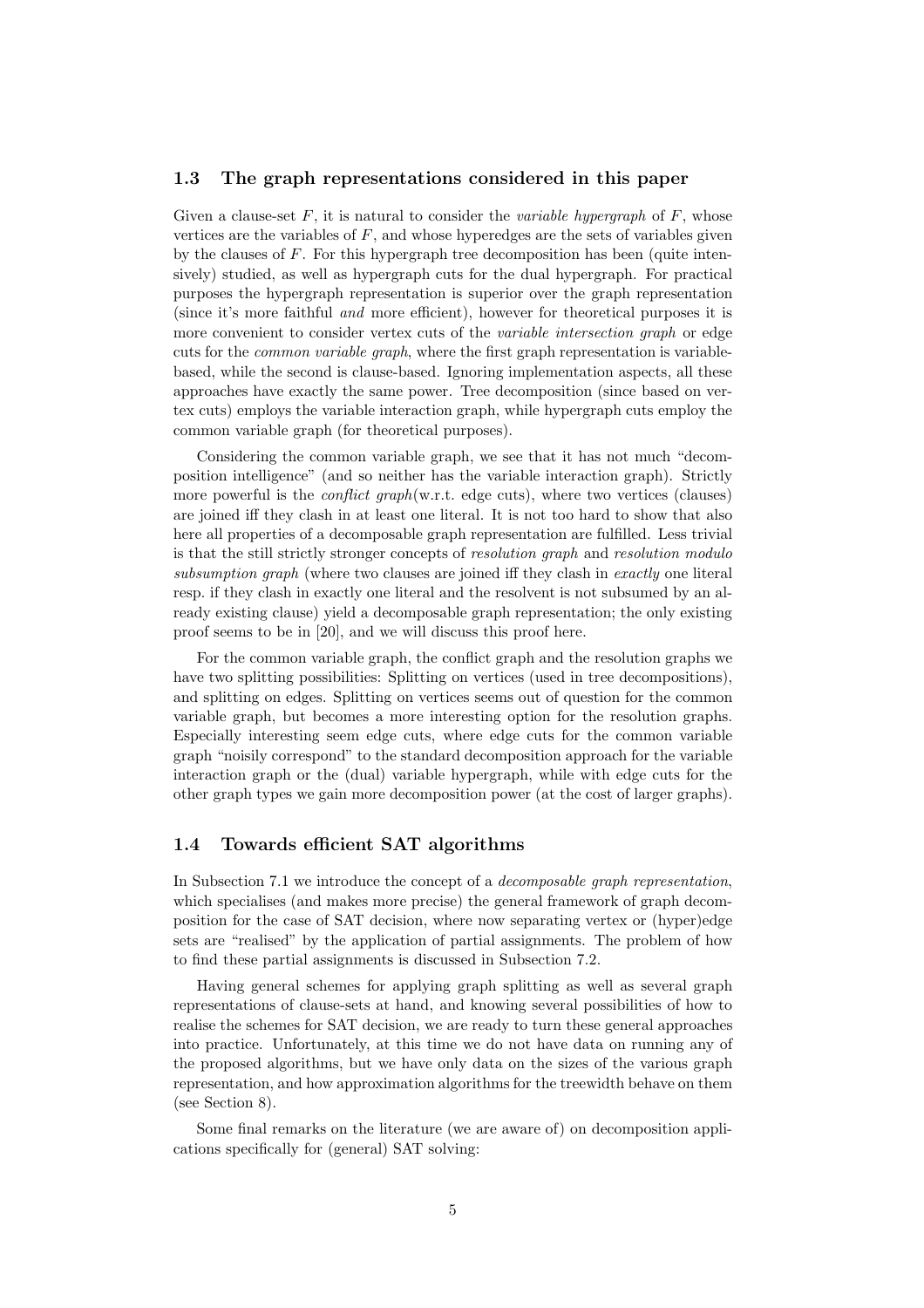- 1. In [3] the variable interaction graph is considered, and the point is to observe (and react) to decompositions, but not to actively enforcing decompositions.
- 2. Closer to our approach is [11], which uses hypergraph decomposition; again only the variable interaction graph is used (in its (dual) hypergraph version).

## 2 Preliminaries

#### 2.1 Labelled clause-sets

Clauses are finite and complement-free (non-tautological) sets of literals, the set of all clauses is  $\mathcal{CL}$ . Complementation of literals x is written as  $\overline{x}$ , while complementation of clauses is applied elementwise. The underlying variable of a literal  $x$  is denoted by  $var(x)$ , while for a clause C we set  $var(C) := \{var(x) : x \in C\}$ . Two clauses C, D are resolvable if they clash in exactly one literal, that is, if  $|C \cap \overline{D}| = 1$  holds. If C, D are resolvable, then their resolvent is denoted by  $C \diamond D := (C \setminus \{x\}) \cup (D \setminus \{\overline{x}\})$ for  $C \cap \overline{D} = \{x\}$ , where x is called the resolution literal (occurring positively in the left parent clause, negatively in the right parent clause). Two resolvable clauses C, D are resolvable on variable v if for the resolution literal x we have var $(x) = v$ .

We use standard notations for multi-clause-sets as in [24], but we promote multiclause-sets (where we can have multiple occurrences of clauses, but these multiple occurrences are not distinguishable) to labelled clause-sets, which are triples  $(V, L, F)$  where V is the set of variables, L is the set of clause labels, and  $F : L \to \mathcal{CL}$ is the clause-function such that for all  $l \in L$  we have  $\text{var}(F(l)) \subseteq V$ . So labelled clause-sets are very similar to general hypergraphs, only that instead of hyperedges (sets of vertices) we use clauses (sets of variables with polarities). As in the case of general hypergraphs we have the notions  $F \subseteq F'$  and  $\bigcup_{i \in I} F_i$  as well as  $\bigcup_{i \in I} F_i$  for labelled clause-sets F  $F'$  and F, and a (finite) set of clauses F gets promoted to labelled clause-sets  $F, F'$  and  $F_i$ , and a (finite) set of clauses  $F$  gets promoted to a labelled clause-sets by using the clauses as clause-labels. We typically identify a labelled clause-sets  $(V, L, F)$  with its clause-function F, and we write  $var(F) = V$ for the set of variables; if we need to name the clause-labels, then we use  $L(F)$ .

The application of a partial assignment  $\varphi$  to a labelled clause-set F is denoted by  $\varphi * F$ , and is defined as the following labelled clause-set:

- 1.  $var(\varphi * F) := var(F) \setminus var(\varphi);$
- 2.  $L(\varphi * F)$  is the set of  $l \in L(F)$  such that the clause  $F(l)$  is not satisfied by  $\varphi$ ;
- 3. for  $l \in L(\varphi * F)$  let  $(\varphi * F)(l)$  be the clause obtained from  $F(l)$  by removing all literals falsified by  $\varphi$ .

The number of variables in F is denoted by  $n(F) := |\text{var}(F)|$ , the number of clauses in F by  $c(F) := |L(F)|$  (thus from  $F = \bigcup_{i \in I} F_i$  it follows  $c(F) = \sum_{i \in I} c(F_i)$ ).

The empty clause is denoted by  $\perp$ , the empty labelled clause-set by  $\top$  (no variables, no clause-labels). Thus a labelled clause-set  $F$  is satisfiable iff there exists a partial assignment  $\varphi$  with  $\varphi * F = \top$ , and  $\varphi$  is then called a satisfying partial assignment for F. By  $mod_t(F)$  we denote the set of partial assignments  $\varphi$ with  $\varphi * F = \top$  and  $var(\varphi) = var(F)$ .

The composition of partial assignments  $\varphi, \psi$  is denoted by  $\varphi \circ \psi$  ("first  $\psi$ , then  $\varphi$ "). If  $\Phi$ ,  $\Psi$  are sets of partial assignments, then we use the usual notation  $\Phi \circ \Psi$  :=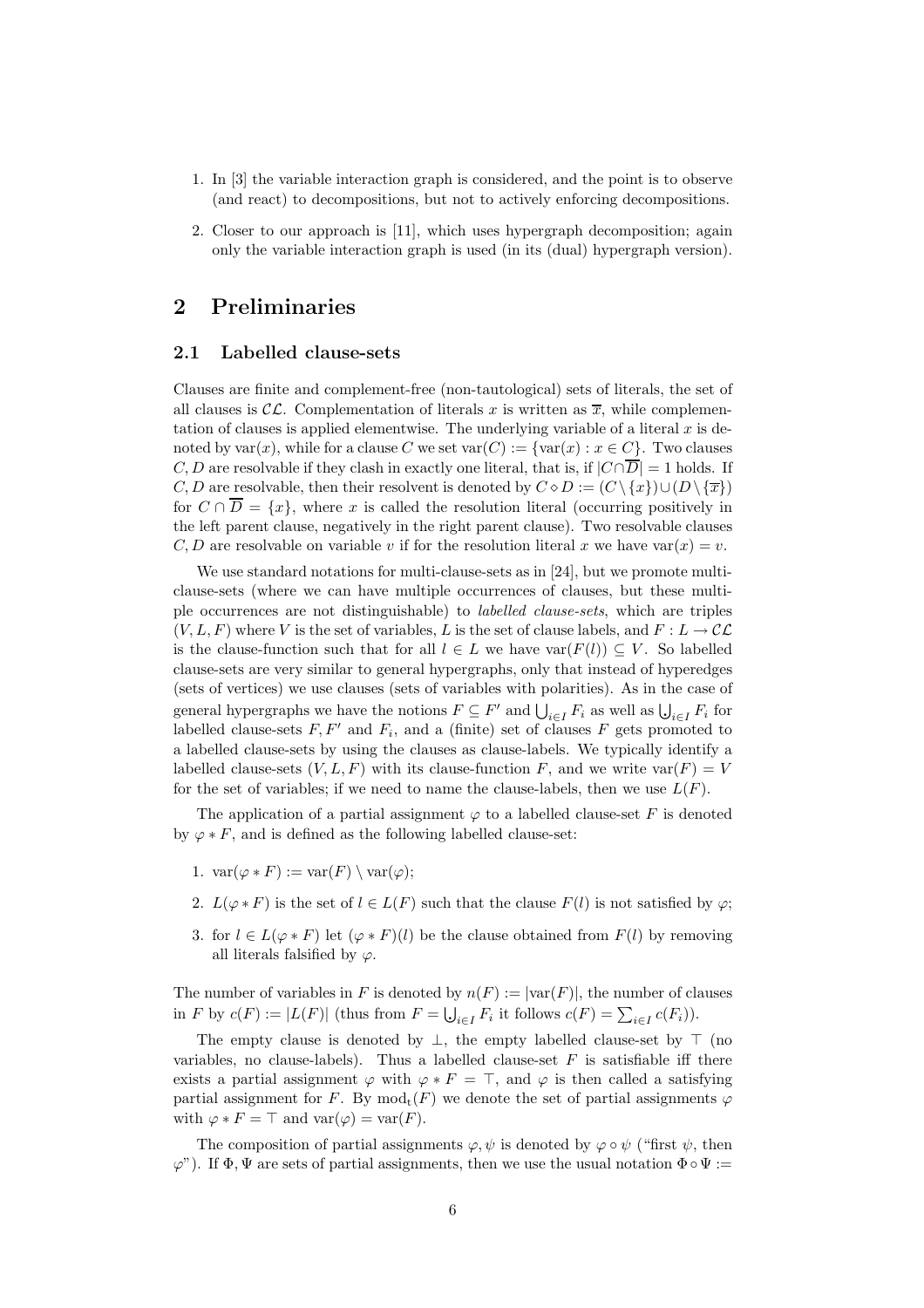$\{\varphi \circ \psi : \varphi \in \Phi \land \psi \in \Psi\}$  for the complex product. If  $(\Phi_1, \ldots, \Phi_n)$ ,  $n \in \mathbb{N}_0$ , is a finite sequence of sets of partial assignments, then  $\circ_{i=1}^n \Phi_i$  is well-defined (since the partial assignments together with composition form a monoid). Two partial assignments  $\varphi, \psi$  commute  $(\varphi \circ \psi = \psi \circ \varphi)$  iff they are compatible (common variables get assigned the same value). So if  $(\Phi_i)_{i\in I}$  is a finite family of partial assignments such that for  $i, j \in I$ ,  $i \neq j$  all  $\varphi \in \Phi_i$  commute with all  $\psi \in \Phi_j$ , then also  $\circ_{i \in I} \Phi_i$  is defined.

#### 2.2 Graphs

A finite graph G is a pair  $G = (V, E)$  where  $V = V(G)$  is the finite vertex set and  $E = E(G) \subseteq {V \choose 2} = \{ \{a, b\} : a, b \in V \land a \neq b \}$  is the edge set. Thus graphs do not contain loops nor multiple edges (we are interested only in connectivity issues are, and thus, different from [24, 9] multiple edges do not play a role here). In this report all graphs considered are finite, and so we leave out the adjective "finite" for graphs in the sequel. The null graph is the graph with no vertices, while we do not use a special notion for graphs without edges (obviously the null graph has no edges). To avoid formal effort we assume that always  $V(G) \cap E(G) = \emptyset$  holds "automagically".

In a "general graph" where parallel vertices (and loops) are allowed, a "walk" is an alternating sequence of vertices and edges; since we do not need general graphs here, we only use the simpler version of walks as sequences of vertices (which suffices since in graphs edges are either present or absent, but they do not have "personalities"). For vertices  $v, w \in V(G)$  in a graph G a walk from v to w in G is a sequence  $v_0, v_1, \ldots, v_n$  of vertices  $v_i \in V(G)$  for  $n \in \mathbb{N}_0$  with  $v_0 = v$ ,  $v_n = w$  such that for all  $i \in \{0, \ldots, n-1\}$  the vertices  $v_i, v_{i+1}$  are adjacent in  $G$  (i.e.,  $\{v_i, v_{i+1}\} \in E(G)$ ). The length of the walk is n, while the walk is a path if for  $i, j \in \{0, \ldots, n\}, i < j$  in case of  $v_i = v_j$  we have  $i = 0$  and  $j = n$ ; furthermore the walk is *closed* if  $v_0 = v_n$ . Finally the walk is called a *circuit* if it is closed path of length at least 1.

Two vertices  $v, v' \in V(G)$  are *connected* in G if a walk from v to v' in G exists (which is equivalent to the existence of a path from  $v$  to  $v'$ ). A graph  $G$  is *connected* if all vertices  $v, v' \in V(G)$  are connected. A graph G is called *acyclic* if no circuit exists in G.

A tree T is a connected acyclic graph with non-empty vertex set, while a forest is (simply) an acyclic graph. A graph  $G$  is a forest if and only if for all connected vertices  $v, v' \in V(G)$  there exists exactly one path from v to v' in G.

If G is a graph and  $M \subseteq V(G)$ , then  $G - M$  is the graph with vertex set  $V(G) \setminus M$  and edge set  $\{e \in E(G) : e \cap M = \emptyset\}$ . On the other hand, if  $N \subseteq E(G)$ , then  $G \setminus N$  is the graph with vertex set  $V(G)$  and edge set  $E(G) \setminus N$ .

A graph  $G'$  is called a *subgraph* of  $G$  (written as  $G' \subseteq G$ ) if  $V(G') \subseteq V(G)$  and  $E(G') \subseteq E(G)$  holds, while on the one hand a subgraph G' is *induced* if there is  $M \subseteq V(G)$  with  $G' = G - M$ , and on the other hand a partial graph of G is a subgraph  $G'$  such that there is  $N \subseteq E(G)$  with  $G' = G \setminus N$ .

A connected component of  $G$  is a maximal connected subgraph (thus necessarily induced) with non-empty vertex set, and the set of all connected components of G is denoted by  $cc(G)$ .

If  $(G_i)_{i\in I}$  is a family of graphs, then by  $\left\lfloor \ \right\rfloor G_i$  we denote the graph with vertex i∈I set  $\bigcup_{i\in I} V(G_i)$  and edge set  $\bigcup_{i\in I} E(G_i)$ ; in case the family  $(V(G_i))_{i\in I}$  of vertex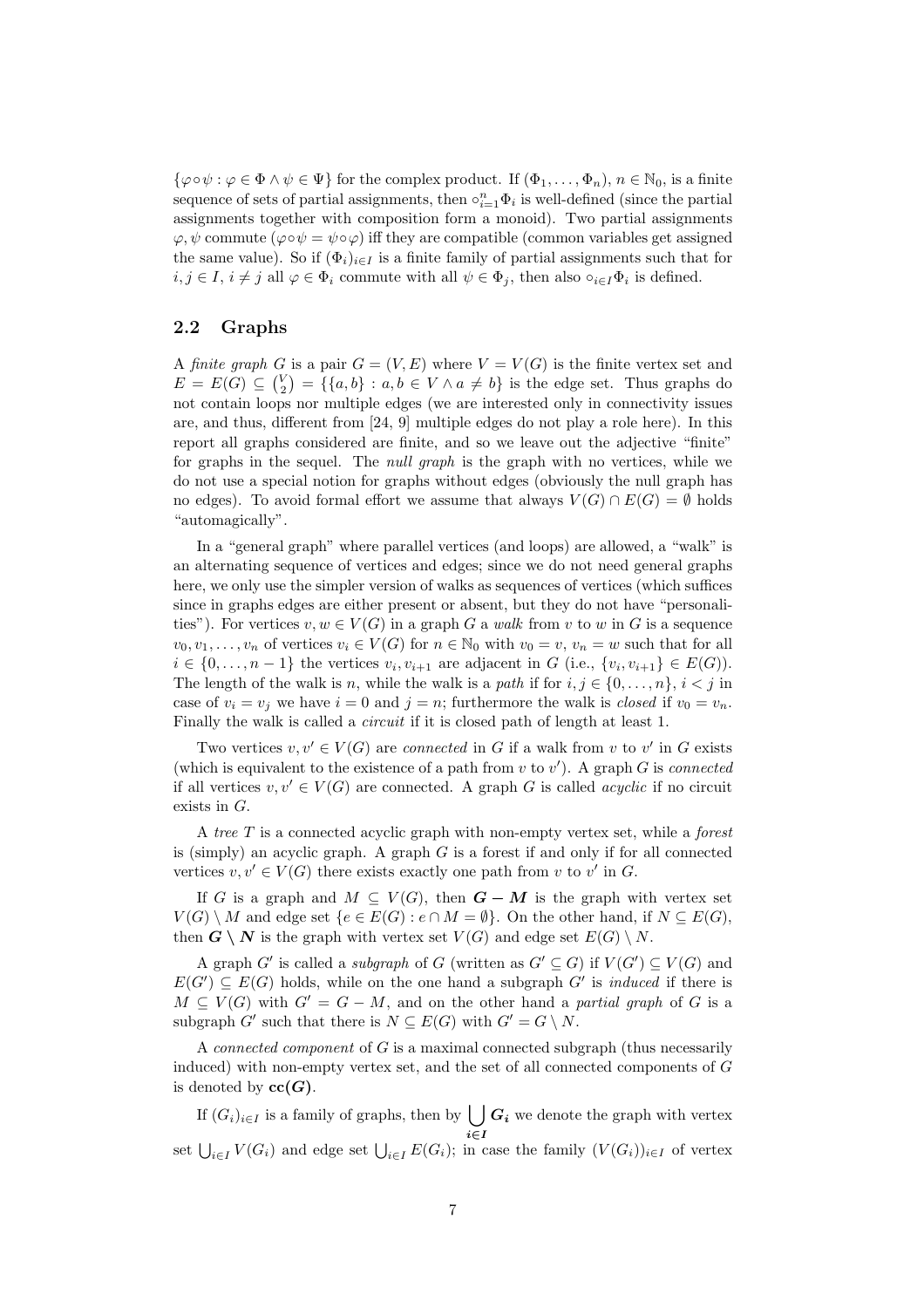sets is disjoint we may write  $\bigcup_{i\in I} G_i$ . Thus for every graph G we have  $G =$  $\bigcup_{G' \in \text{cc}(G)} G'$ , and  $\text{cc}(G)$  is the unique set S of non-null subgraphs of G with  $G =$  $\bigcup_{G' \in S} G \cdot A$  graph G is connected if and<br>at least one of  $G_1$  or  $G_2$  is the null graph.  $\bigcup_{G' \in S} G'$ . A graph G is connected if and only if from  $G = G_1 \cup G_2$  it follows that

IF G is connected, then a *separating vertex set* of G is a set  $M \subseteq V(G)$  such that  $G - M$  is not connected (disconnected), while a separating edge set of G is a set  $N \subseteq E(G)$  such that  $G \setminus N$  is not connected.

#### 2.3 Graphs with bipartition (incidence structures)

A bipartition of a graph  $G$  is a pair  $(A, B)$  with

- 1.  $A \cap B = \emptyset$
- 2.  $A \cup B = V(G)$
- 3.  $E(G) \subseteq \{ \{a, b\} : a \in A \land b \in B \}.$

A graph with bipartition (or incidence structure) is a pair  $P = (G, (A, B))$  such that G is a graph and  $(A, B)$  is a bipartition of G. We write  $A = A(P)$  (the "first part").  $B = B(P)$  (the "second part") and  $G = U(P)$  (the "underlying graph"). A graph with bipartition can be implicitly converted to its underlying graph. The null graph with bipartition is the pair  $((\emptyset, \emptyset),(\emptyset, \emptyset))$ .

If  $P = (G, (A, B))$  is a graph with bipartition, then the transposition  $P^t$  is  $(G, (B, A))$  (which again is a graph with bipartition). Obviously we have  $(P<sup>t</sup>)<sup>t</sup> = P$ .

For a family  $(P_i)_{i \in I}$  of graphs with bipartition we write  $\bigcup_{i \in I} P_i$  for the graph with bipartition with underlying graph  $\bigcup_{i\in I} U(P_i)$ , first part  $\bigcup_{i\in I} A(P_i)$  and second part  $\bigcup_{i\in I} B(P_i)$ . We may write  $\bigcup_{i\in I} P_i$  if we can write  $\bigcup_{i\in I} U(P_i)$ ,  $\bigcup_{i\in I} A(P_i)$  and  $\bigcup_{i\in I} B(P_i).$ 

A graph with bipartition G is connected if from  $G = G_1 \cup G_2$  it follows that at least one of  $G_1, G_2$  is the null graph with bipartition. Thus G is connected iff the underlying graph is connected.

For a graph with bipartition  $P = (G, (A, B))$  we define the *bridging graphs*  $\text{Br}_i(P)$ ,  $i \in \{1,2\}$ , as the graph with vertex set A resp. B, such that two vertices are joined by an edge if their distance in G is (exactly) 2. Obviously  $Br_i(P)$  =  $\text{Br}_{3-i}(P^t)$ .

If P has no isolated vertices in  $B(P)$ , then P is connected iff  $Br_1(P)$  is connected. And if P has no isolated vertices in  $A(P)$ , then P is connected iff  $Br_2(P)$ is connected.

#### 2.4 Hypergraphs

For literature see [2, 7] and Chapters 1, 2 in [16].

A finite general hypergraph is a triple  $G = (V, E, \mathcal{E})$ , where  $V = V(G)$  is the finite vertex set,  $E = E(G)$  is the finite set of labels for hyperedges, and  $\mathcal{E} =$  $\mathcal{E}(G) : E \to \mathbb{P}(V) = \{T : T \subseteq V\}$  assigns to every hyperedge label a subset of V. In this report all general hypergraphs considered are finite, and so we leave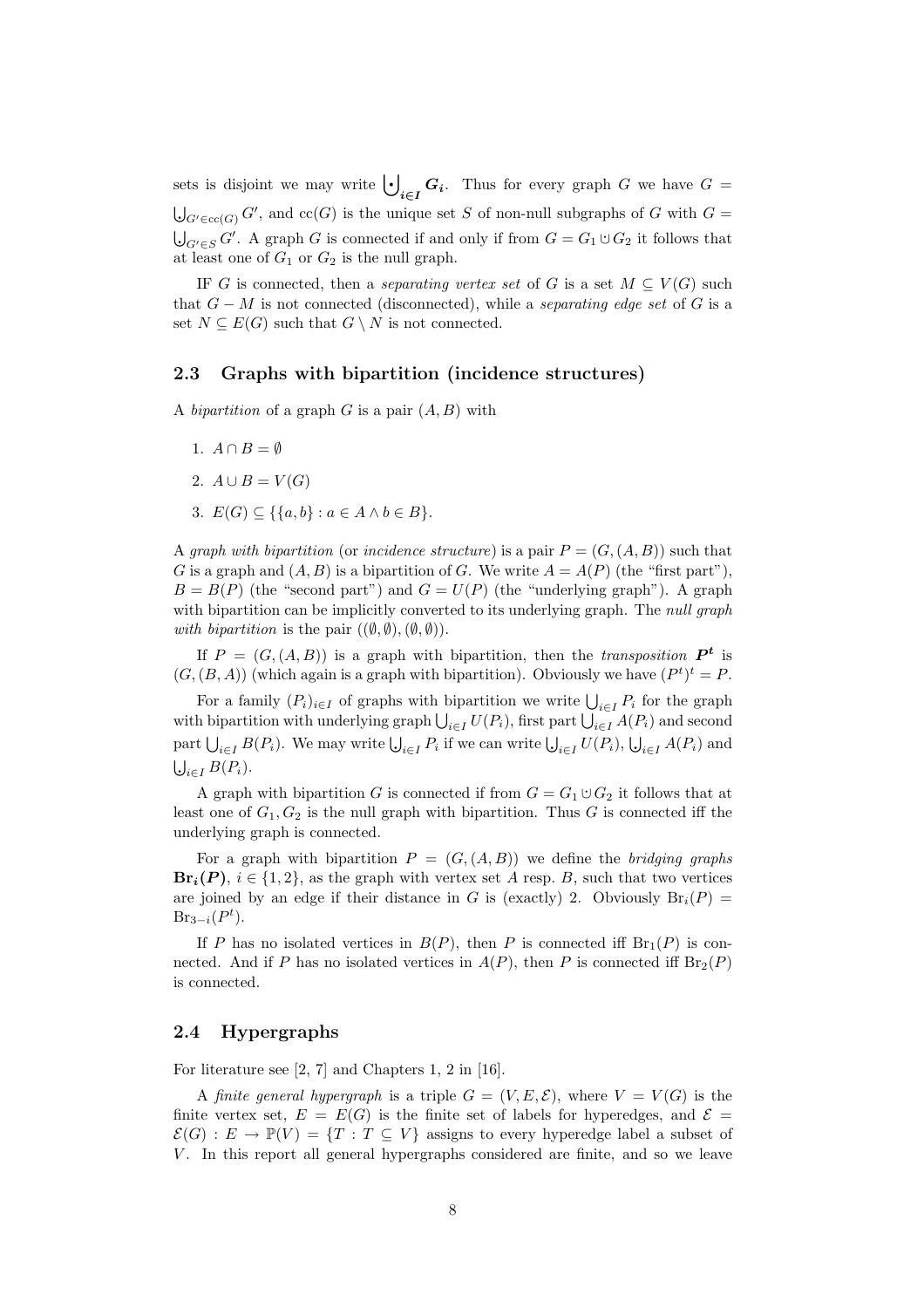out the adjective "finite" for hypergraphs in the sequel. To avoid formal effort we furthermore always assume  $V(G) \cap E(G) = \emptyset$  "automagically". The *(general) null* hypergraph is the general hypergraph with empty vertex set and empty edge label set. A general hypergraph G contains an empty hyperedge if there exists  $e \in E(G)$ with  $\mathcal{E}(G)(e) = \emptyset$ , while G contains a singleton hyperedge if there is  $e \in E(G)$  with  $|\mathcal{E}(G)(E)| = 1$ . A vertex  $v \in V(G)$  is non-covered if  $v \notin \bigcup_{e \in E(G)} \mathcal{E}(G)(e)$ .

A hypergraph G is a pair  $(V, E)$  where  $V = V(G)$  is the finite vertex set and  $E = E(G) \subseteq \mathbb{P}(V) = \{T : T \subseteq V\}$  is the set of hyperedges; a hypergraph G can be implicitly converted to the general hypergraph with vertex set  $V(G)$ , hyperedge set  $E(G)$  and hyperedge function the identity. Every graph is a hypergraph.

The *dual*  $G<sup>t</sup>$  of a general hypergraph  $G$  ("t" like "transposition") is given by

- 1.  $V(G^t) = E(G)$
- 2.  $E(G^t) = V(G)$
- 3.  $\mathcal{E}(G^t) = (e \in E(G^t) \mapsto \{v \in V(G^t) : e \in \mathcal{E}(G)(v)\}).$

Obviously we have  $(G<sup>t</sup>)<sup>t</sup> = G$ . G contains a non-covered vertex iff  $G<sup>t</sup>$  contains an empty edge, and  $G$  contains an empty edge iff  $G<sup>t</sup>$  contains a non-covered vertex.

The vertex-hyperedge-graph  $\text{bip}(G)$  (or the "associated bipartite graph", if there is no danger of confusion) of a general hypergraph  $G$  is the graph with bipartition  $(U, (V(G), E(G)))$ , where U is the graph with vertex set  $V(G) \cup E(G)$  and edge set  $\{\{v, E\} : E \in E(G), v \in e\}$ . The *hyperedge-vertex-graph* of G is  $\text{bip}(G^t) = \text{bip}(G)^t$ .

Given a graph with bipartition G, the associated general hypergraph  $hyp(G)$ is the general hypergraph with vertex set  $A(G)$ , hyperedge label set  $B(G)$  and hyperedge function which maps every  $E \in B(G)$  to the set of elements of  $A(G)$ which are adjacent to E in  $U(G)$ . We have  $hyp(bip(G)) = G$  for every general hypergraph G, and  $\text{bip(hyp}(G)) = G$  for every graph with bipartition G. Thus  $hyp(G^t) = hyp(G)^t.$ 

For two general hypergraphs  $G_1, G_2$  where  $\mathcal{E}(G_1)$  and  $\mathcal{E}(G_2)$  are compatible (that is, for  $e \in E(G_1) \cap E(G_2)$  we have  $\mathcal{E}(G_1)(e) = \mathcal{E}(G_2)(e)$ ) we define  $G_1 \cup G_2$ as the general hypergraph given by

$$
V(G_1 \cup G_2) = V(G_1) \cup V(G_2)
$$
  
\n
$$
E(G_1 \cup G_2) = E(G_1) \cup E(G_2)
$$
  
\n
$$
\mathcal{E}(G_1 \cup G_2) = \mathcal{E}(G_1) \cup \mathcal{E}(G_2).
$$

We may write  $G_1 \cup G_2$  in case we have  $V(G_1) \cap V(G_2) = \emptyset$  and  $E(G_1) \cap E(G_2) = \emptyset$ . Similarly for arbitrary families  $(G_i)_{i\in I}$  of general hypergraphs. We have  $\text{bip}(\bigcup_{i\in I} G_i) =$  $\bigcup_{i\in I}$  bip $(G_i)$  and bip( $\bigcup_{i\in I} G_i$ ) =  $\bigcup_{i\in I}$  bip( $G_i$ ), and for families  $(G_i)_{i\in I}$  of graphs with bipartition we have  $hyp(\bigcup_{i \in I} G_i) = \bigcup_{i \in I} hyp(G_i)$  and  $hyp(\bigcup_{i \in I} G_i) = \bigcup_{i \in I} hyp(G_i)$ 

For a general hypergraph G and  $X \subseteq V(G) \cup E(G)$  (recall our general assumption) we write  $G \setminus X$  for the general hypergraph with vertex set  $V(G) \setminus X$ , hyperedge label set  $E(G) \setminus X$  and hyperedge function the obvious restriction (for domain and images) of  $\mathcal{E}(G)$ . Thus bip $(G \setminus X) = \text{bip}(G) - X$ .

We use  $G^* := G \setminus \{e \in E(G) : \mathcal{E}(G)(e) = \emptyset\}$  (removing all empty edges) and  $\mathbf{G}_{*} := ((G^{t})^{*})^{t}$  (removing all non-covered vertices). Thus a general hypergraph G has no empty edges iff  $G^* = G$  holds, while G has no non-covered vertex iff  $G_* = G$ holds.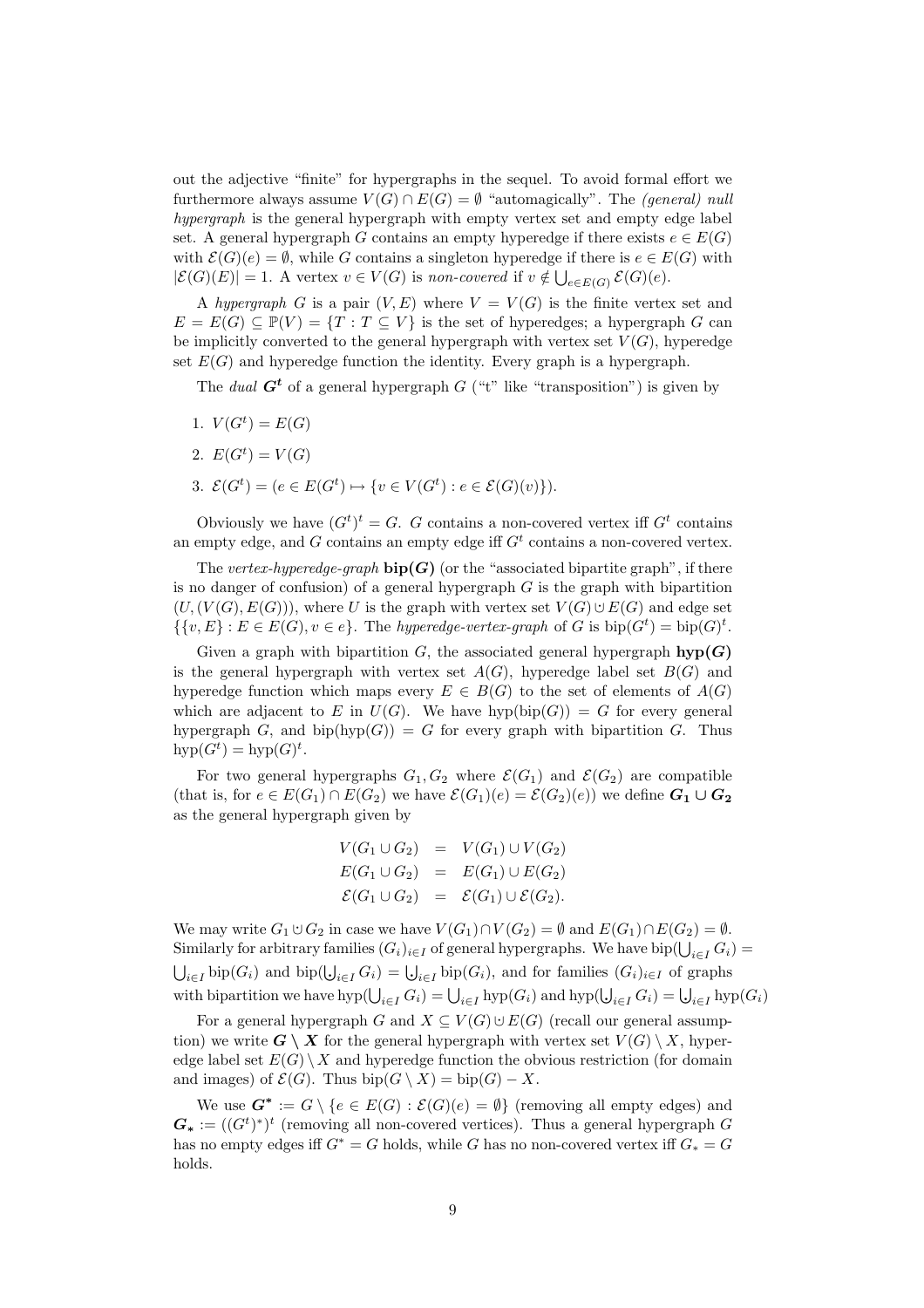For a general hypergraph G we define the 2-section  $G_{[2]}$  as the graph with vertex set  $V(G)$  and edge set  $\bigcup_{e \in E(G)} \binom{\mathcal{E}(G)(e)}{2}$  (that is, two vertices are adjacent iff there is some hyperedge containing both of them). Thus  $G_{[2]} = Br_1(bip(G))$ . If G is a graph, then we have  $G_{[2]} = G$ .

For a general hypergraph G we define the *line graph*  $L(G)$  as the graph with vertex set  $E(G)$  such that two (different) vertices v, w in  $L(G)$  (which are hyperedge labels in G) are joined if  $\mathcal{E}(G)(v) \cap \mathcal{E}(G)(w) \neq \emptyset$ . We have  $L(G) = \text{Br}_2(\text{hyp}(G))$ and thus  $L(G) = (G<sup>t</sup>)<sub>[2]</sub>$ . If G is a graph, then  $L(G)$  is the usual line graph of G (with the edges of G as vertices, connected in  $L(G)$  if they are adjacent in G).

#### 2.5 Connected hypergraphs

A general hypergraph G is *connected* if from  $G_1 = G_1 \cup G_2$  it follows that at least one of  $G_1$  or  $G_2$  is the general null hypergraph. It is  $G$  connected if and only if bip(G) is connected. It follows that G is connected iff  $G<sup>t</sup>$  is connected.

The empty hypergraph is connected. A general hypergraph  $G$  containing an empty hyperedge is connected iff  $V(G) = \emptyset$  and  $|E(G)| = 1$ . If G is a general hypergraph with a singleton edge label  $e \in E(G)$ , then G is connected iff  $G \setminus \{e\}$  is connected.

For every general hypergraph  $G$  there is exactly one set  $S$  of general non-null hypergraphs such that  $G = \bigcup_{G' \in S} G'$ , and we define  $cc(G) := S$  as the set of connected components of G. Thus G is connected iff  $|cc(G)| < 1$ connected components of G. Thus G is connected iff  $|cc(G)| \leq 1$ .

For vertices or hyperedges  $a, b \in V(G) \cup E(G)$  in a general hypergraph G a walk from a to b in G is a walk from a to b in  $\text{bip}(G)$ . Thus we can move from one vertex to another in a general hypergraph iff there is some hyperedge incident with both vertices, and we can move from one hyperedge to another iff both hyperedges have some vertex in common. If  $G$  is a graph, then the notion of a walk of  $G$  as hypergraph is the "explicit notion" of a walk in a graph, with vertices and edges alternating.

If G has no empty edge, then G is connected iff between any two vertices of G there exists a walk (in other words, iff the 2-section  $G_{[2]}$  is connected), and if G has no non-covered vertex, then  $G$  is connected iff between any two hyperedges of  $G$ there exists a walk (in other words, iff the line graph  $L(G)$  is connected).

(For arbitrary general hypergraphs G we have, that if G is connected, then  $G_{[2]}$ ) and  $L(G)$  are connected.)

#### 2.6 Separating sets in hypergraphs

A separating hyperedge set in a connected general hypergraph G is a set  $N \subseteq E(G)$ such that  $G \setminus N$  is not connected. A separating vertex set in G is a set  $M \subseteq V(G)$ such that  $G \setminus M$  is not connected. And finally a *separating mixed set* in G is a set  $X \subseteq V(G) \cup E(G)$  such that  $G \setminus X$  is not connected. N is a separating hyperedge set in G iff N is a separating vertex set in  $G<sup>t</sup>$ , and M is a separating vertex set in G iff M is a separating hyperedge set in  $G<sup>t</sup>$ . Finally N is a separating hyperedge set in G iff N is a separating vertex set in  $\text{bip}(G)$  with  $N \subseteq B(\text{bip}(G)), M$  is a separating vertex set in G iff M is a separating vertex set in  $\text{bip}(G)$  with  $M \subseteq A(\text{bip}(G))$ , and X is a separating mixed set in G iff X is a separating vertex set in bip(G).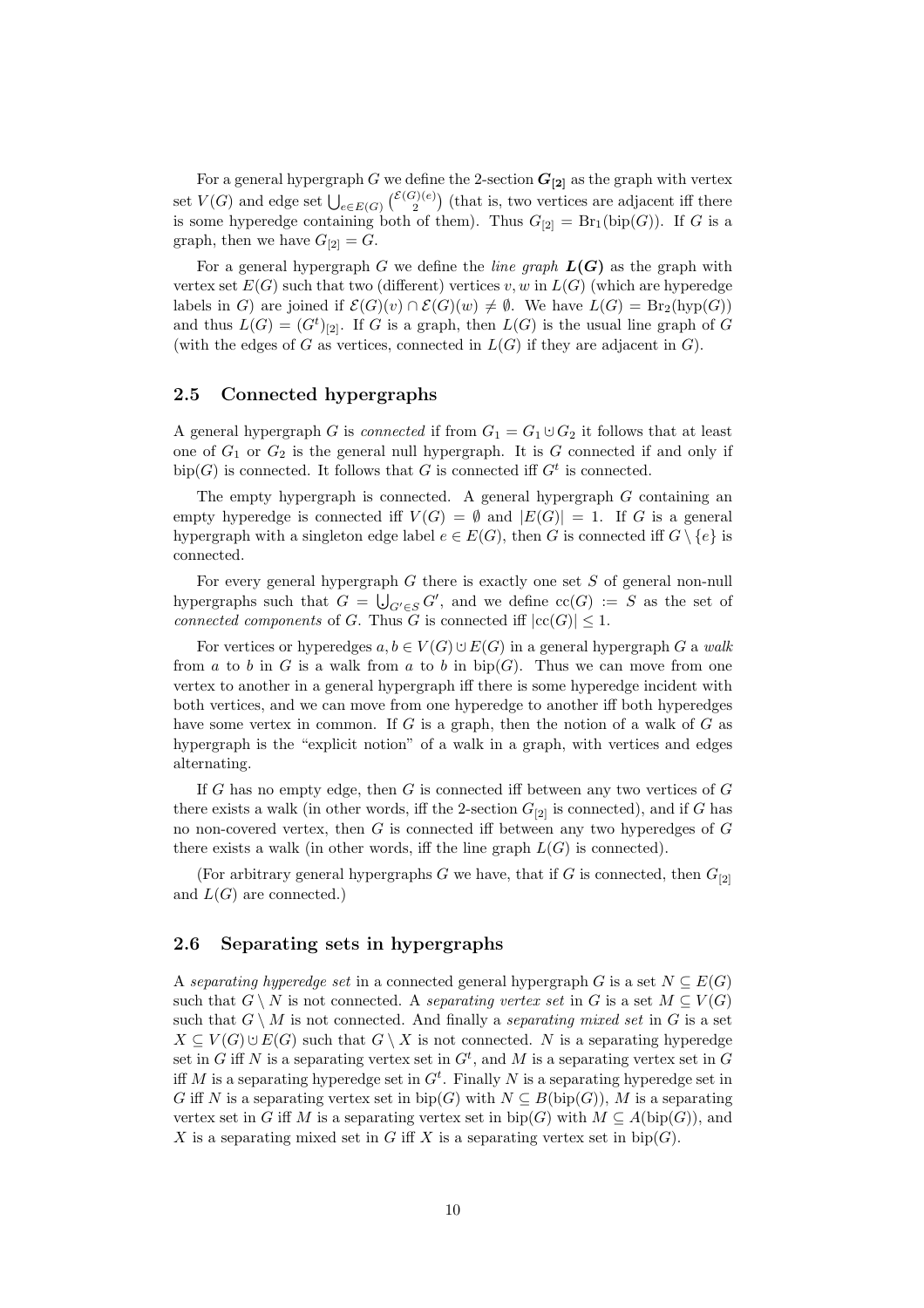A separating vertex set M is called non-trivial if not only  $G\setminus M$  is disconnected, but also  $(G \setminus M)^*$ . And a separating hyperedge set in G is called non-trivial if it is a non-trivial separating vertex set in  $G^t$ . Thus a non-trivial separating vertex set  $M \subseteq$  $V(G)$  for a connected G is characterised by the condition  $(G \setminus M)^*$  disconnected, while a non-trivial separating hyperedge set  $N \subseteq E(G)$  is characterised by the condition  $(G \setminus N)_*$  disconnected.

For every general hypergraph G and for  $M \subseteq V(G)$  we have  $(G \setminus M)_{[2]} =$  $G_{[2]} - M$ . The non-trivial separating vertex sets of connected G are exactly the separating vertex sets of  $G_{[2]}^{2}$ . Here is the proof for the last fact: M non-trivial separating vertex set in  $G \Leftrightarrow (G \setminus M)^*$  disconnected  $\Leftrightarrow ((G \setminus M)^*)_{[2]}$  disconnected, where  $((G \setminus M)^*)_{[2]} = (G \setminus M)_{[2]} = G_{[2]} - M$ .

Every separating hyperedge set of  $G$  leads canonically to a separating edge set of  $G_{[2]}$ , but *not vice versa*: By removing edges from  $G_{[2]}$  we can create graphs which cannot be considered as 2-sections of general hypergraphs anymore. Thus there are richer possibilities for separating edge sets in  $G_{[2]}$  than for separating hyperedge sets in  $G$ <sup>3)</sup>

For every general hypergraph G and for  $N \subseteq E(G)$  we have  $L(G\setminus N) = L(G)-N$ . The non-trivial separating hyperedge sets of connected  $G$  are exactly the separating vertex sets of  $L(G)$ .<sup>4)</sup> And for every non-trivial separating vertex set in G we have a corresponding separating edge set in  $L(G)$  (but not vice versa).<sup>5)</sup>

To summarise: To separate a connected general hypergraph G we either can use separating vertex sets or separating hyperedge sets, and we can also mix both possibilities. These possibilities are exactly reflected by using separating vertex sets in the vertex-hyperedge-graph  $\text{bip}(G)$ , either only using vertices from the first part, or the second part, or from both parts. Whence the separating vertex sets in  $G$  are exactly the separating hyperedge sets in  $G<sup>t</sup>$ , while the separating hyperedge sets in G are exactly the separating vertex sets in  $G^t$ .

Trivial separating vertex sets as well as trivial separating hyperedge sets can be discarded (at least in our context). The non-trivial separating vertex sets in  $G$  are exactly the non-trivial separating hyperedge sets in  $G<sup>t</sup>$ , and vice versa.

Finally, the non-trivial separating vertex sets in  $G$  are exactly the separating vertex sets in  $G_{[2]}$ , and the non-trivial separating hyperedge sets in G are exactly the separating vertex sets in  $L(G)$ . Considering separating edge sets in  $G_{[2]}$  or  $L(G)$ is not as useful.

So if (non-trivial) separating vertex sets in  $G$  are of interest, then one of

- 1. (non-trivial) separating vertex sets in G
- 2. (non-trivial) separating hyperedge sets in  $G<sup>t</sup>$
- 3. (non-trivial) separating vertex sets in the first part of  $bip(G)$
- 4. separating vertex sets in  $G_{[2]}$

<sup>&</sup>lt;sup>2)</sup>Trivial separating vertex sets can be discarded in all our applications.

<sup>&</sup>lt;sup>3)</sup>However for all the hypergraphs we consider in our applications, separating edge sets in  $G_{[2]}$ which do not correspond to separating hyperedge sets in  $G$  have no meaning.

<sup>&</sup>lt;sup>4)</sup>Trivial separating hyperedge sets can be discarded in all our applications.

 $5$  For all the hypergraphs we consider in our applications, separating vertex sets in  $L(G)$  which do not correspond to separating hyperedge sets in G have no meaning.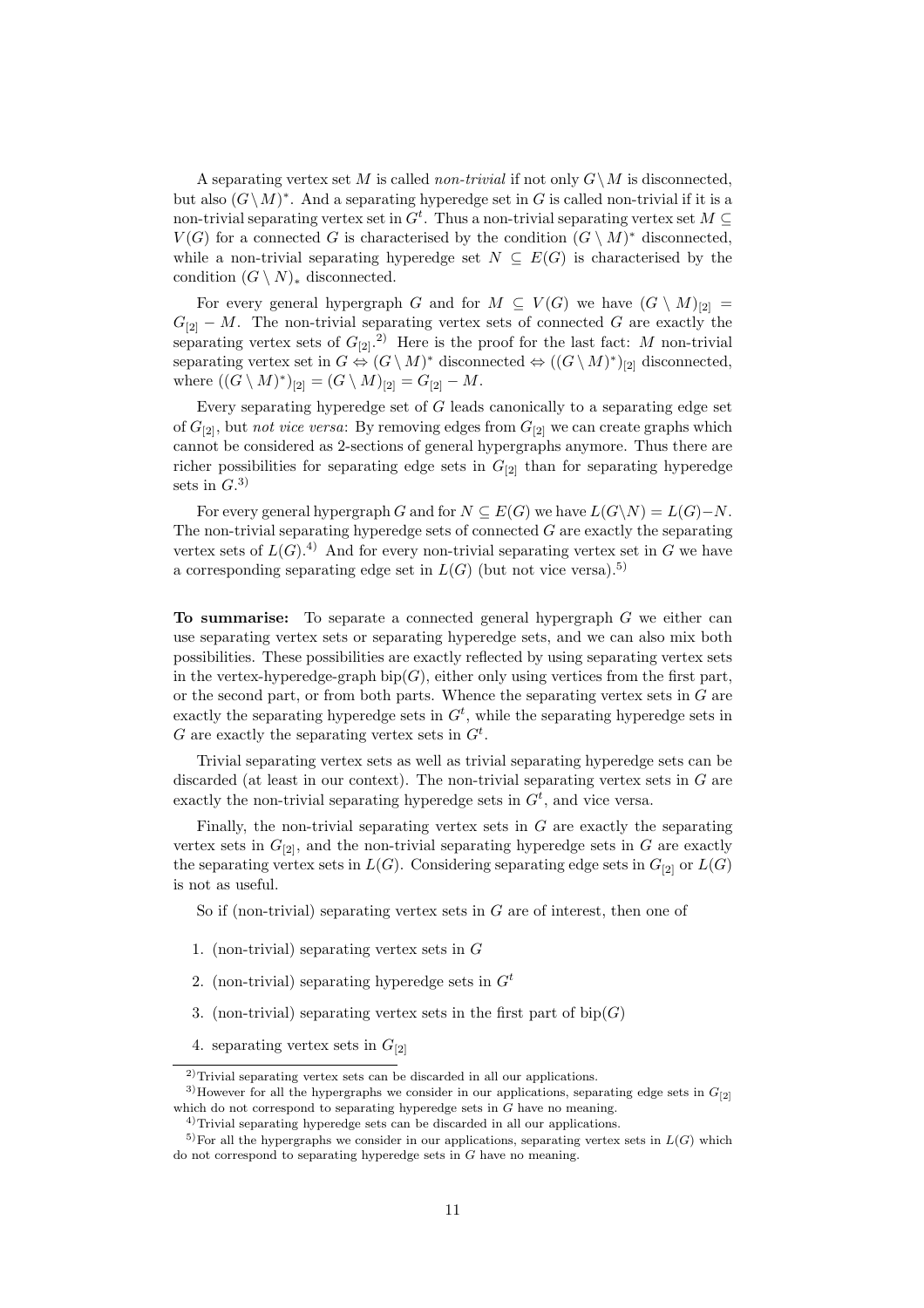can be considered (equivalently), while if (non-trivial) separating hyperedge sets in G are of interest, then one of

- 1. (non-trivial) separating hyperedge sets in G
- 2. (non-trivial) separating vertex sets in  $G<sup>t</sup>$
- 3. (non-trivial) separating vertex sets in the second part of  $bip(G)$
- 4. separating vertex sets in  $L(G)$

can be considered (equivalently). And finally, if (non-trivial) mixed separating vertex sets in  $G$  are of interest, then the (equivalent) alternative is to consider (non-trivial) separating vertex sets in  $hyp(G)$ .<sup>6)</sup>

We see, that if we start with a (general) hypergraph  $G$ , then the splitting possibilities are completely covered by considering separating vertex sets of the three graphs  $G_{[2]}$ ,  $L(G)$  and bip(G), and thus for theoretical convenience we might restrict our attention to separating vertex sets in graphs.<sup>7)</sup>

# 3 Applying splittings

We do not study graphs etc. on their own, but for us they always represent some problem, for example a kind of constraint satisfaction problem or a generalised satisfiability problem. So consider such a "problem instance"  $P$ , where we have a general notion of "graph representations"  $G(P)$  for the whole problem class. The two basic requirements so that  $G(P)$  is of any help to us (regarding the general splitting approach) are the following:

- (I) To the connected components  $G' \in \text{cc}(G(P))$  we can associated "parts"  $P(G')$ of G such that these parts together represent a "partitioning" (without overlap) of  $P$ , and such that we can solve the problem instances  $P(G')$  on their own, and from these combined solutions we can efficiently compute a solution for P.
- (II) Given a set  $S \subseteq V(G(P))$ , we must have the possibility to create "branches"  $P_1, \ldots, P_m$ , such that from solutions for all the  $P_1, \ldots, P_m$  we can efficiently compute a solution for P, and such that  $G(P_i)$  is naturally embedded into  $G(P) - S^{(8)}$

Actually with  $(I)$  alone we can already make good use of  $G(P)$  by just passively reacting to observed splittings in some procedure solving  $P$ , however on this approach there is not much to say from the general point of view, and (II) is needed so that some machinery from graph theory can be applied.

 $6)$ A mixed set X is separating in G if  $(G \setminus X)^*$  is disconnected. A general hypergraph with  $G_*^* = G$  (i.e., a general hypergraph without empty hyperedges or non-covered vertices) is also called a "Berge-Hypergraph".

<sup>&</sup>lt;sup>7</sup>)And if we start with a graph G, then we either consider the separating vertex sets in G (obviously), or we can consider the separating vertex sets in  $L(G)$  (capturing the non-trivial separating edge sets), or we can consider the separating vertex sets in  $\text{bip}(G)$  (capturing the nontrivial separating mixed sets); we have used the implicit promotion of G to a hypergraph for the last two possibilities.

<sup>8)</sup>That is, there is a natural injection  $j : V(G(P_i)) \to V(G(P) - S)$  such that j maps edges of  $G(P_i)$  to edges of  $G(P) - S$  (and thus  $G(P_i)$  can naturally be associated with a subgraph of  $G(P) - S$ ).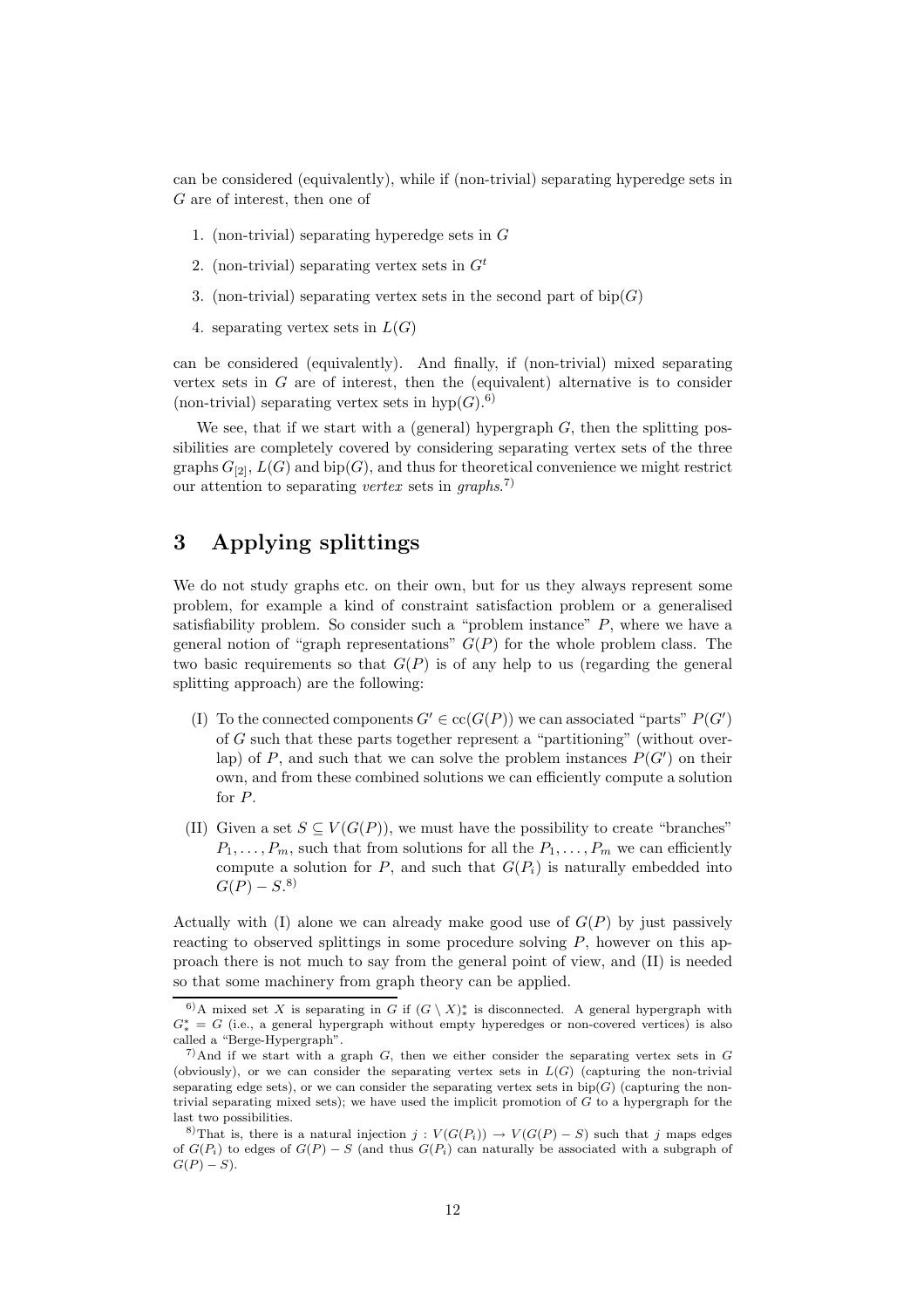A general approach, based on splitting graph representations, yielding a recursive procedure  $\mathcal{G}(\mathcal{S}(P))$  (like "graph splitting") solving P, can be outlined as follows (using several graph representation  $G_1, \ldots, G_p$ ; although we can combine vertex and edge splitting into one graph, in general there doesn't seem to be a good possibility to combine really different graph representations):

- 1. If we find one  $G_i(P)$  with at most one vertex (so that there are no separating vertex sets), then we should have an efficient algorithm for solving P.
- 2. If we find one disconnected  $G_i(P)$ , then we can compute  $\mathcal{GS}(P(G'))$  for all  $G' \in \text{cc}(G(P))$ , and combining all these solutions into a solution for P.
- 3. Choose  $i \in \{1, \ldots, p\}$  and a separating vertex set S in  $G_i(P)$ .
- 4. Choose branches  $P_1, \ldots, P_m$  belonging to S.
- 5. Compute  $\mathcal{GS}(P_i)$  for  $i \in \{1, \ldots, m\}$ , and combine these solutions into a solution for P.

Remarks regarding the expected time complexity of this approach:

- 1. If we can make sure that at least two of the connected components of  $G(P)$ are of reasonable size, then the recursive calls of  $\mathcal{GS}$  in Step 2 are harmless.
- 2. The recursive calls needed in Step 5 are the problem of this approach.
- 3. The graph representations  $G_i(P)$  needs to be computed from scratch only for the input, while for all other graph representations the natural embeddings can be used.

General strategies for finding a good separating vertex set in Step 3, which yield some global performance guarantee:

- 1. If  $G(P)$  is planar, then the planar separator theorem ([28]) can be applied as in [29]: This theorem guarantees the existence (and easy computation) of a separating vertex set C for every planar graph G with  $|C| \leq 2\sqrt{2}\sqrt{|V(G)|}$ splitting G into two pieces each having at most  $\frac{2}{3}|V(G)|$  many vertices.
- 2. The theory of tree decompositions yields methods for finding global splitting strategies; see Section 5.

We do not see how with this (general) approach FPT can be achieved; it seems that for FPT some "intelligent control" is needed, basically avoiding the recursive calls in Step 5 by strengthening the recursive calls in Step 2.

Finally, the field of hypergraph partitioning algorithms provides many optimisation algorithms for (heuristically) finding good separating hyperedge sets, where typically the size of the set can be optimised, while via constraints the size of the resulting components can be restricted ([34] seems to be a good starting point).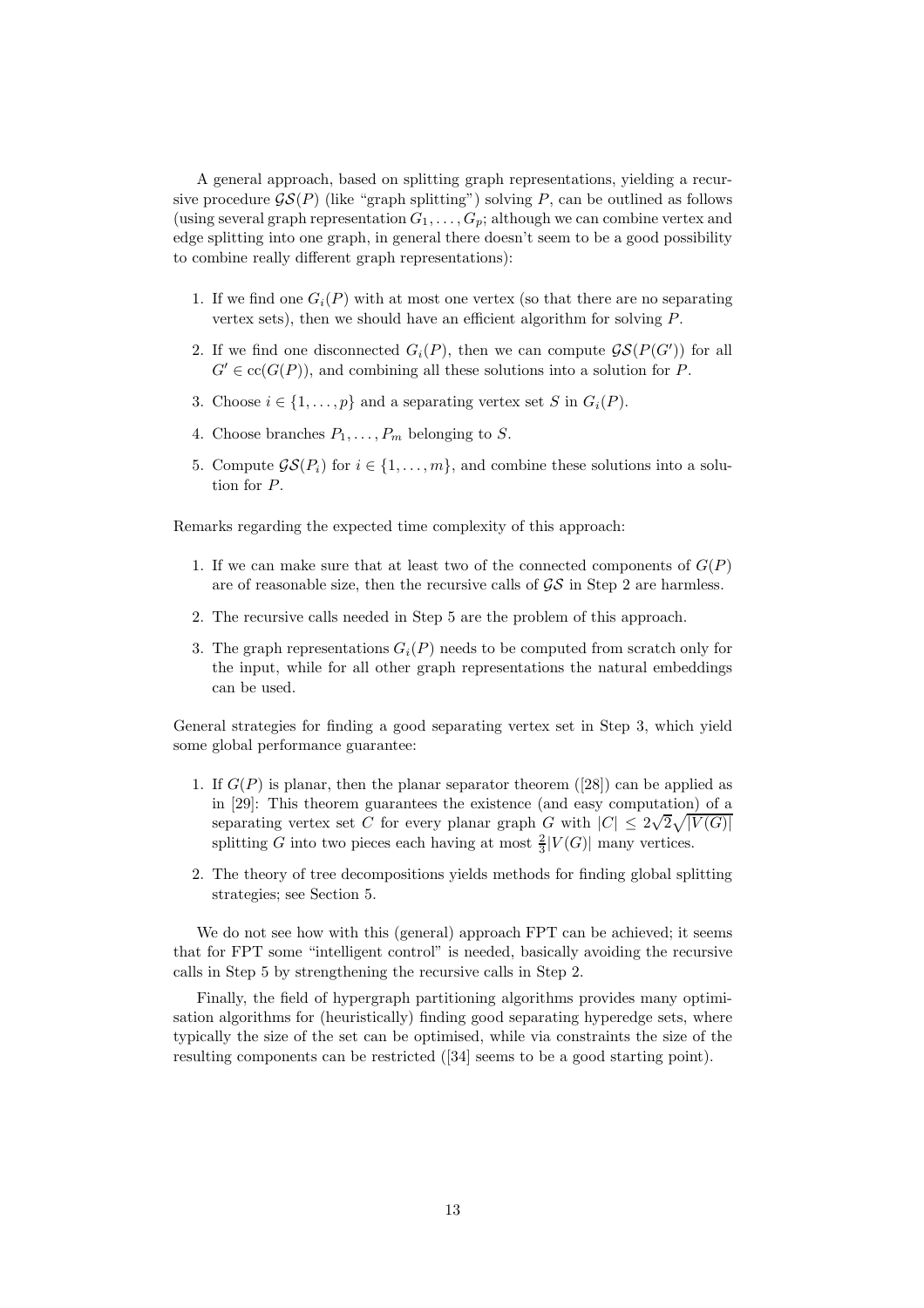## 4 Heuristical evaluation

The fundamental question with the generic scheme  $\mathcal{GS}$  is how to find "good" separating vertex sets S in Step 3 ? In this section we outline a generic algorithm  $\mathcal{H}\mathcal{S}$ (for "heuristical splitting") refining  $\mathcal{GS}$ , where we make the simplifying assumption that we consider only one graph representation  $G$  (integrating several graph representations poses the problem of how to compare measurements taken from different representations, and at this time we do not have a reasonable understanding of that.)

We take the point of view (following [22, 26, 27]) that we have given a set of possibilities, and we have to choose one (the "best candidate" according to our evaluation criterion). Since the branches  $P_1, \ldots, P_m$  calculated in Step 4 are determinative, exactly they need to be considered in the evaluation, and so we consider a set G of "splits", which are tuples  $S = (P_1, \ldots, P_m)$  where  $P_1, \ldots, P_m$  are the branching instances from Step 4 (note that m depends on  $S$ ).

First there is the possibility that when computing  $\mathfrak S$  the problem could already been solved, or a reduction was found (simplifying the problem); we assume in the sequel that these cases have been checked and do not apply. For  $S \in \mathfrak{S}$  with  $S = (P_1, \ldots, P_m)$  let  $B(S)$  be the set of all  $P(G')$  for  $G' \in \text{cc}(G(P_i)), i \in \{1, \ldots, m\},$ with  $|V(G')| \geq 2$ . The problems in  $B(S)$  have to be all solved, and out of these "partial solutions" a solution for  $P$  is computed. So the general evaluation approach is to use some estimation of run-time needed to process the elements of  $B(S)$ , summing it up, and obtaining a positive real number estimating the total run-time (which is to be minimised).  $9$ )

In our problem domain the basic approach for estimating run-times is to use some base  $b \in \mathbb{R}_{>1}$ , to fix a complexity measurement  $\mu(P) \in \mathbb{R}_{\geq 0}$  for problems P, and estimate the run-time as  $b^{\mu(P)}$ . So the evaluation of a split  $S \in \mathfrak{S}$  is

$$
\sum_{P' \in B(\mathcal{S})} b^{\mu(P')}
$$

and to choose a split  $S \in \mathfrak{S}$  where this evaluation is minimised.

This leaves the problems of choosing  $\mu$  and b. The simplest (natural) choice for  $\mu(P)$  here is  $|V(G(P))|$  (the number of vertices in the graph representation). For the choice of  $b$  we propose the following dynamic scheme:

We start with some initial value  $b := b_0$  (for example  $b_0 = 2$ ). And after a split  $S$  has been selected, we compute the branching tuple  $t$  (a vector of positive real numbers) of width  $|B(S)|$  (note that due to our assumption, that no reduction is applicable, we have  $|B(S)| \geq 2$ , where the component value corresponding to branch  $P' \in B(S)$  is  $b^{\mu(P)} - b^{\mu(P')}$ . We must have here that  $\mu(P') < \mu(P)$  (recall that in this context P is the current input of the recursive algorithm  $\mathcal{GS}$ ), which is guaranteed for example with the choice of  $\mu$  as the number of vertices in the graph representation. Now the new base (used in the recursive calls of  $\mathcal{GS}$ ) is

$$
b:=\tau(t),
$$

using the  $\tau$ -function as explored in [22, 26, 27], which yields a canonical method for estimating size of (branching) trees.<sup>10)</sup>

<sup>&</sup>lt;sup>9)</sup>Since  $B(S)$  is a set we are able to detect repetition of branches; if however this is too costly then  $B(S)$  should be implemented as a list.

<sup>&</sup>lt;sup>10</sup>)For  $t = (t_1, \ldots, t_s)$  it is  $\tau(t) > 1$  the unique solution of  $\sum_{i=1}^s x^{-t_i} = 1$ . We can compute  $\tau(t)$ efficiently using Newton's method.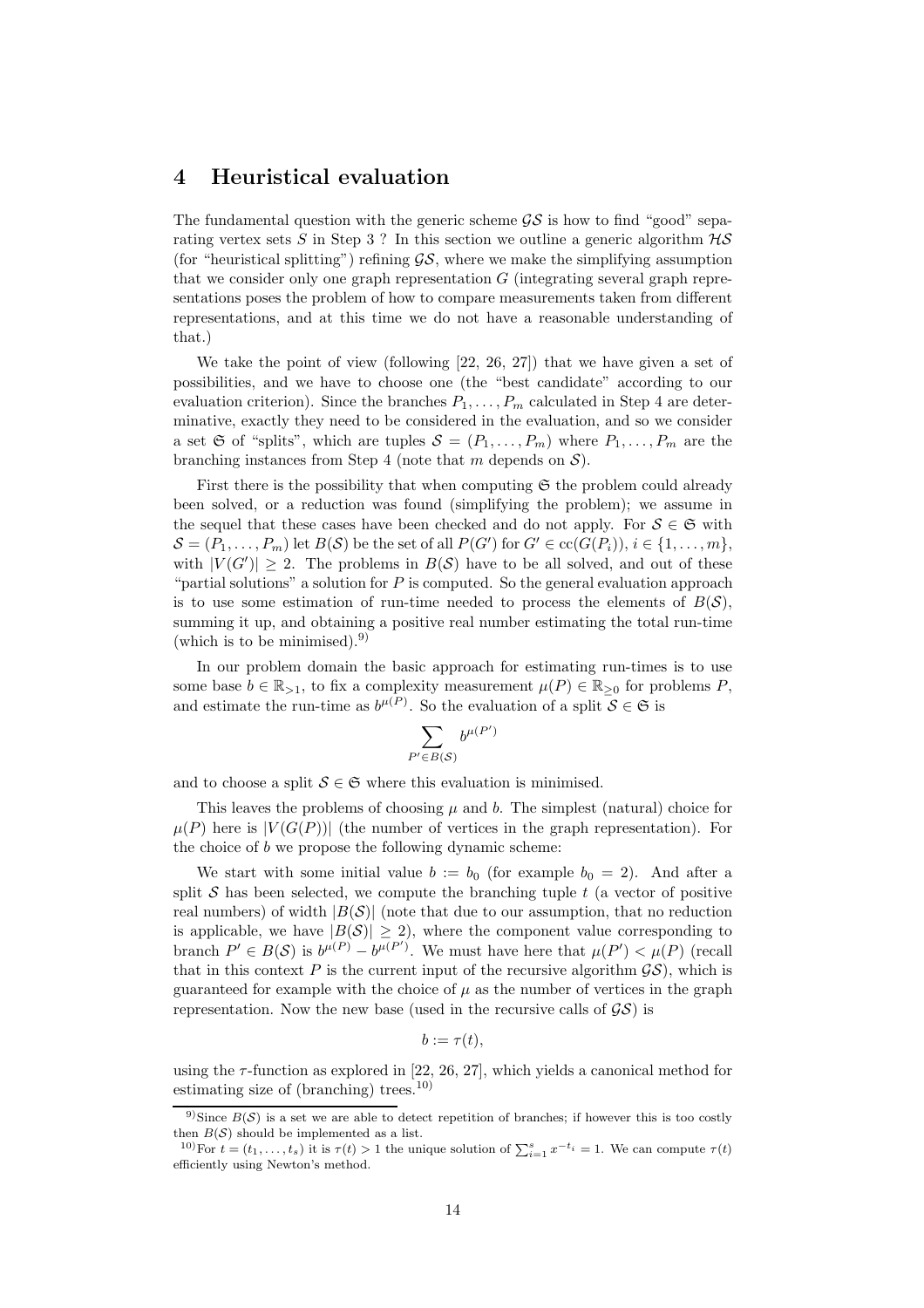## 5 Forest and tree decompositions of graphs

The main purpose of this section is to introduce the parts of the theory of tree decompositions of graphs needed in our context (see Sections 10.4 and 10.5 in [19] for a readable introduction). We will introduce the formal extension of the notion of tree decomposition to a forest decomposition, which allows for a more elegant representation. In Subsection 5.2 we will exploit tree decomposition "as is" (without using further problem structure), obtaining general schemes from them for splitting a graph into small components (this approach, using tree decompositions "top down", not as usual "bottom up", was motivated by a talk with Stephan Kreutzer on the Logic Colloquium 2005 in Athens). Finally, in Subsection 5.3 we apply these splitting trees to the generic algorithm  $\mathcal{GS}$ , obtaining algorithm  $\mathcal{TS}$  which runs in polynomial time in the treewidth (under certain quite general conditions).

#### 5.1 Forest decompositions

A forest decomposition of a hypergraph G is a pair  $(\mathcal{F}, \chi)$ , where  $\mathcal F$  is a forest and  $\chi$  is a set-valued map with  $V(\mathcal{F}) \subseteq \text{dom}(\chi)$  such that

- (i) for every edge  $e \in E(G)$  there exists a vertex  $t \in V(\mathcal{F})$  with  $e \subset \chi(t)$ ;
- (ii) for every vertex  $v \in V(G)$  the induced subgraph  $\mathcal{F}_v$  of  $\mathcal F$  given by all nodes  $t \in V(\mathcal{F})$  with  $v \in \chi(t)$  is connected.

If we have a family  $((\mathcal{F}_i, \chi_i))_{i \in I}$  of forest decompositions for a hypergraph family  $(G_i)_{i\in I}$ , then we say that  $((\mathcal{F}_i,\chi_i))_{i\in I}$  is *disjoint* if the set family  $(V(\mathcal{F}_i))_{i\in I}$  is disjoint. If  $(\mathcal{F}, \chi)$  is a forest decomposition of (some) G and  $(\mathcal{F}', \chi')$  is a forest decomposition of (some) G', then we write  $(\mathcal{F}, \chi) \subseteq (\mathcal{F}', \chi')$  (and say that  $(\mathcal{F}, \chi)$ ) is contained in  $(\mathcal{F}', \chi')$  if  $\mathcal{F} \subseteq \mathcal{F}'$ ,  $dom(\chi) \subseteq dom(\chi')$  and  $\forall v \in dom(\chi) : \chi(v) \subseteq$  $\chi'(v)$ .

Compared with the usual notion of "tree decomposition", we allow for the following (convenient, but finally inessential) extensions:

- 1.  $F$  does not need to be connected (and may be empty).
- 2. The domain of  $\chi$  may contain also other elements than those in  $V(\mathcal{F})$ .
- 3. For  $v \in V(G)$  the set  $\chi(v)$  may contain elements not in  $V(G)$ .
- 4. Isolated vertices of G may not be covered by  $(\mathcal{F}, \chi)$ .

A tree decomposition is a forest decomposition  $(\mathcal{F}, \chi)$  where  $\mathcal F$  actually is a tree. The *width* of a tree decomposition  $(T, \chi)$  is  $\min_{v \in V(T)} |\chi(t)| - 1$ , while the tree width  $tw(G)$  of a (connected) G is the minimal width over all tree decompositions of G (note that every hypergraph  $G$  has a trivial tree decomposition, where the tree just contains one node, and  $\chi$  assigns to this node the set  $V(G)$ ; thus tw(G)  $\leq |V(G)|$  - $(1).^{11}$ 

If  $(\mathcal{F}, \chi)$  is a forest decomposition of G, then by the following operations we obtain simpler forest decompositions  $(\mathcal{F}', \chi')$  of  $G$ :

S1 In case of  $V(\mathcal{F}) \subset \text{dom}(\chi)$  or there is  $v \in V(\mathcal{F})$  with  $\chi(v) \not\subseteq V(G)$  set  $\mathcal{F}' := \mathcal{F}$ and let  $\chi'$  have domain  $V(\mathcal{F})$  with  $\chi'(t) := \chi(t) \cap V(G)$  for  $t \in V(\mathcal{F})$ .

<sup>&</sup>lt;sup>11)</sup>We have tw(G) = -1 iff G contains no non-empty hyperedges, while otherwise we have  $tw(G) \geq 0$ . The notion of tree width is only sensible for connected G (see Corollary 5.4).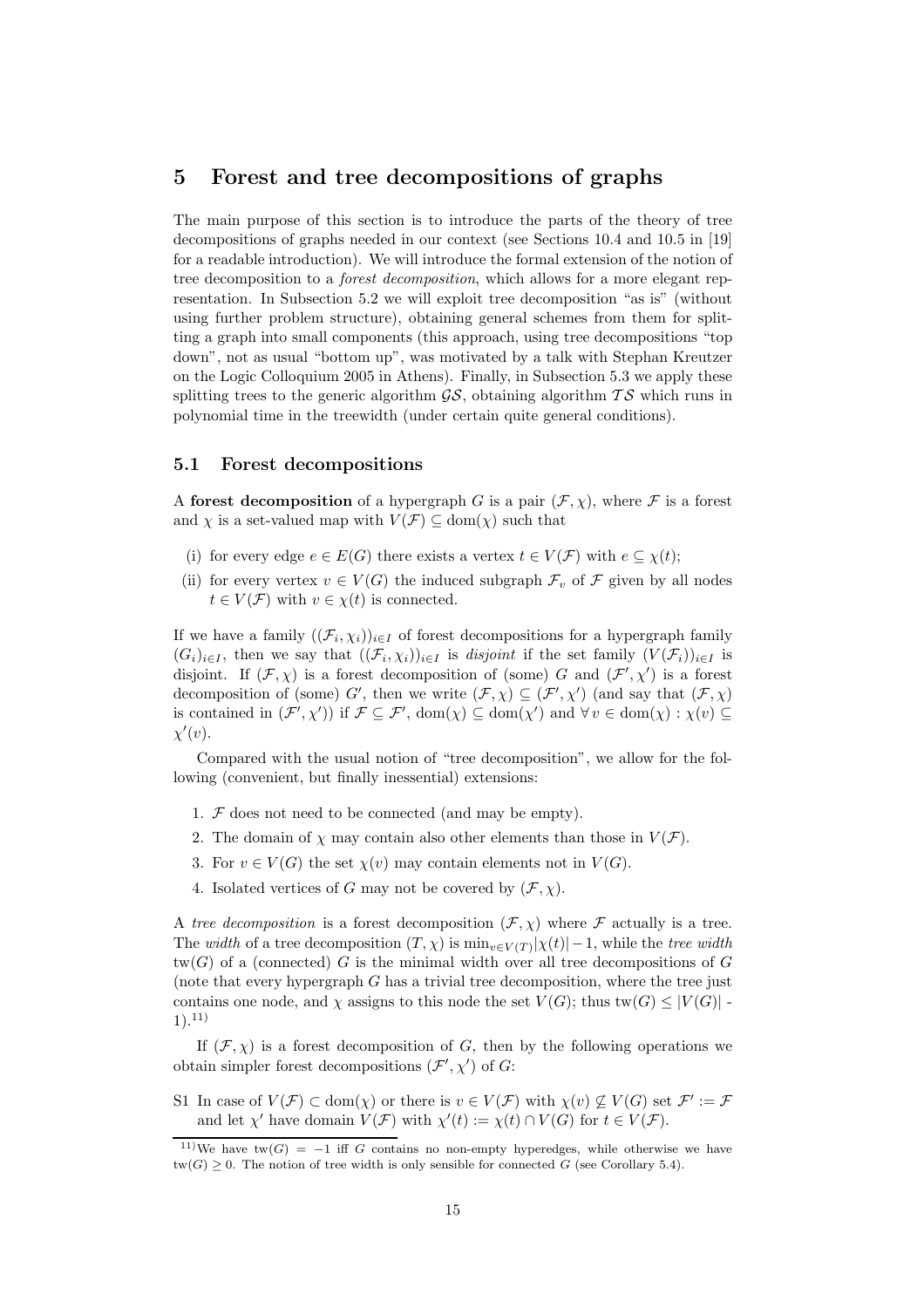- S2 For  $t \in V(\mathcal{F})$  with  $\chi(t) = \emptyset$  set  $\mathcal{F}' := \mathcal{F} \{t\}$  and  $\chi' := \chi$ .
- S3 For  $\{t, t'\} \in E(\mathcal{F})$  with  $\chi(t) \subseteq \chi(t')$  let  $\chi' := \chi$  and obtain  $\mathcal{F}'$  from  $\mathcal{F}$  by removing vertex  $t$  and reconnecting all neighbours  $x$  of  $t$  different from  $t'$  to t' (formally  $\mathcal{F}'$  has vertex set  $V(\mathcal{F}') := V(\mathcal{F} - \{t\})$  and edge set  $E(\mathcal{F}') :=$  $E(\mathcal{F} - \{t\}) \cup \{\{x, t'\} : \{x, t\} \in E(G) \land x \neq t'\}).$

A forest resp. tree decomposition of G such that none of these simplifications can be applied anymore is called irredundant.

Lemma 5.1 Consider a hypergraph G.

- 1. From a forest decomposition  $(\mathcal{F}, \chi)$  of G in polynomial time an irredundant forest decomposition  $(\mathcal{F}', \chi')$  of G with  $V(\mathcal{F}') \subseteq V(\mathcal{F})$  and  $\forall v \in V(\mathcal{F}')$ :  $\chi'(v) \subseteq \chi(v)$  can be obtained.
- 2. If  $(\mathcal{F}, \chi)$  is an irredundant forest decomposition of G, then  $|V(\mathcal{F})| \leq |V(G)|$ holds.

Proof: Part 1 is achieved by simply applying the simplification rules as long as possible. Part 2 is proven by induction on  $|V(G)|$ :

If  $V(G) = \emptyset$ , then the only irredundant forest decomposition is  $((\emptyset, \emptyset), \emptyset)$ . So assume  $v \in V(G)$ . Compare (10.16) in [19]. ■

The following basic properties of forest decompositions  $(\mathcal{F}, \chi)$  of graphs G regarding subgraph formation and graph union follow directly from the definitions (these properties prompted us to introduce the notion of a forest decomposition):

- I If  $G'$  is a subgraph of  $G$ , then  $(\mathcal{F}, \chi)$  is a forest decomposition of  $G'$ .
- II If  $\mathcal{F}'$  is an induced subgraph of  $\mathcal{F}$ , then  $(\mathcal{F}', \chi)$  is a forest decomposition of the induced subgraph of G given as  $G - \bigcup_{t \in V(\mathcal{F}) \setminus V(\mathcal{F}')} \chi(t)$ .
- III If  $\mathcal{F}'$  is a partial graph of  $\mathcal{F}$ , then  $(\mathcal{F}', \chi)$  is a forest decomposition of the induced subgraph of G given as  $G - \bigcup_{\{u,v\} \in E(\mathcal{F}) \backslash E(\mathcal{F}')} (\chi(u) \cap \chi(v)).$
- IV If  $(G_i)$  is a family of vertex-disjoint graphs, and for each  $i \in I$  we have an irredundant forest decomposition  $(\mathcal{F}_i, \chi_i)$  of  $G_i$ , then  $(\bigcup_{i \in I} \mathcal{F}_i, \bigcup_{i \in I} \chi_i)$  is an irredundant forest decomposition of  $\bigcup_{i \in I} G_i$ .

Now the central lemma:

**Lemma 5.2** Consider a forest decomposition  $(\mathcal{F}, \chi)$  of a graph G and vertices  $t, t' \in$  $V(\mathcal{F})$ . If t, t' are not connected in F, then no vertices  $v, v' \in V(G)$  with  $v \in \chi(t)$ and  $v' \in \chi(t')$  are connected in G neither.

**Proof:** We prove by induction that for all disconnected nodes  $t, t'$  of  $\mathcal F$  there is no path of length l from v to v' in G for any  $v \in \chi(t)$ ,  $v' \in \chi(t')$ . If  $l = 0$  then  $v = v'$ , and thus  $t, t' \in V(\mathcal{F}_v)$  where  $\mathcal{F}_v$  by (ii) is connected contradicting the assumptions that t, t' are in different connected components of F. So assume  $l > 0$ . There exists now a neighbour  $v''$  of v in G such that a path of length  $l-1$  from  $v''$  to  $v'$  exists. By (i) there is  $t'' \in V(\mathcal{F})$  with  $v, v'' \in \chi(t'')$ . Thus  $t'' \in V(\mathcal{F}_v)$ , whence  $t'', t'$  are disconnected in  $\mathcal F$  contradicting the induction assumption.

**Corollary 5.3** If  $(\mathcal{F}, \chi)$  is an irredundant forest decomposition of a connected graph G, and  $V(\mathcal{F}) \neq \emptyset$ , then  $(\mathcal{F}, \chi)$  is an irredundant tree decomposition of G.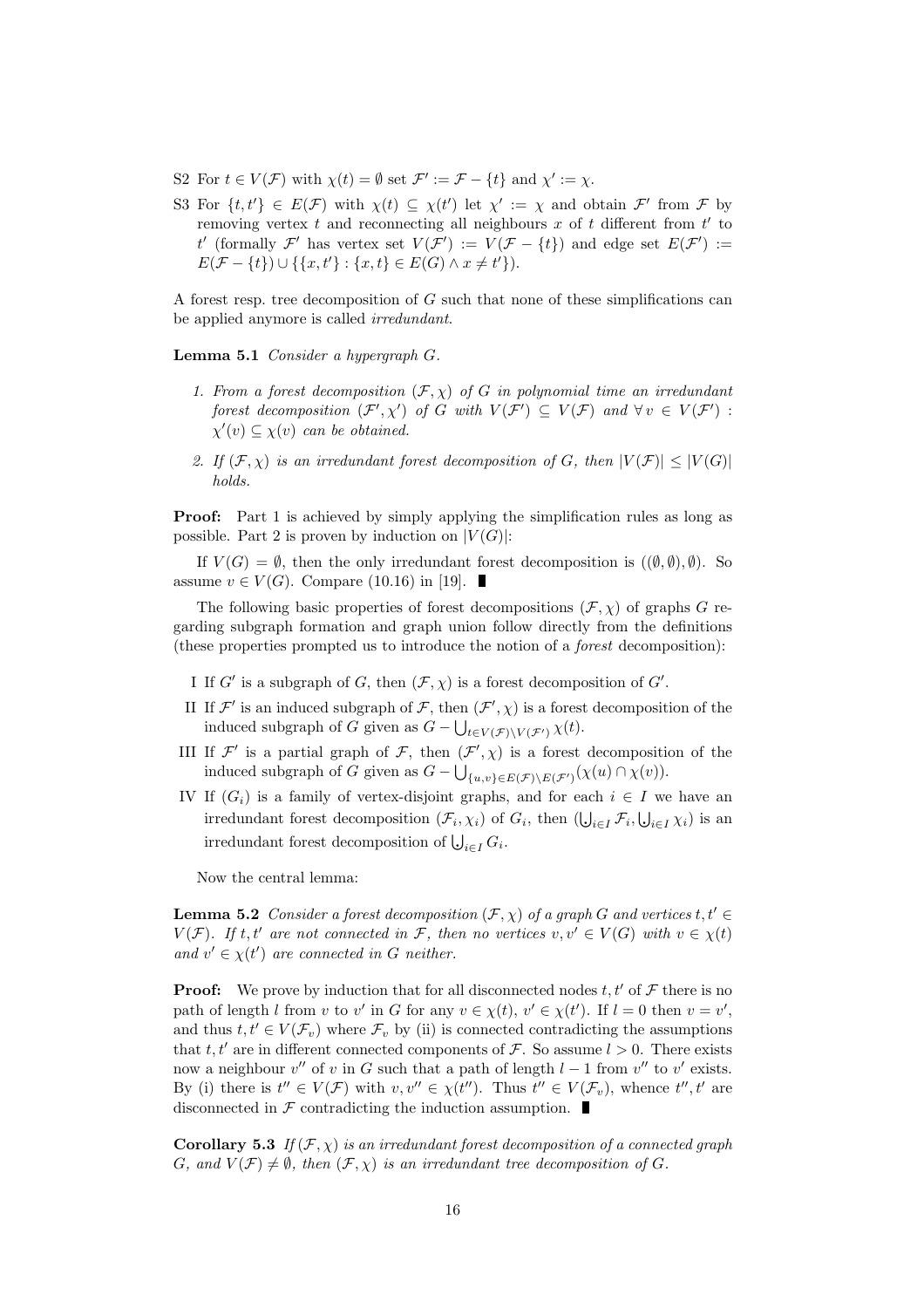**Corollary 5.4** If  $(\mathcal{F}, \chi)$  is a forest decomposition of G, and G' is a connected component of G with at least two vertices, then there is exactly one connected component  $\mathcal{F}'$  of  $\mathcal{F}$  with  $V(\mathcal{F}') \cap V(G') \neq \emptyset$ , and  $(\mathcal{F}', \chi)$  is a tree decomposition of  $G'$ .

That we have suspended considering forest decompositions of hyper-graphs half way through (in order to avoid having to define sub-hypergraphs etc.) can be justified as follows:

**Lemma 5.5** Consider a forest decomposition  $(\mathcal{F}, \chi)$  of a graph G. If  $C \subset V(G)$  is a clique in G (all different vertices in C are adjacent) with  $|C| \geq 2$ , then there must be  $v \in V(\mathcal{F})$  with  $C \subseteq \chi(v)$ .

#### Proof: XXX

**Corollary 5.6** Consider a hypergraph G. The forest decompositions of G are exactly the forest decompositions  $(\mathcal{F}, \chi)$  of  $G_{[2]}$  which fulfil the following additional  $(trivial)$  requirements (these are empty if  $G$  does not have hyperedges of size smaller than two):

- 1. If G contains the empty hyperedge then  $\mathcal F$  shall have vertices.
- 2. If G contains a singleton hyperedge  $\{v\}$ , then there must be a vertex  $t \in V(\mathcal{F})$ with  $v \in \chi(t)$ .

Corollary 5.7 Consider a connected hypergraph G.

- 1. If  $E(G) \neq \emptyset$ , then the treewidth of G (which except of trivial cases equals the treewidth of  $G_{[2]}$ ) is at least as big as the maximal hyperedge size in G.
- 2. If  $V(G) \neq \emptyset$ , then the treewidth of  $G^t$  (which except of trivial cases equals the treewidth of  $L(G)$ ) is at least as big as the maximal vertex degree in G.

#### 5.2 Splitting trees

Consider a connected graph G and an irredundant tree decomposition  $(T, \chi)$  of G. We want to construct a rooted tree  $\mathcal{T}(G,(T,\chi))$  describing the process of breaking  $G$  into smaller and smaller pieces by recursive splits of  $T$ . The splitting tree  $\mathcal{T}(G,(T,\chi))$  shall fulfil the following requirements:

- (i) Every node is labelled by a triple  $(G', (T', \chi'), r')$ , where G' is a connected subgraph of  $G, (T', \chi')$  is an irredundant tree decomposition of  $G'$ , contained in  $(T, \chi)$ , and  $r' \in V(T')$ .
- (ii) The subgraphs labelling the children of an inner node labelled with the triple  $(G', (T', \chi'), r')$  are exactly the connected components of  $G' - \chi(r')$ , while the subgraph labelling the root is just  $G$ .
- (iii) The tree decompositions labelling the children of an inner node labelled with the triple  $(G', (T', \chi'), r')$  are contained in  $(T', \chi')$  and are pairwise disjoint. The tree decomposition labelling the root is just  $(T, \chi)$ .
- (iv) Exactly the tree decompositions labelling the leaves are trivial (have a tree with only one node).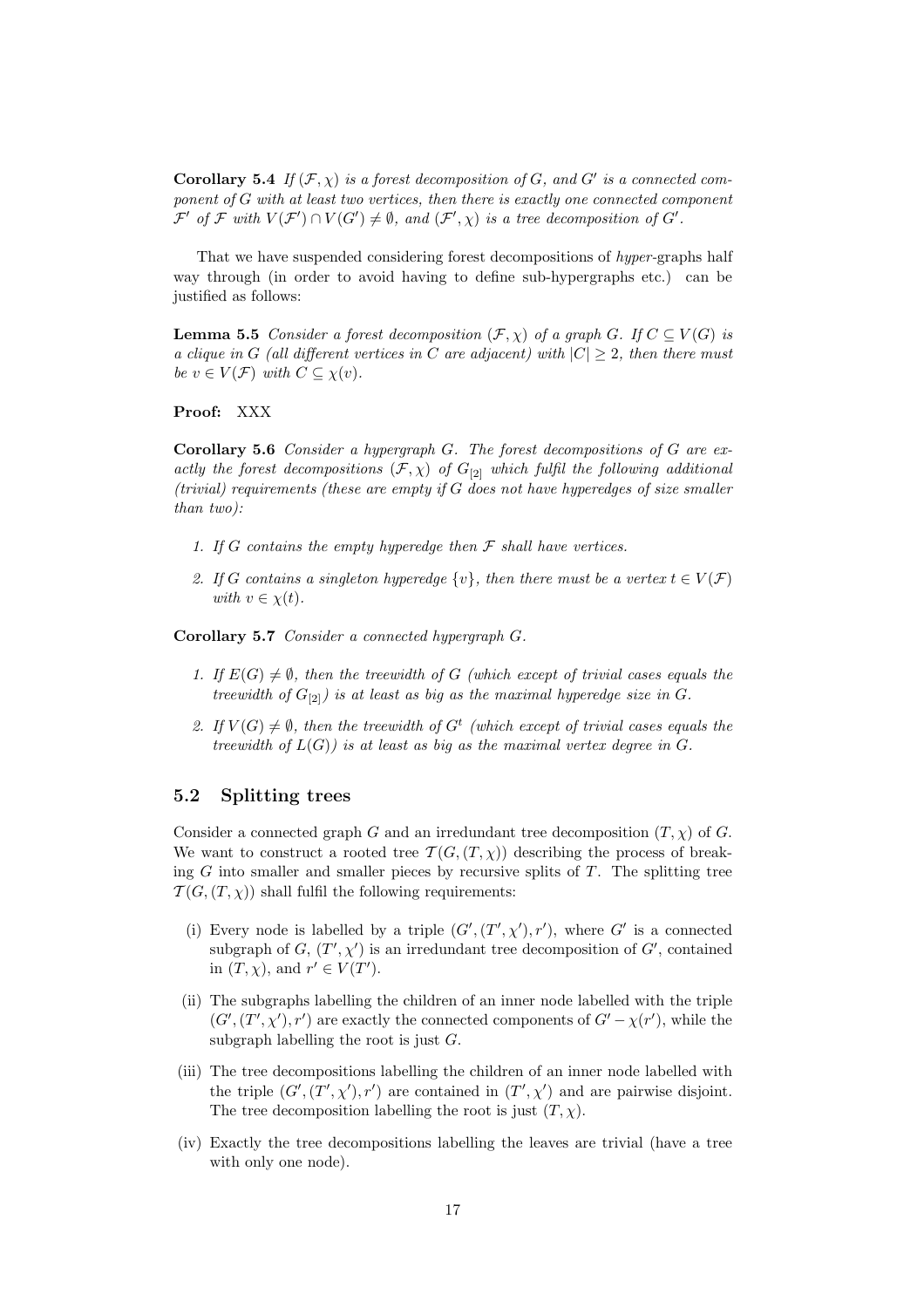(v) The height of  $\mathcal{T}(G,(T,\chi))$  is at most  $\lceil \log_2(|V(T)|) \rceil$ .

In order to fulfil  $(v)$ , we need the following simple observation.

Recall that a *rooted tree* is a pair  $(T, r)$  where T is a tree and  $r \in V(T)$ . Given a rooted tree  $(T, r)$  and a vertex  $r' \in V(T)$ , we denote by  $T_{r'}^r$  the induced subgraph of T given by all vertices  $v \in V(T)$  such that  $r'$  is part of the (unique) path from  $r$ to v in T. The *children* of the root r in  $(T, r)$  are all vertices adjacent to r in T.

**Lemma 5.8** Consider a tree T. There exists a vertex  $r \in V(T)$  such that for the rooted tree  $(T,r)$  and every child r' of r in  $(T,r)$  we have  $|V(T^r_{r'})| \leq \frac{1}{2}|V(T)|$ .

**Proof:** If  $|V(T)| = 1$ , then the assertion is trivial, and so assume  $|V(T)| \ge 2$ . For a vertex  $v \in V(T)$  let

$$
m(v) := \max_{v' \in V(T) \setminus \{v\}} |V(T_{v'}^v)|.
$$

Choose some  $r_0 \in V(T)$  and consider  $(T, r_0)$ . If  $m(r_0) \leq \frac{1}{2}|V(T)|$ , then choose  $r := r_0$ . Otherwise there exists a vertex  $r_1$  adjacent to r in T, such that we have  $|E(T_{r_1}^{r_0})| > \frac{1}{2}|E(T)|$ . So consider  $(T, r_1)$ . We have  $m(r_1) \leq m(r_0) - 1$ . Iterating the process we must finally obtain a suitable root.

Now the (straight-forward) construction of  $\mathcal{T}(G,(T,\chi))$  is as follows:

- 1. If  $V(T) = \{r\}$ , then  $\mathcal{T}(G,(T,\chi))$  is just one node labelled with  $(G,(T,\chi),r)$ . So assume  $|V(T)| \geq 2$ .
- 2. Choose a "root vertex "  $r \in V(T)$  fulfilling the criterion of Lemma 5.8. Now the root of  $\mathcal{T}(G,(T,\chi))$  is labelled with  $(G,(T,\chi), r)$ . Let  $k \geq 1$  be the degree of  $r$  in  $T$ .
- 3. Consider the forest  $\mathcal{F} := T \{r\}$ , which has (exactly) k connected components  $T_i$  for  $i \in \{1, ..., k\}$ . According to II it is  $(\mathcal{F}, \chi)$  a forest decomposition of  $G' := G - \chi(r).$
- 4. Let  $m := |cc(G')| \geq k$ . It is  $(\mathcal{F}, \chi)$  a forest decomposition of G'' for all  $G'' \in \text{cc}(G')$  by I. There will be exactly m subtrees hanging at the root of  $\mathcal{T}(G,(T,\chi)).$
- 5. For every  $G'' \in \text{cc}(G')$  obtain an irredundant tree decomposition  $(T'', \chi'')$ from  $(\mathcal{F}, \chi)$  (applying Corollary 5.3), and add a subtree  $\mathcal{T}(G'', (T'', \chi''))$  to the root of  $\mathcal{T}(G,(T,\chi))$ .

#### Remarks:

- 1. The construction of  $\mathcal{T}(G,(T,\chi))$  is based on "splitting on nodes of the tree decomposition", using property II, and exploiting Lemma 5.8. If we want to use "splitting on edges of the tree decomposition" (using property III), then we need to restrict the degree of nodes in  $T$ .
- 2. The construction is based on just one tree decomposition (computed for the input), which can be motivated by the fact that for every given (fixed)  $k \in \mathbb{N}_0$ , if we know that  $tw(G) \leq k$  holds, then we can compute a tree decomposition of width at most  $k$  in linear time; however, the constants for "linear time" here are very large (and depend on  $k$ ). Deciding whether G has a tree decomposition of width at most  $k$ , where  $k$  is part of the input to the decision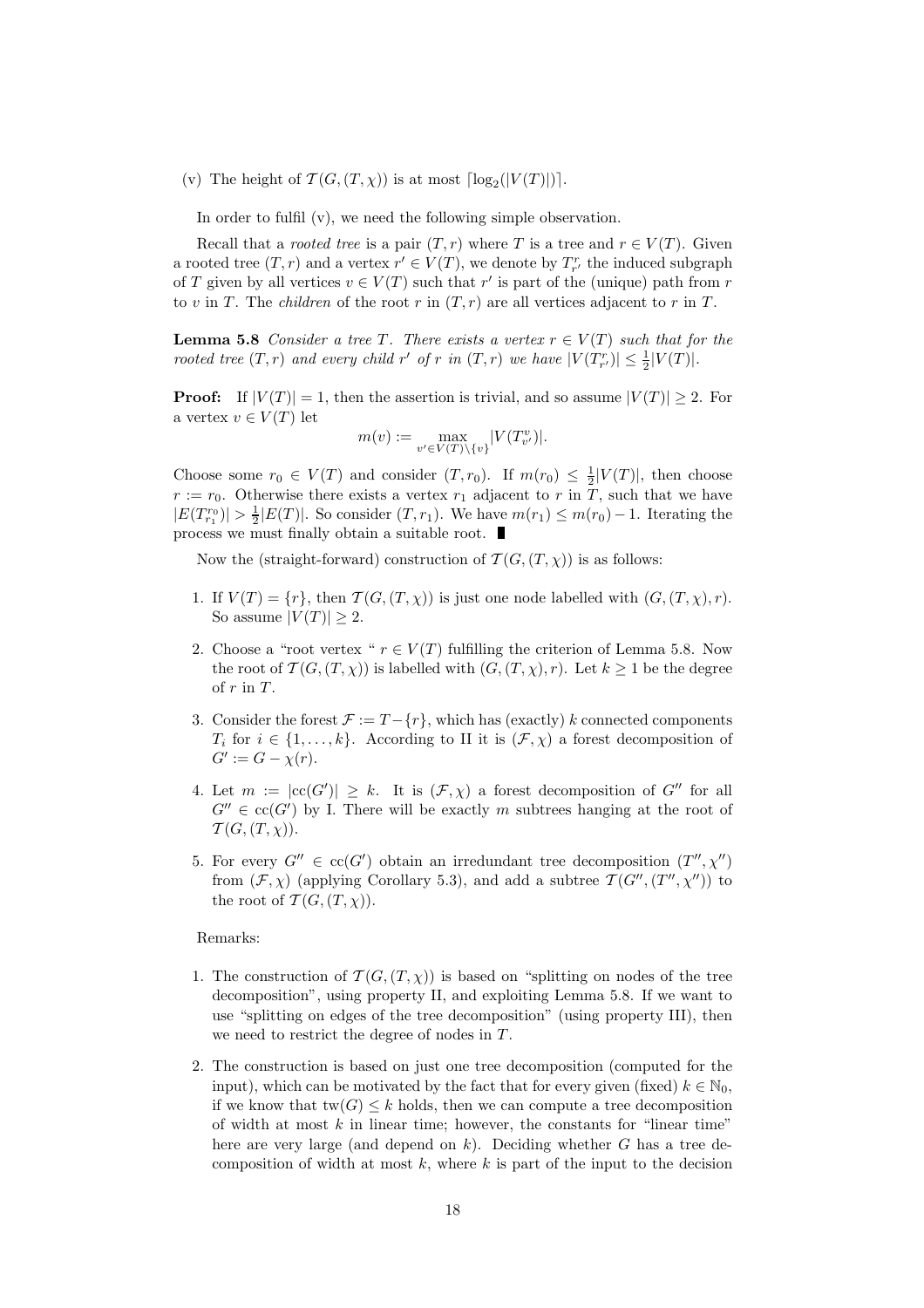problem, in NP-complete (see [5] for these complexity results). So in practice approximation algorithms are used, and then it might we worth recomputing the tree decompositions (hopefully obtained better decompositions) for the graphs  $G''$  in Step 5.

### 5.3 Applying tree decompositions

The basic approach is to specialise the general approach  $\mathcal{G}\mathcal{S}$  from Section 3 (using now only one graph representation  $G_1 = G$ . Consider an irredundant tree decomposition  $(T, \chi)$  of  $G(P)$  together with a splitting tree  $\mathcal{T}(G(P), (T, \chi))$ . We simply synchronise the branching tree built up by algorithm  $\mathcal{GS}$  with the splitting tree  $T(G(P), (T, \chi))$ , and choose in Step 3 of GS always  $S = \chi'(r')$  for the currently considered tree decomposition  $(T', \chi')$ . Since for the construction of splitting trees we assume the graph to be connected, if  $G(P)$  for the input is disconnected then first a branching according to Step 2 of  $\mathcal{GS}$  is to be performed.

Let us call this specialised (generic) algorithm  $TS(P)$  (like "tree splitting"). The time complexity of  $TS(P)$  in terms of nodes in the branching tree can be estimated as follows:

Let k be the width of  $(T, \chi)$ , and assume that in Step 4 of  $\mathcal{GS}$  we always have  $m \leq f(k, P)$ . Then the number of nodes in the branching tree belonging to  $\mathcal{GS}$ can be estimated as follows (using Lemma 5.1, Part 2, and the estimation, that for branching in Step 2 of  $\mathcal{G}\mathcal{S}$  the case of just two connected components is the worst case):

$$
\#nds \le (2 \cdot f(k, P))^{\lceil \log_2(|V(T)|) \rceil + 1} - 1 \le (2 \cdot f(k, P))^{\log_2(|V(G)|)} = |V(G)| \cdot f(k, P)^{\log_2(|V(G)|)} = |V(G)| \cdot |V(G)|^{\log_2(f(k, P))} = |V(G)|^{\log_2(f(k, P)) + 1}
$$

 $TS(P)$  provides a simple, but general exploit of tree decompositions by recursively branching, yielding solution of  $P$  in polynomial time in the treewidth  $k$  if the branching bound  $f(k, P)$  is only exponential in k. This is weaker than the "dynamic programming" refinement discussed below, but can be applied in general, and also allows easy integration with special reasoning for the concrete problem structure (since the  $P_i$  in Step 4 of  $\mathcal{GS}$  can depend on the current problem instance itself).

In order to obtain FPT we cannot afford branchings depending on  $k$  or  $P$  (as above); the best (affordable) techniques are based on "dynamic programming" approaches, which explore special properties of the graph representation, and are not discussed further in this report (however it is a very interesting and important question to find out more abstract foundations of these (feasible) approaches).

# 6 Special graph representations of (labelled) clausesets

We consider specific graph and hypergraph representations  $G(F)$  of labelled clausesets F here, where by using *labelled* clause-sets we avoid the problems associated with contraction of clauses in clause-sets when applying partial assignments.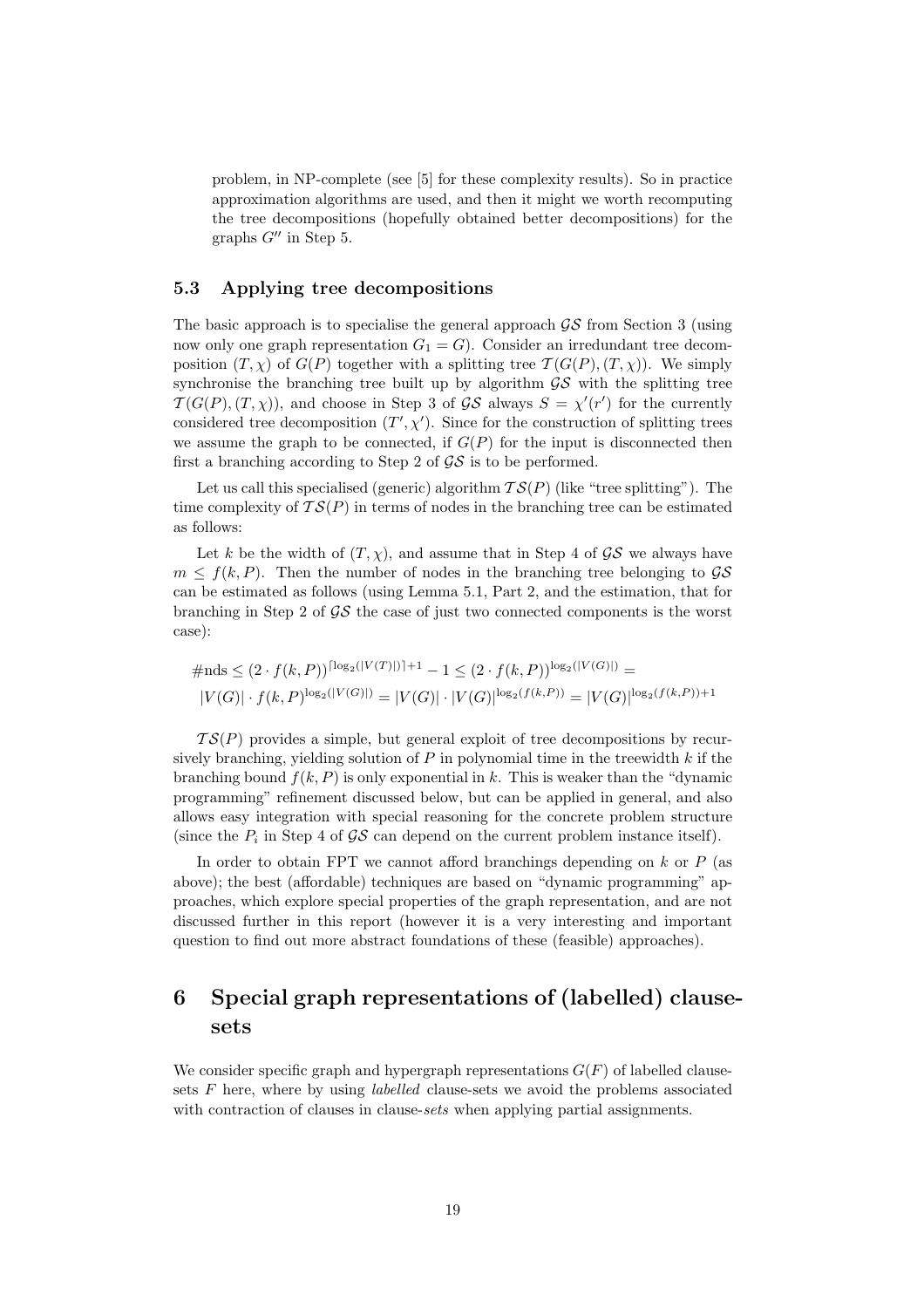#### 6.1 The variable hypergraph, and derived graphs

Let  $\mathbf{vhg}(F)$  be the *variable hypergraph* of F, which is a general hypergraph with vertex set var $(F)$ , hyperedge label set  $L(F)$  and hyperedge function  $l \mapsto \text{var}(F(l))$ (in other words, the variable hypergraph results from  $F$  by just dropping the polarities from the literals). Thus we have  $|V(\text{vhg}(F))| = n(F)$  and  $|E(\text{vhg}(F))| = c(F)$ .

To a connected component  $G' \in \operatorname{cc}(vhg(F))$  we associated the sub-labelledclause-set  $F(G') \subseteq F$  specified by the condition  $\text{vhg}(F(G')) = G'$ . We then have

$$
F = \bigcup_{G' \in \text{cc}(\text{vhg}(F))} F(G')
$$
  

$$
\text{mod}_{\text{t}}(F) = \circ_{G' \in \text{cc}(\text{vhg}(F))} \text{mod}_{\text{t}}(F(G'))
$$
  

$$
|\text{mod}_{\text{t}}(F)| = \prod_{G' \in \text{cc}(\text{vhg}(F))} |\text{mod}_{\text{t}}(F(G'))|.
$$

The representation of  $F$  as a graph with bipartition (or an incidence structure) is given by the variable-clause graph  $\mathbf{vcg}(F) := \text{bip}(\text{vhg}(F))$  (also "incidence graph")  $([35])$ ).

For a partial assignment  $\varphi$  we have a natural embedding of  $\text{vec}(\varphi * F)$  into  $vcg(F)$ , since by definition we actually have  $vcg(\varphi * F) \subseteq vcg(F)$ .<sup>12)</sup>

Via the standard constructions of 2-sections and line graphs we obtain:

- 1. The variable-interaction graph  $\mathbf{vig}(F) := \text{vhg}(F)_{[2]}$  (also called "primal graph"  $([15, 35])$  or "interaction graph"  $([31])$ , or "Gaifman graph"  $([8])$  has the variables of  $F$  as vertices, which are joined by an edge if there exists a clause containing both variables. It is  $\text{vig}(\varphi * F)$  a subgraph of  $\text{vig}(F)$  (in general not induced).
- 2. The common-variable graph  $\mathbf{cvg}(F) := L(\text{vhg}(F))$  has the clause-labels as vertices, where two (different) clauses  $C, D$  are joined by an edge if var $(C) \cap$  $var(D) \neq \emptyset$ . It is  $evg(\varphi * F)$  a subgraph of  $evg(F)$  (in general not induced).

Regarding splitting, we have the standard three choices:

- 1. Splitting on variables, i.e., considering separating vertex sets in  $\text{vhg}(F)$  or  $\text{vig}(F)$ , or considering separating hyperedge sets in  $\text{vhg}(F)^t$ .
- 2. Splitting on clauses, i.e., considering separating vertex sets in  $\text{cvg}(F)$  or  $\text{vhg}(F)^t$ , or considering separating hyperedge sets in  $\text{vhg}(F)$ .
- 3. Splitting on mixed sets of variables and clauses, i.e., considering separating vertex sets in  $vcg(F)$ .

The hypergraph choices are superior regarding efficiency, but for the sake of (theoretical) convenience we consider the graphs here (w.l.o.g.), that is, we consider separating vertex sets in  $\text{vig}(F)$ ,  $\text{cvg}(F)$  and  $\text{vcg}(F)$ . The most common choice are separating vertex sets in  $\text{vig}(F)$ , while separating vertex sets in  $\text{cy}(F)$  are inferior to separating vertex sets in the conflict graph and refinements as studied in Subsection 6.2; finally separating vertex sets in  $vcg(F)$  seem to offer interesting possibilities ([35, 32]; see the remark below) but yet a better understanding is needed.

 $12)$ This motivates the use of *labelled* clause-sets.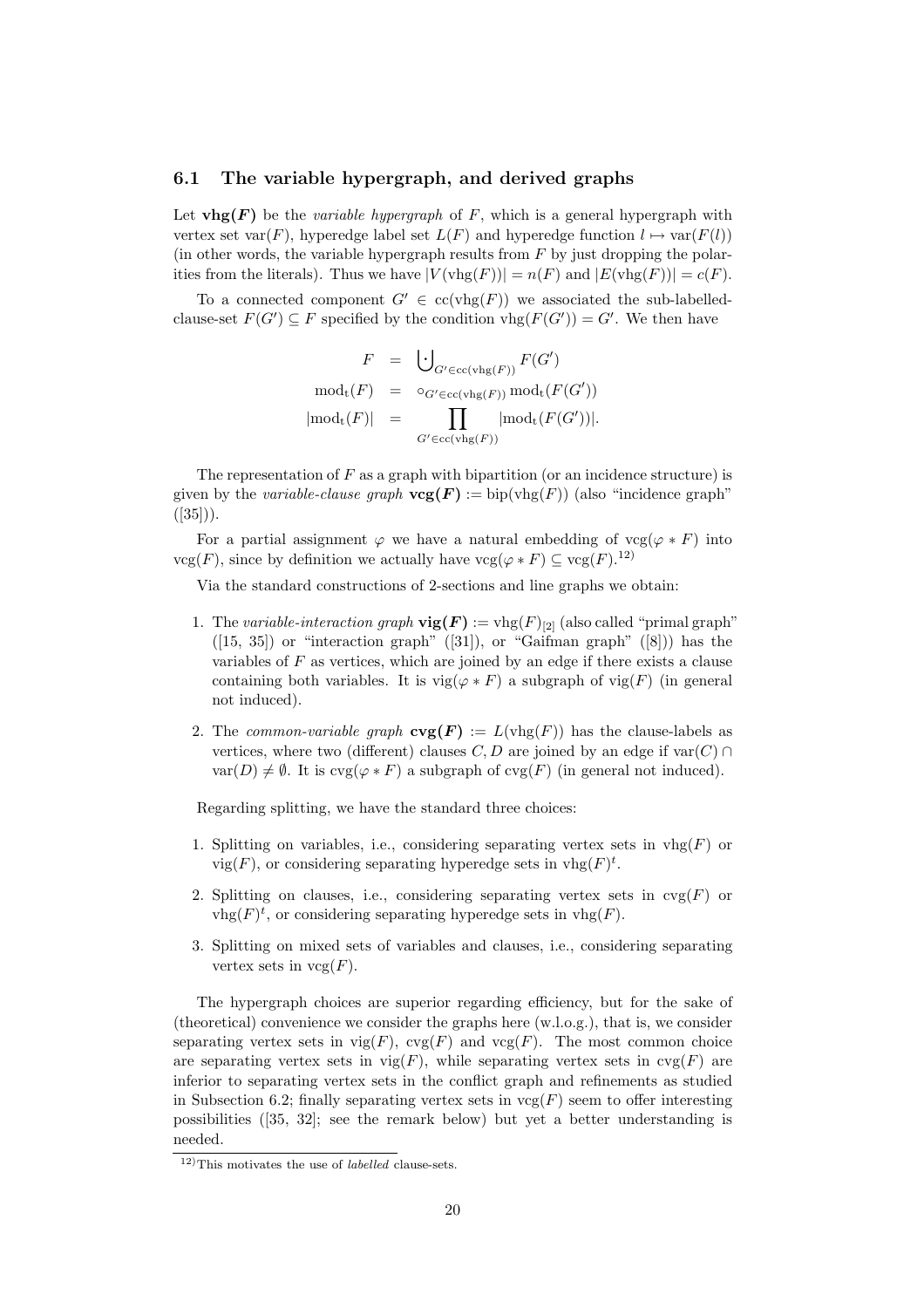Regarding separating vertex sets in  $\text{vig}(F)$ , we can identify the following directions of research:

- A direct application of the planar separator theorem ([28]) as in [29] (Section 3 "Nonserial dynamic programming") yields that in case of planar  $\text{vig}(F)$  we have SAT decision (and computation of MAXSAT) in time  $2^{O(\sqrt{n(F)})}$ . This result has been generalised in [18], using the "crossing number" of a graph to measure the degree of planarity.
- An overview of various general decomposition techniques is given in [14] (with a focus on providing polynomial-time guarantees).

Regarding tree decomposition, it is well known that SAT decision for  $F$  is FPT in the treewidth of vig(F). In [35] it was shown that also SAT decision for F is FPT in the treewidth of  $\text{vcg}(F)$ , but relying on practically infeasible methods. Recently in [32] a direct and more efficient algorithm has been given.

#### 6.2 The conflict graph and refinements

The remaining graph representations  $G(F)$  of clause-sets are all partial graphs of  $\text{cvg}(F)$  (so they are "clause-based", that is, there vertex set is the set of clauselabels of F). To a connected component  $G'$  of  $G(F)$  we will associate  $F(G') \subseteq F$ with  $L(F(G')) = V(G')$ , while var $(F(G'))$  is the set of all variables occurring in some clause of  $G'$ . If  $F$  does not contain uncovered variables (variables which do not occur in any clause of  $F$ ), then we have

$$
F = \bigcup\nolimits_{G' \in \textsf{cc}(G(F))} F(G').
$$

Now the three specialisations are as follows:

- The conflict graph  $cg(F)$  (sometimes also called "resolution graph", but we reserve this notion for the proper resolution graph below) has an edge joining two clauses C, D if they clash in at least one literal. It is  $cg(\varphi * F)$  an *induced* subgraph of  $cg(F)$ .
- The resolution graph  $rg(F)$  has an edge joining two clauses  $C, D$  if they clash in exactly one literal. It is  $rg(\varphi * F)$  an *induced* subgraph of  $rg(F)$ .
- The subsumption-resolution graph  $srg(F)$  has an edge joining two clauses C, D if they clash in exactly one literal and if the resolvent is not subsumed by a clause in F. It is  $\text{srg}(\varphi * F)$  a subgraph of  $\text{srg}(F)$  (in general not induced).

By definition we have  $E(cvg(F)) \supseteq E(cg(F)) \supseteq E(rg(F)) \supseteq E(srg(F))$ . Figure 1 illustrates these representations.

In [20] (Lemma 15) is has been shown that if the subsumption-resolution graph splits into components then for SAT decision we can consider the components on their own; we present the proof here since this results seems not to be known. Call a (finite) family  $(F_i)_{i\in I}$  of labelled clause-sets with disjoint clause-label-sets (while variables may be shared) *sr-disconnected* if  $\text{srg}(\bigcup_{i \in I} F_i) = \bigcup_{i \in I} \text{srg}(F_i)$  holds (that is, if for all  $i, j \in I$ ,  $i \neq j$ , and for all resolvable clauses  $C \in F_i$ ,  $D \in F_j$  there exists  $k \in I$  and  $R \in F_k$  with  $R \subseteq C \diamond D$ .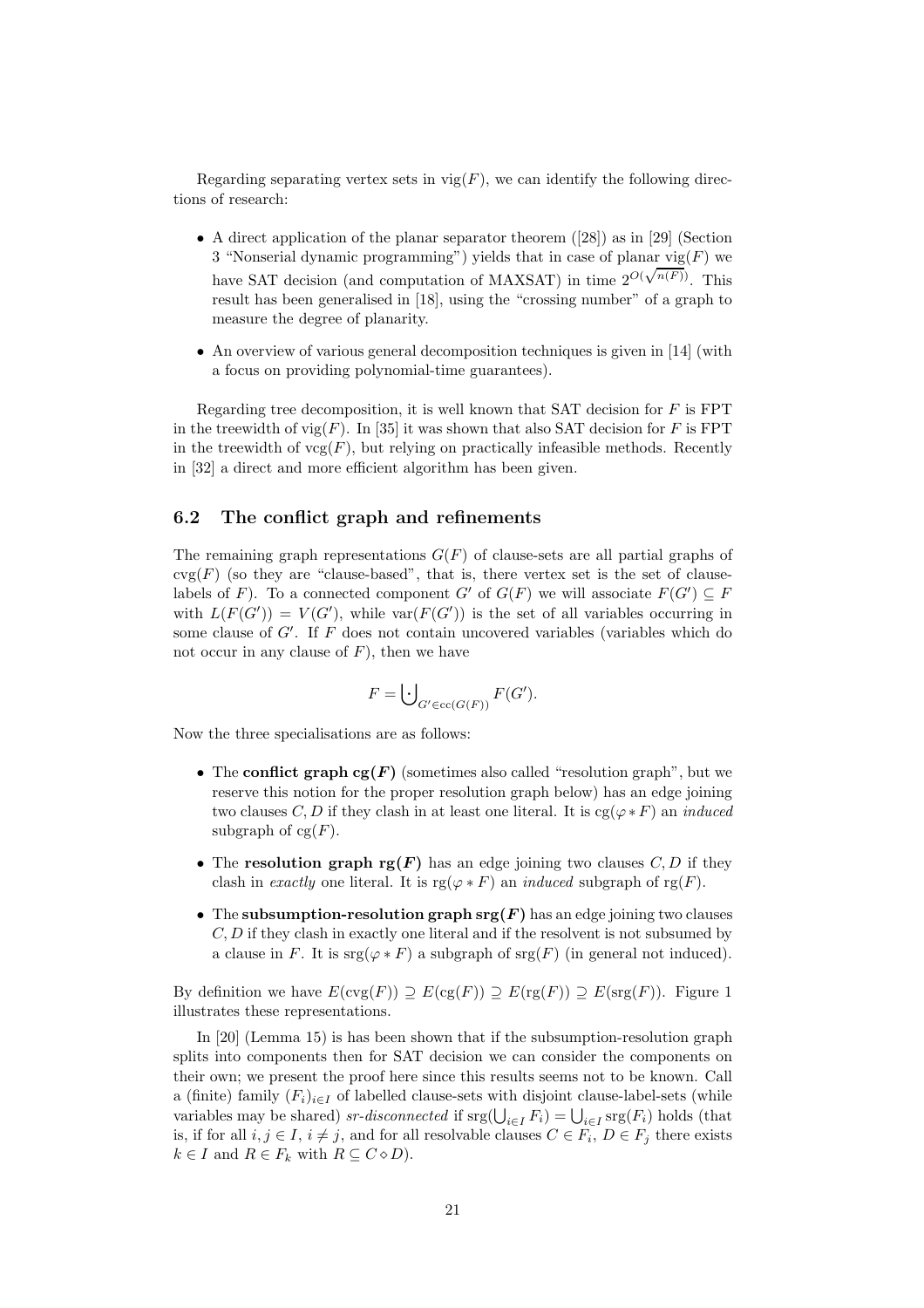





(a)





Figure 1: Four clause-based representations of clause-set  $\{C_1, \ldots, C_6\}$ : (a) commonvariable graph; (b) conflict graph; (c) resolution graph; and (d) subsumptionresolution graph.

Recall the definition of the DP-operator  $DP_v(F)$  for a clause-set F and a variable  $F$ , which replaces all clauses containing variable  $v$  by their (non-tautological) resolvents on v (i.e.,  $DP_v(F) = \{C \diamond D : C, D \in F \wedge C \cap \overline{D} = \{v\}\} \cup \{C \in F$ :  $v \notin \text{var}(C)$ ). This definition is easily transferred to labelled clause-sets, where as the label of the resolvent of parent clauses C, D with labels c, d we use  $\{c, d\}$ , and where we remove variable  $v$  from the set of variables.

**Lemma 6.1** If the family  $(F_i)_{i \in I}$  of labelled clause-sets is sr-disconnected, then also for any variable the family  $(DP_v(F_i))_{i\in I}$  is sr-disconnected.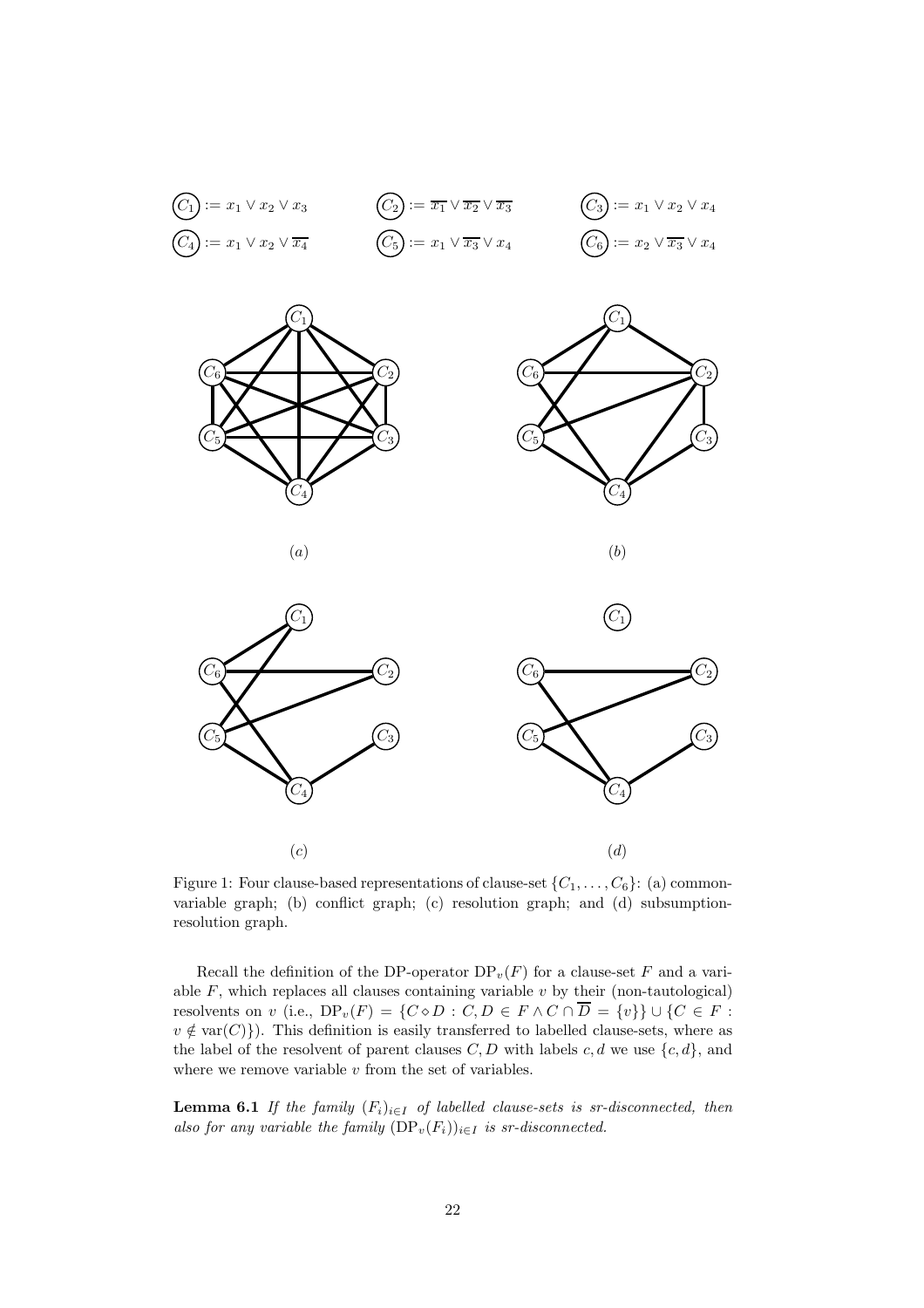**Proof:** For the proof we apply the well-known "distributivity property" of resolution (see Lemma 7.2 in [27]) in order to commute the resolution steps.  $\blacksquare$ 

Since for every (labelled) clause-set F we have that F is unsatisfiable iff  $DP_v(F)$ is unsatisfiable, where  $DP_v(F)$  contains one variable less, by induction on  $n(\bigcup_{i \in I} F_i)$ we immediately obtain:

Corollary 6.2 Consider an sr-disconnected family  $(F_i)_{i\in I}$  of labelled clause-sets. Then  $\bigcup_{i\in I} F_i$  is unsatisfiable if and only if there exists some  $i \in I$  such that  $F_i$  is unsatisfiable.

By definition for every labelled clause-set F the family  $(F(G'))_{G' \in c c(srg(F))}$  is sr-disconnected, whence

Corollary 6.3 A labelled clause-set  $F$  is unsatisfiable if and only if there exists  $G' \in \operatorname{cc}(\operatorname{srg}(F))$  such that  $F(G')$  is unsatisfiable.

Open problems:

- 1. It seems to us that the following holds: "If T a regular resolution refutation of  $F$  (see [25]) then the axioms of  $T$  all must come from one connected component of  $rg(F)$ ." The proof should work by induction on T. This would somehow confirm that SAT algorithms (especially with some form of "intelligent backtracking" and focus on recently learned clauses) will tend to work in one component. And it could show a way to attack FPT in the treewidth of the resolution graph (in the spirit of [1]).
- 2. Given satisfying assignments for all the  $F(G')$  in Corollary 6.3, how can we construct a satisfying assignment for  $F$ ?!

#### 6.3 Splitting conflict and resolution graphs

The obvious choice for splitting  $cg(F)$  and its refinements  $rg(F)$ ,  $srg(F)$  is splitting on clauses, that is considering separating vertex sets; these splitting possibilities are definitely better than those in  $\text{cvg}(F)$ , and their potential waits for exploration (we will go into more algorithmic details in Subsection 7.2).

The second interesting possibility is to consider separating edge sets in  $cg(F)$ ,  $rg(F)$  and  $srg(F)$ . As it was explained in general in Section 2.6, separating edge sets in  $\text{cvg}(F)$  (recall that  $\text{cvg}(F)$  is the line graph of the variable hypergraph) yield in principal more splitting possibilities than separating vertex sets in  $\text{vig}(G)$ , however these possibilities seem artificial and vain. Fortunately with the advent of cg(F), rg(F) and srg(F), which remove edges from  $\text{cyc}(F)$ , separating edge sets become potentially much more interesting; they cover all splitting possibilities given by separating vertex sets in  $\text{vig}(F)$ , and they embody more structural information about  $F^{(13)}$  Since the edges of  $cg(F)$  and refinements are naturally labelled by variables (the conflict variables or the resolution variables), splitting on edges in  $cg(F)$  and refinements can happen by splitting on variables; now when splitting on variables then in general actually not one edge but many edges are removed,

<sup>&</sup>lt;sup>13)</sup>Can one draw the conclusion here, that the treewidth of the line graph of  $c\epsilon(F)$  (as well as  $rg(F)$  and  $srg(F)$ ) is at most as large as the treewidth of vig(F)? Seems too optimistic, but there should be something in this direction.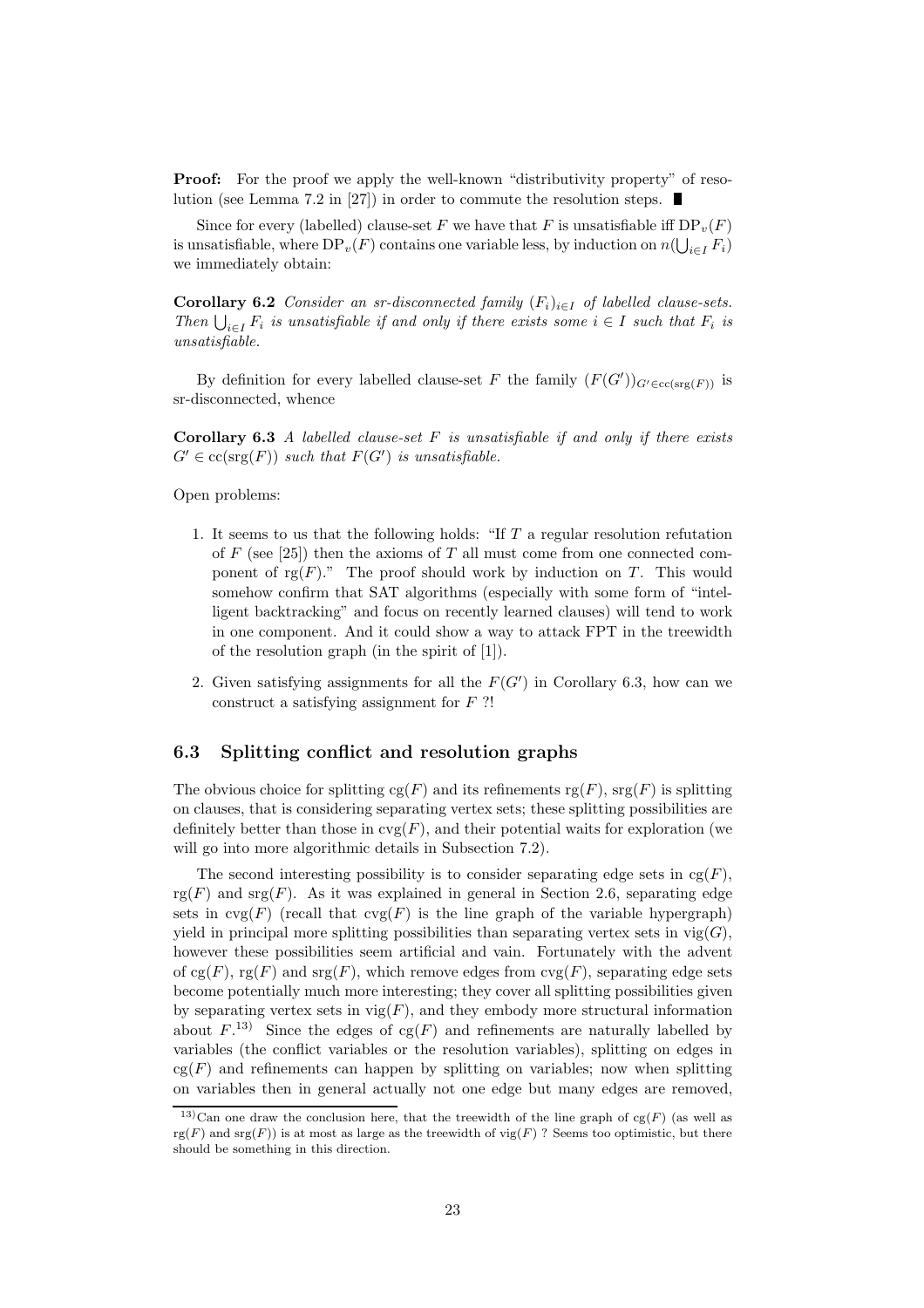and so it seems crucial for an efficient use of  $cg(F)$  and refinements to exploit this "superstructure".

The edge set of  $\text{cvg}(F)$  has a (build-in) superstructure in the form of a special partitioning, namely we have  $\text{cvg}(F) = \bigcup_{v \in \text{var}(F)} K_v$  for edge-disjoint complete graphs  $K_v$ , given as the induced subgraphs of  $cvg(F)$  given by all clauses  $C \in F$ with  $v \in \text{var}(C)$ . Now  $\text{cg}(F)$  has a more interesting superstructure, again as a partitioning of the edge set, namely we have  $cg(F) = \bigcup_{v \in var(F)} B_v$  for edge-disjoint complete bipartite graphs  $B_v$ , given as the induced subgraphs of cg(F) given (again) by all clauses  $C \in F$  with  $v \in \text{var}(C)$ . Such biclique partitionings have been exploited for the satisfiability domain in [24, 10], and we believe that we have here a great theoretical and practical potential.

#### 6.4 The tree case for the resolution graph

If  $rg(F)$  is a tree, then we have polynomial-time SAT decision as follows:

- 1. First apply unit-clause-elimination, obtaining  $F'$  (where  $\text{rg}(F')$  still is a tree).
- 2. If  $\bot$  ∈  $F'$  then  $F'$  (and  $F$ ) is unsatisfiable, otherwise  $F'$  (and  $F$ ) is satisfiable, since repeated elimination of blocked clauses ([22, 23]) must now remove all clauses (the clause C labelling a leaf of  $\text{vig}(F')$  must be blocked, since only one literal in C is involved in a resolution while  $|C| > 2$ .

This gives a certain hope that SAT decision might be FPT in the treewidth of rg(F). (At this time, by using algorithm  $TS$  from Subsection 5.3 we can only show polynomial time SAT decision in the treewidth of the subsumption-resolution graph, given that the clause size is bounded by some fixed constant.)

## 7 Solving SAT problems by graph decomposition

## 7.1 Decomposable graph representations of (labelled) clausesets

Specifying the generic requirements (I), (II) from Section 3 for the special case of SAT decision for (labelled boolean) clause-sets, we arrive at the following definition:

A graph representation  $\mathcal{G}(F)$ , which assigns to every labelled clause-set F a graph, is called **decomposable**, if the following data is associated with  $\mathcal{G}$ :

- (1) There is an efficient SAT algorithm deciding satisfiability for "trivial"  $F$ , that is, where we have  $|V(\mathcal{G}(F))| \leq 1$ .
- (2) In the case of  $V(\mathcal{G}(F)) \neq \emptyset$  we can efficiently compute  $F(G')$  for  $G' \in \text{cc}(\mathcal{G}(F))$ such that  $\bigcup_{G' \in cc(\mathcal{G}(F))} F(G') = F$  and  $\mathcal{G}(F(G')) = G'$  for all  $G' \in cc(\mathcal{G}(F)),$ <br>and we have and we have

$$
F \in \mathcal{USAT} \Leftrightarrow \exists G' \in \text{cc}(\mathcal{G}(F)): F(G') \in \mathcal{USAT}.
$$
 (2)

(3)  $\mathcal{G}(\varphi * F)$  is efficiently embeddable into  $\mathcal{G}(F)$  via  $j_{\varphi,F}$  for all partial assignments  $\varphi$ .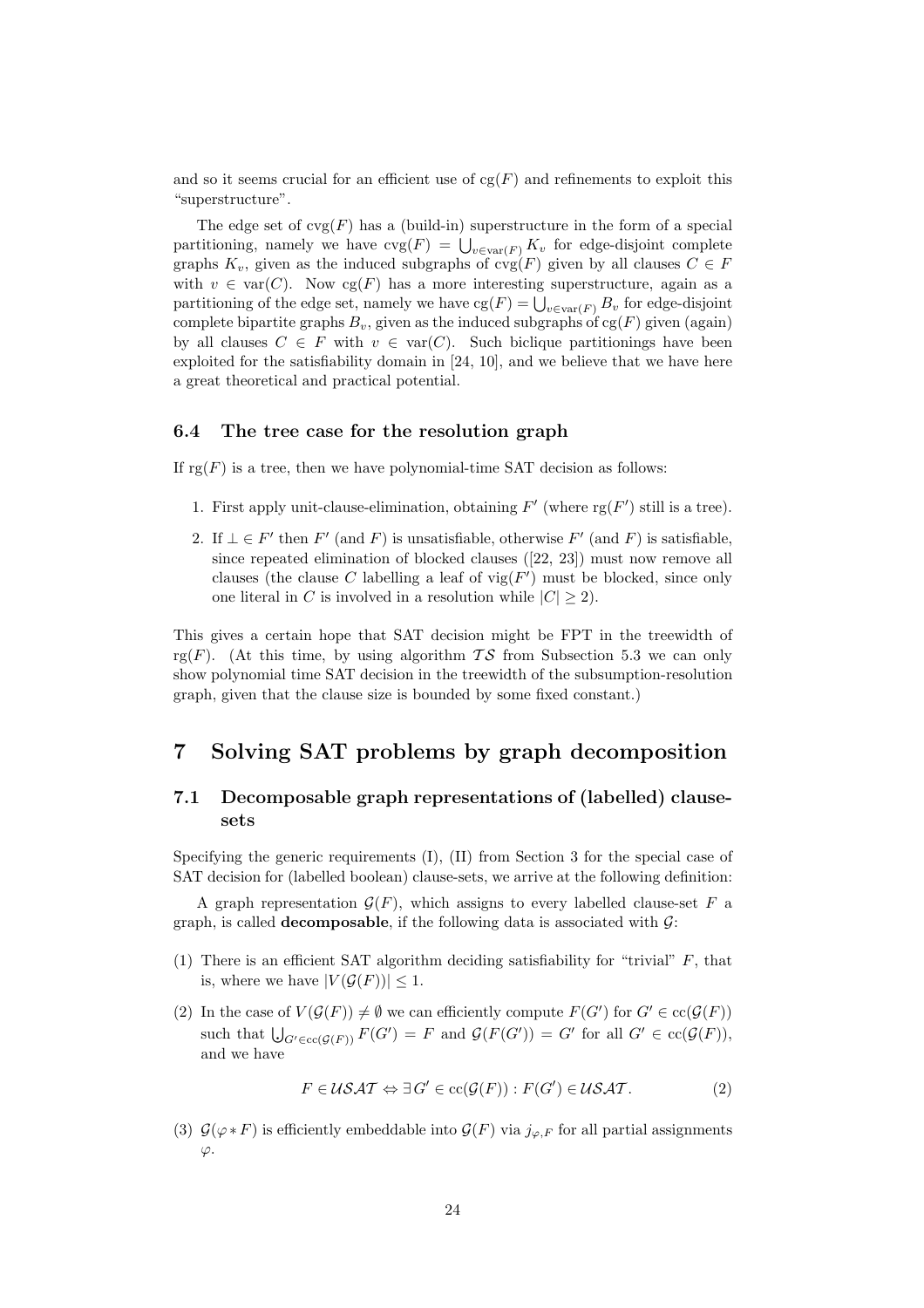(4) For all  $S \subseteq V(\mathcal{G}(F))$  we have an algorithm  $\Phi$  computing a set  $\Phi(F, S) \subseteq PASS$ of partial assignments such that for all  $\varphi \in \Phi(F, S)$  we have  $S \cap i_{\varphi, F}(V(\mathcal{G}(\varphi \ast$  $(F)) = \emptyset$ , and such that

$$
F \in \mathcal{SAT} \Leftrightarrow \exists \varphi \in \Phi(F, S) : \varphi * F \in \mathcal{SAT}
$$

holds.

Remarks:

- 1. Condition (1) makes sure that Step 1 in the generic algorithm  $\mathcal{GS}(P)$  from Section 3 can be performed.
- 2. Condition (2) is the natural translation of requirement (I).
- 3. Conditions (3), (4) specialise requirement (II), where the "branches" now are realised by partial assignment (which eliminate the vertices from the separating vertex set  $S$ ).
- 4. By the results in Subsection 6.1 it is  $\text{vig}(F)$  (and  $\text{cvg}(F)$ ) a decomposable graph representation.<sup>14)</sup>
- 5. By the results in Subsection 6.2 the presentations  $cg(F)$ ,  $rg(F)$  and  $srg(F)$ are decomposable graph representations.15)

So we can now apply the generic algorithms  $\mathcal{GS}(F)$  from Section 3, or either its heuristic version  $H\mathcal{S}(F)$  from Section 4 or the (tree decomposition based) version  $TS(F)$  from Subsection 5.3. It remains the problem of how to find good  $\Phi(F, S)$  as required in condition  $(4)$ .

#### 7.2 How to branch efficiently?

When branching on *variables*, that is,  $S$  is a set of variables, then the canonical (first) choice for  $\Phi(F, S)$  is the set of all  $2^{|S|}$  partial assignments  $\varphi$  with var $(\varphi) = S$ . Very important in our setting now is to apply further processing to these  $\varphi$ , obtaining extensions  $\varphi' \supseteq \varphi$ , by enhancing them with forced assignments, at least adding unit clause propagations, and likely better exploiting the generalisation of unit clause propagation as investigated in [21, 25] (of course, if we have  $\varphi' * F = \top$ , then we found the formula satisfiable, while in case of  $\bot \in \varphi' * F$  we can cancel this branch).

More complicated (and interesting) is the case of branching on *clauses*, that is,  $S$ is actually a clause-set. Here the canonical approach is to let  $\Phi(F, S)$  be a "base for satisfying assignments", that is, a set of partial assignments  $\varphi$  which satisfy S, and such that for every partial assignment  $\psi$  satisfying S there exists some  $\varphi \in \Phi(F, S)$ with  $\varphi \subseteq \psi$ . Note that the task of finding a base for satisfying assignments is exactly the same as finding a DNF equivalent to the CNF S, since  $\Phi(F, S)$  is just a different encoding of a  $DNF^{16}$ . There are many algorithmic possibilities for such

<sup>&</sup>lt;sup>14)</sup>Actually vig(F) does not precisely fulfil all the requirements, since vig(F) ignores empty clauses and unit clauses (while  $\text{cvg}(F)$  ignores variables which occur at most once); but since these special cases should be handled anyway in a special way, this is not really a problem.

<sup>15)</sup>Here again we do not precisely fulfil all the requirements due to the (small) problem with non-occurring variables, but again this is trivially handled.

<sup>&</sup>lt;sup>16)</sup>Clauses in conjunctive normal forms directly state the falsifying assignments of the underlying boolean function, while clauses in disjunctive normal forms directly state the satisfying assignments of the underlying boolean function.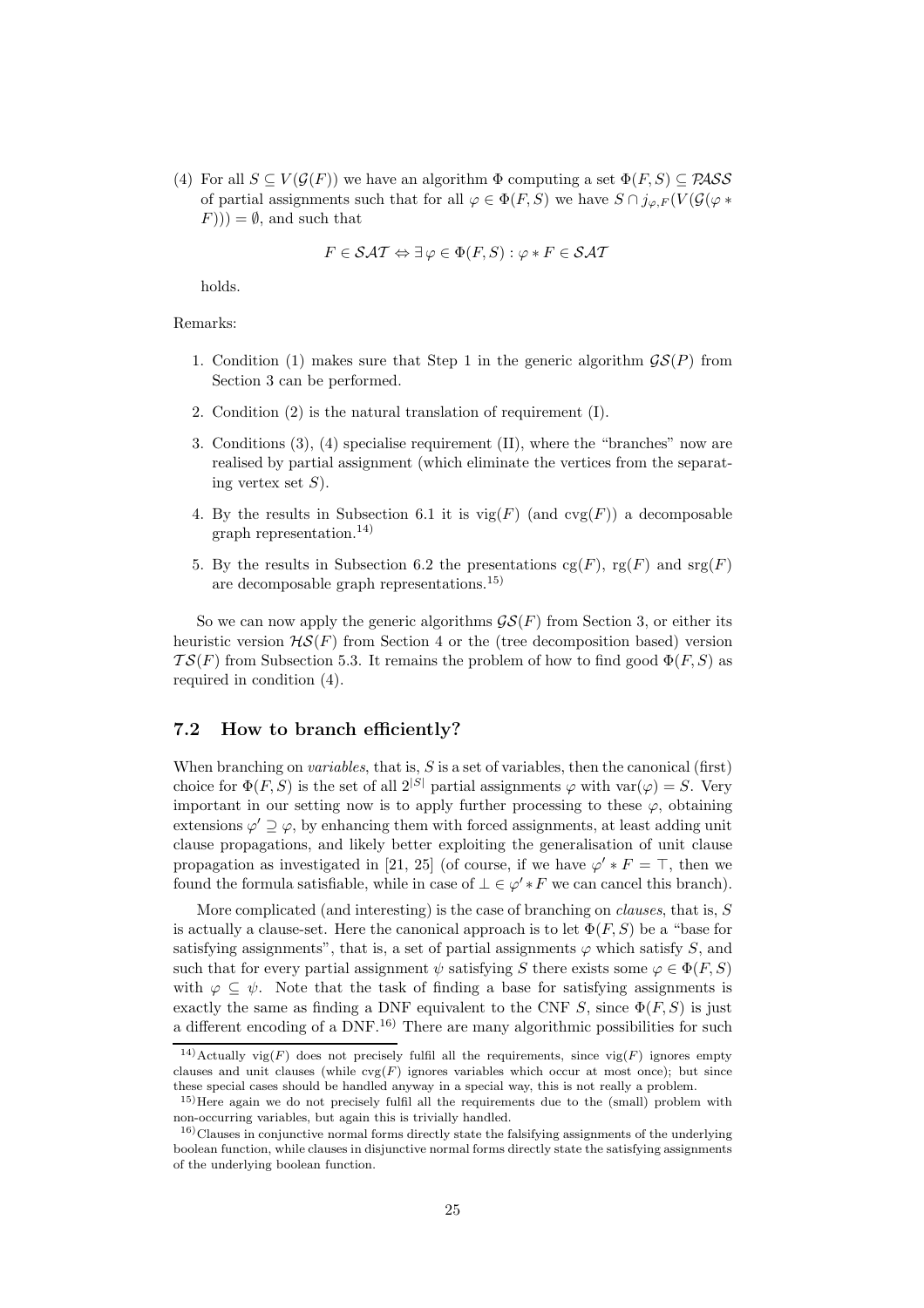a conversion; most natural here seems to be to use a DPLL solver (without autarky reduction) which doesn't stop when finding a satisfying assignment (typically implementations for counting of satisfying assignments actually compute bases for satisfying assignments).

In general S might have only very large bases<sup>17</sup>, and so here further processing as for branching on variables is essential. Actually, considering a case where S has many satisfying assignments, which almost all will be removed since they are inconsistent with F, it might be advantageous not to compute  $\Phi(F, S)$  in two steps, but to consider a combined procedure, which directly outputs a "reduced base" of S w.r.t.  $F$ , consisting of satisfying partial assignments for  $S$  where we now only require that for every satisfying assignment  $\psi$  for F there must exist an element  $\varphi$  in this reduced base with  $\varphi \subseteq \psi^{(18)}$  For the computation of  $\Phi(F, S)$  also the algorithms from [21, 25] based on the "hardness parameter" can be used; for clause-sets  $S$ of "hardness" k in time  $O(n(S)^{2k})$  we can compute some  $\Phi(F, S)$  of size at most  $n(S)^k$ .

To conclude, we would like to point out the special importance of the "afterburner" for our approach, when compared to the usual setting for exploiting tree decompositions: In order to achieve FPT, in Step 4 of the generic algorithm  $\mathcal{GS}$ we can actually not afford to branch, but we somehow must have a general way of analysing all these branches together in one go; to obtain this "intelligence" seems not be possible in our general framework, however for compensation we can now afford (and should exploit(!)) that all these branches are very different (by exploiting the problem structure).

## 8 Experimental results

In this section we present the (very preliminary) experimental results we have gathered so far. At this early stage, we have only negative results, showing that just relying on tree decompositions is very likely infeasible for almost all instances and for any of the studied graph decomposition (this was expected, since the graph representations take only a very rough picture of the real problem).<sup>19)</sup>

The real subject of this report, a tighter integration of (various) graph splitting methods and DPLL-like algorithms, couldn't be demonstrated experimentally yet in any convincing way due to (various) time constraints. We hope that within the next four months we will be doing good progress here.

We are using two levels of preprocessing:

- 1. reduction  $r_0$ : unit clause propagation, pure literals, subsumption
- 2. reduction  $r_1$ :  $r_0$  and elimination of blocked clauses ([22, 23])

<sup>&</sup>lt;sup>17)</sup> and there is no bound on the number of elements of  $\Phi(F, S)$  just depending on the number of clauses in F; if for example S consists just of one clause of size k, then  $\Phi(F, S)$  needs to contain k elements; however we should point out that on the other hand a big  $S$  might have only very few satisfying assignments

 $18)$ Of course, F should be taken into account only to a certain degree, since otherwise we would just solve the whole problem in this step.

<sup>19)</sup>The resolution graphs take a closer look at the problem structure, but perhaps just because of the bigger graphs in almost all instances the treewidths obtained are worse than for the variable interaction graph; this could be due to a failure of the heuristics used to approximate the treewidth, but yet we do not have any indication for this (since correct data is hard to come by with).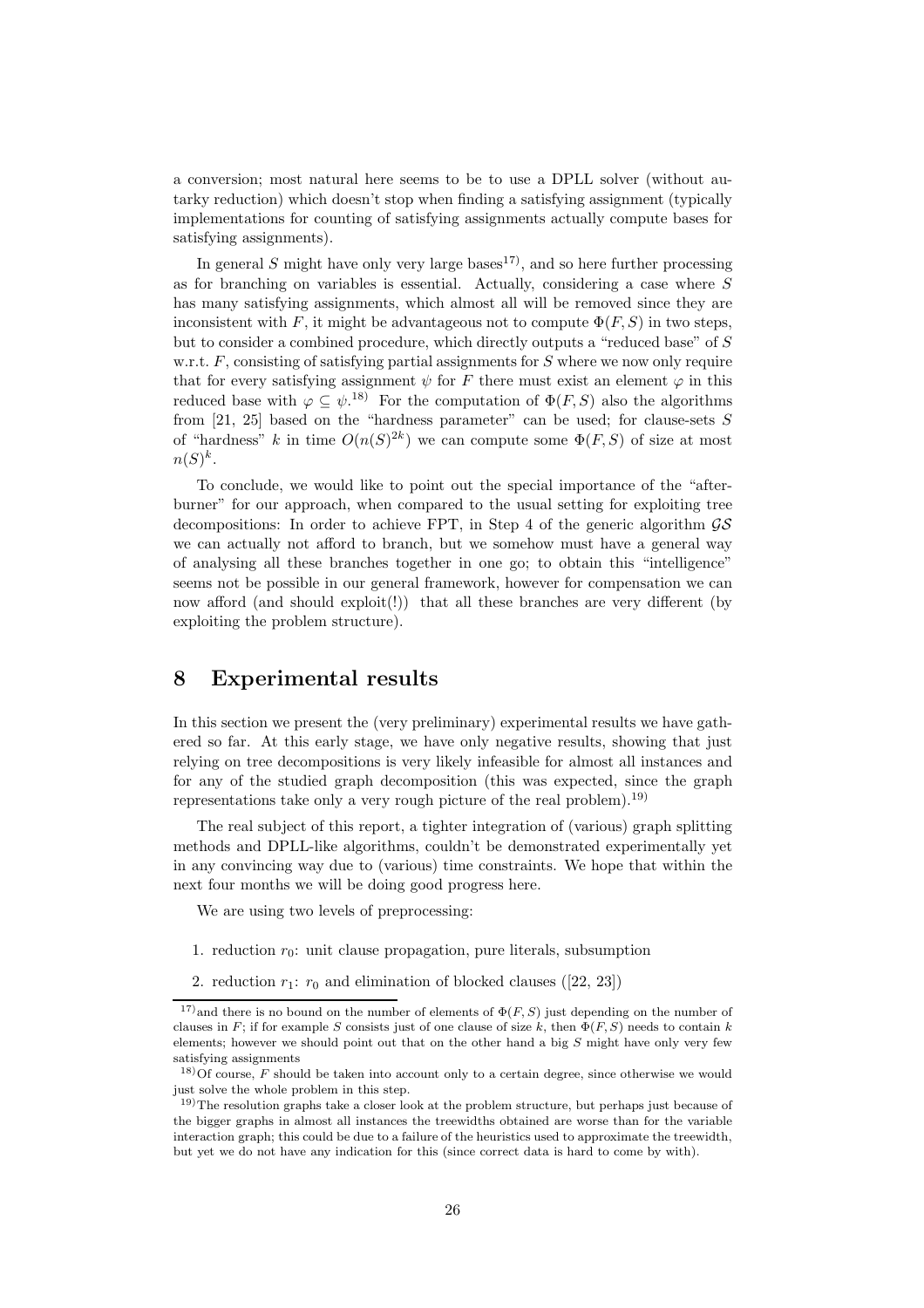It is quite easy to see that  $r_0$  and  $r_1$  are confluent (for stronger results see [20]), that is, the reduction result is uniquely determined.

Table 1: Data for various small benchmarks (addm and hwb from SAT03 competition; bridge fault, dubois, phole, parity and pret from www.satlib.org; and lksat and unif from SAT04 competition). Data for reduction  $r_1$  is left out in case  $r_0 = r_1$ on the benchmark.

| benchmark       | $\hat{r}$   | #var | #cls | $\overline{E}$ (vig) | $ E(\text{cvg}) $ | $ E(\text{cg}) $ | $E(\text{rg})$ | E(srg) |
|-----------------|-------------|------|------|----------------------|-------------------|------------------|----------------|--------|
| $addm-4-4$      | $r_0$       | 431  | 1451 | 1050                 | 12738             | 7294             | 5436           | 5048   |
| $addm-4-4$      | $r_1$       | 431  | 1391 | 1050                 | 12205             | 7004             | 5254           | 4866   |
| $addm-5-5$      | $r_0$       | 1074 | 3670 | 2643                 | 32504             | 18601            | 13893          | 12885  |
| $addm-5-5$      | $r_1$       | 1074 | 3574 | 2643                 | 31656             | 18140            | 13603          | 12595  |
|                 |             |      |      |                      |                   |                  |                |        |
| bf1355-075      | $r_0$       | 3301 | 2764 | 2422                 | 46150             | 23358            | 19467          | 15089  |
| bf1355-075      | $r_1$       | 3301 | 1673 | 1719                 | 28828             | 14769            | 12347          | 10639  |
| bf1355-638      | $r_0$       | 3385 | 2933 | 2763                 | 50309             | 25451            | 21146          | 16185  |
| bf1355-638      | $r_1$       | 3385 | 2162 | 2439                 | 37813             | 19508            | 16416          | 13437  |
| dubois050       | $r_{\rm 0}$ | 150  | 400  | 298                  | 2968              | 1792             | 1184           | 1184   |
| dubois100       | $r_0$       | 300  | 800  | 598                  | 5968              | 3592             | 2384           | 2384   |
|                 |             |      |      |                      |                   |                  |                |        |
| hole08          | $r_0$       | 72   | 297  | 540                  | 2592              | 576              | 576            | 576    |
| hole09          | $r_0$       | 90   | 415  | 765                  | 4050              | 810              | 810            | 810    |
| hole10          | $r_0$       | 110  | 561  | 1045                 | 6050              | 1100             | 1100           | 1100   |
|                 |             |      |      |                      |                   |                  |                |        |
| hwb-sat03.1607  | $r_0$       | 134  | 628  | 505                  | 15202             | 8598             | 6884           | 6496   |
| hwb-sat03.1608  | $r_0$       | 134  | 628  | 503                  | 15046             | 8546             | 6804           | 6400   |
| 1ksat-n900-936  | $r_0$       | 872  | 3274 | 6389                 | 58026             | 30010            | 29022          | 28920  |
| 1ksat-n900-936  | $r_1$       | 872  | 3216 | 6346                 | 56468             | 29260            | 28340          | 28242  |
| 1ksat-n900-937  | $r_0$       | 871  | 3262 | 6391                 | 58836             | 30221            | 29246          | 29154  |
| lksat-n900-937  | $r_1$       | 871  | 3198 | 6334                 | 57052             | 29349            | 28447          | 28355  |
| lksat-n900-938  | $r_0$       | 869  | 3255 | 6371                 | 58144             | 30044            | 29119          | 29003  |
| lksat-n900-938  | $r_1$       | 869  | 3193 | 6315                 | 56383             | 29210            | 28361          | 28246  |
|                 |             |      |      |                      |                   |                  |                |        |
| $par16-1-c$     | $r_0$       | 317  | 1264 | 888                  | 36128             | 19188            | 17221          | 16886  |
| $par16-1-c$     | $r_1$       | 317  | 1255 | 888                  | 35997             | 19115            | 17176          | 16851  |
| par16-2-c       | $r_0$       | 349  | 1392 | 979                  | 43584             | 23276            | 20853          | 20518  |
| $par16-2-c$     | $r_1$       | 349  | 1383 | 979                  | 43453             | 23203            | 20808          | 20483  |
| pret060-25      | $r_{\rm 0}$ | 60   | 160  | 120                  | 1200              | 720              | 480            | 480    |
| pret150-25      | $r_0$       | 150  | 400  | 300                  | 3000              | 1800             | 1200           | 1200   |
|                 |             |      |      |                      |                   |                  |                |        |
| $unif-sat04-31$ | $r_{\rm 0}$ | 398  | 1691 | 4906                 | 31926             | 16055            | 16013          | 16011  |
| $unif-sat04-32$ | $r_0$       | 400  | 1700 | 4943                 | 32440             | 16259            | 16218          | 16214  |
| $unif-sat04-33$ | $r_0$       | 400  | 1700 | 4949                 | 32602             | 16313            | 16276          | 16274  |

## 8.1 Treewidth

Computing the treewidth is very time consuming: Currently a good complete algorithm has worst case time complexity of  $O(min(n^{k+2}, n^{n-k}))$  with n referring to the number of vertices and  $k$  to the treewidth ([13]). Hence, the exact treewidth could only be determined for some special structured graphs or graphs with fewer than say 100 vertices. However, since we are not interested in the exact treewidth,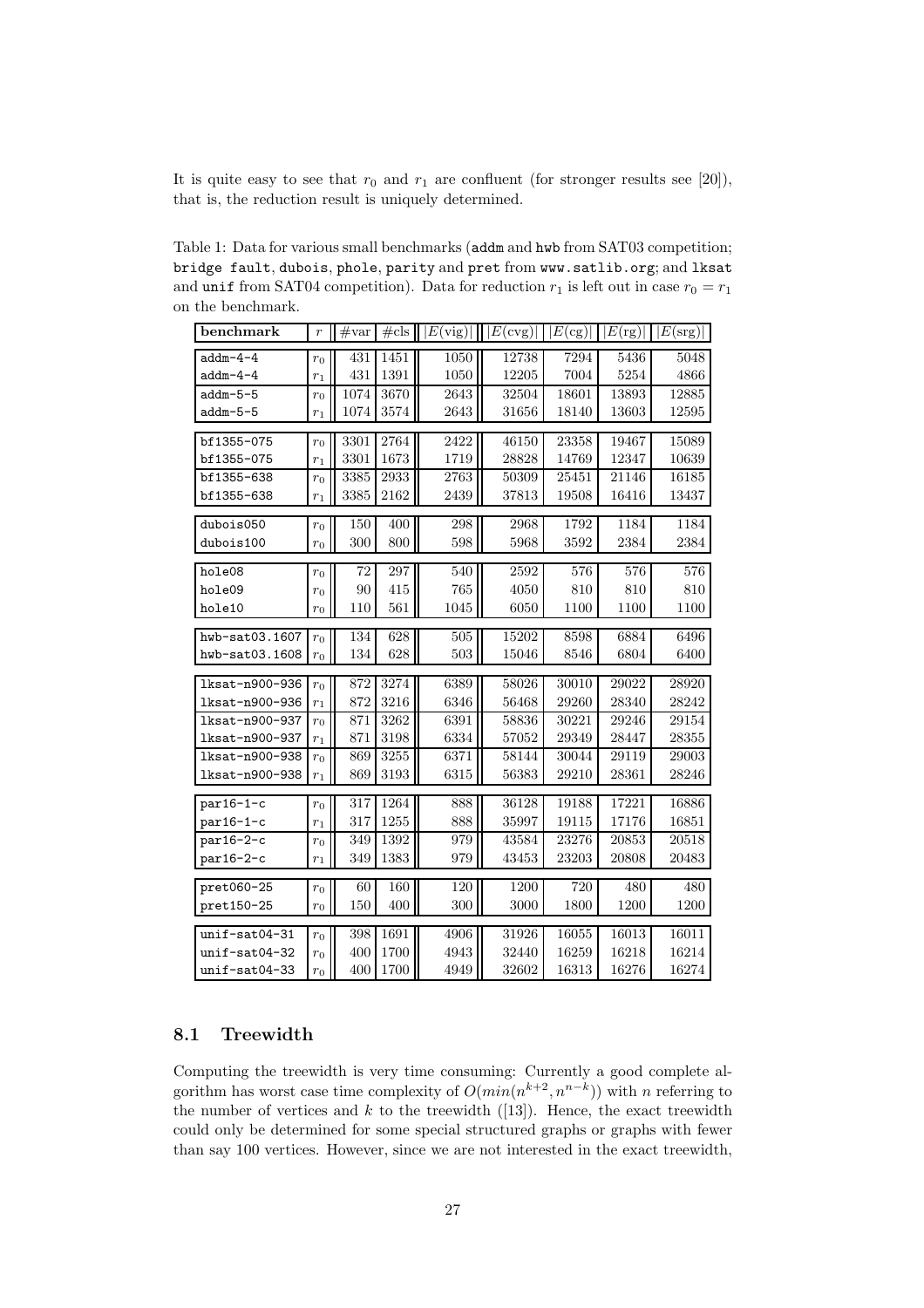but only in a "good" decomposition, approximation algorithms for the treewidth seem appropriate for this purpose.

In our experiments we used two approximation programs which we obtained from Arie Koster ([17]): mdfi and gfi. The first is based on the *Minimum Degree Fill-in* heuristic: Repeatedly a vertex of minimum degree is selected and removed from the graph to obtain a linear ordering. The second program is based on the  $Greedy Fill-in$ heuristic: A linear ordering of the vertices is constructed by repeatedly selecting a vertex that causes the least fill-in in the triangulation. The resulted ordering output from both programs were used to construct a tree decomposition. All experiments were performed on a system with an Intel 3.0 GHz CPU and 1 Gb of memory running on Fedora Core 4.

Table 3 shows for all five graphs upperbounds on the treewidth, while Table 4 shows the run-times. Two interesting observations can be made regarding this data. First, we know that for the exact treewidth

$$
tw(cvg(F)) \geq tw(cg(F)) \geq tw(rg(F)) \geq tw(srg(F))
$$

holds. However, the approximated treewidth computed by these algorithms does rarely show this linear order; actually on some benchmarks even a strict increment is shown. Apparently, removal of some edges can result quite often in a less accurate upperbound for the treewidth with these algorithms. The same phenomenon can also be observed for the effect of  $r_1$  over  $r_0$ : We know that  $r_1$  only removes clauses (and possibly also variables), and thus the treewidth cannot increase, however in quite a number of cases the effect of  $r_1$  is, that the upper bound on the treewidth increases.

Second, tree-decompositions of variable-based graphs behave different than those of clause-based graphs. The most clear example of this observation are the pigeon hole instances: The treewidth of the clause-based graphs is linear in the number of pigeons, while the treewidth of the variable based graphs is quadratic in the number of pigeons. However, the "small" treewidth of clause-based graphs does not imply that these benchmarks can easily be solved using decomposition (if we are using splitting on clauses, then this can be very expensive).

On average, gfi appears to compute a more accurate upperbound on the treewidth than mdfi, but needs often substantially more memory and computational time.

The obvious conclusion from this data is, that just relying on the treewidth is likely to be a failure: There are some cases where the variable interaction graphs have appropriately small values, but in most cases also for this graph representation using treewidth-based algorithms as black boxes is useful only on very special instances.

# 9 Conclusion and future research

We presented a generic scheme  $\mathcal{G}\mathcal{S}$  for problem solving based on splitting graph representations, with two specialisations regarding the choice of splittings: A heuristical scheme  $H\mathcal{S}$  using complexity estimations, and a scheme  $\mathcal{TS}$  exploiting tree decompositions.

To apply these schemes for SAT solving, on the one hand we studied several graph representations, with the main novelty the resolution and subsumptionresolution graphs, and on the other hand we specified the branching means in the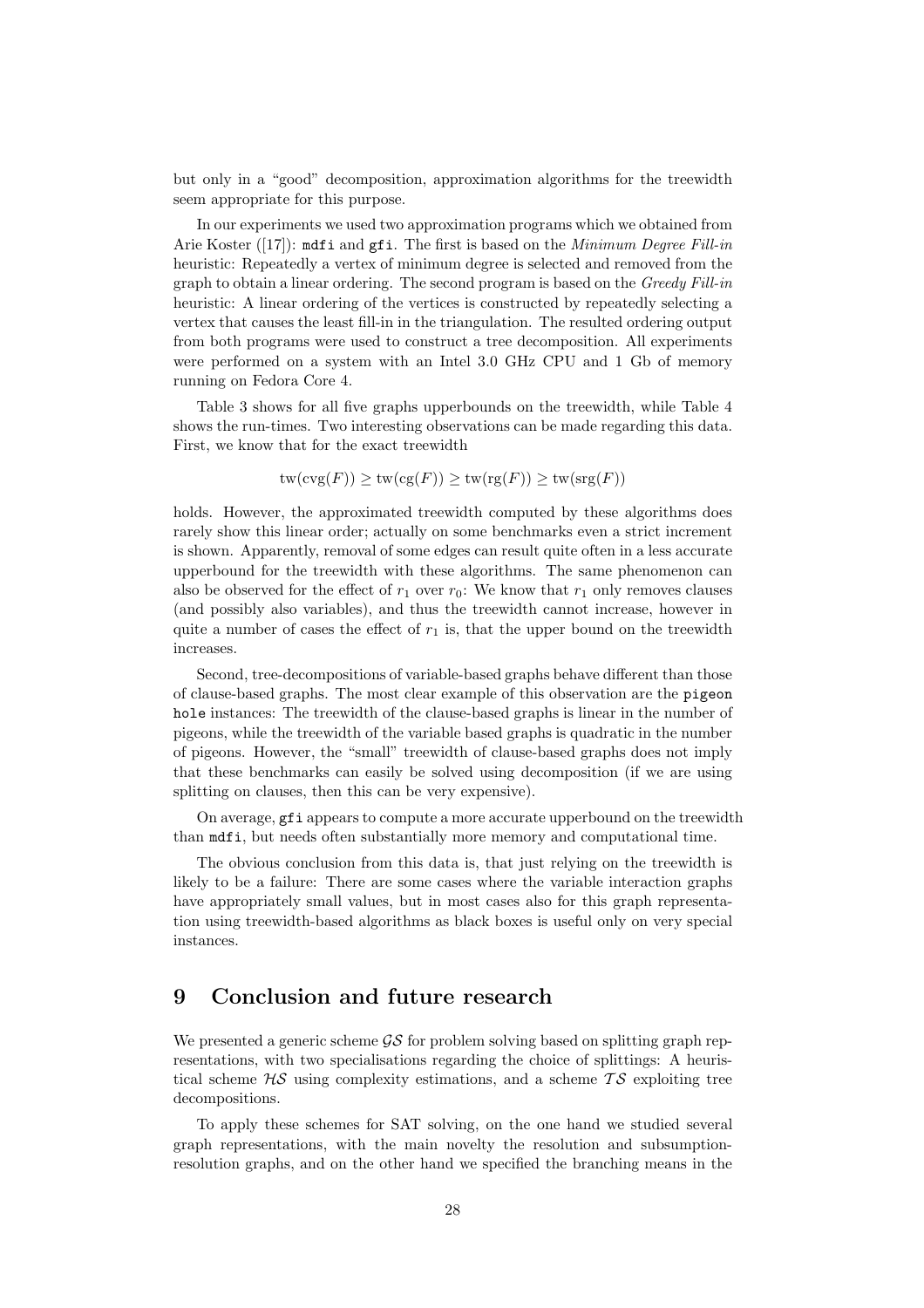notion of a "decomposable graph representation" of clause-sets. Bringing these two methods together, we discussed several techniques for efficient branching in this context.

Regarding complexity results, as a byproduct of our general framework we achieved polynomial time SAT decision in the treewidth of the subsumption-resolution graph for bounded clause-length. Finally we presented first experimental results on the effectiveness of the different graph representations.

This report should be seen as the starting point for a systematic exploration of the landscape of applications of graph splitting techniques to generalised SAT problems. From the many open problems mentioned, the following might be the most interesting ones (at this time):

- 1. Regarding general methods for finding splittings, the potential of hypergraph cuts (with all the existing optimisation options) needs to be explored. Another question is about planarity and the exploitation of these approaches.
- 2. How can FPT be achieved in our framework? We somehow believe that FPT should be possible for the resolution graph (also for unbounded clause-length).
- 3. Regarding the resolution graph, the connections between resolution refutations and the resolution graph on the one hand, and between satisfying assignments for the components of the resolution graph and satisfying assignments for the whole clause-sets on the other hand need to be understood.
- 4. Another important topic is a better understanding of the structure of separating edge sets in the resolution graph.
- 5. The algorithmic possibilities for branching on clauses need to be explored.
- 6. Regarding implementations, a natural starting point is to implement  $\mathcal{H}\mathcal{S}$  for various decomposable graph representations and various splitting schemes.
- 7. Can we exploit stronger preprocessing than given by  $r_0$  and  $r_1$ ?
- 8. Although the number of edges could be reduced substantially in several cases by preprocessing, and the number of edges in the resolution graph can be substantially smaller than the number of edges in the conflict graph or the common-variable graph, the heuristics used to approximate the treewidth seem to react to these improvements in a random fashion, sometimes yielding a better, sometimes a worse treewidth?!
- 9. And finally, much more extensive experimentation is needed, so that also a better understanding of the landscape of problem structures is achieved.

# References

- [1] Michael Alekhnovich and Alexander A. Razborov. Satisfiability, branch-width and Tseitin tautologies. In Proceedings of the 43rd IEEE FOCS, pages 593–603, 2002.
- [2] Claude Berge. Hypergraphs: Combinatorics of Finite Sets, volume 45 of North-Holland Mathematical Library. North Holland, Amsterdam, 1989. ISBN 0 444 87489 5; QA166.23.B4813 1989.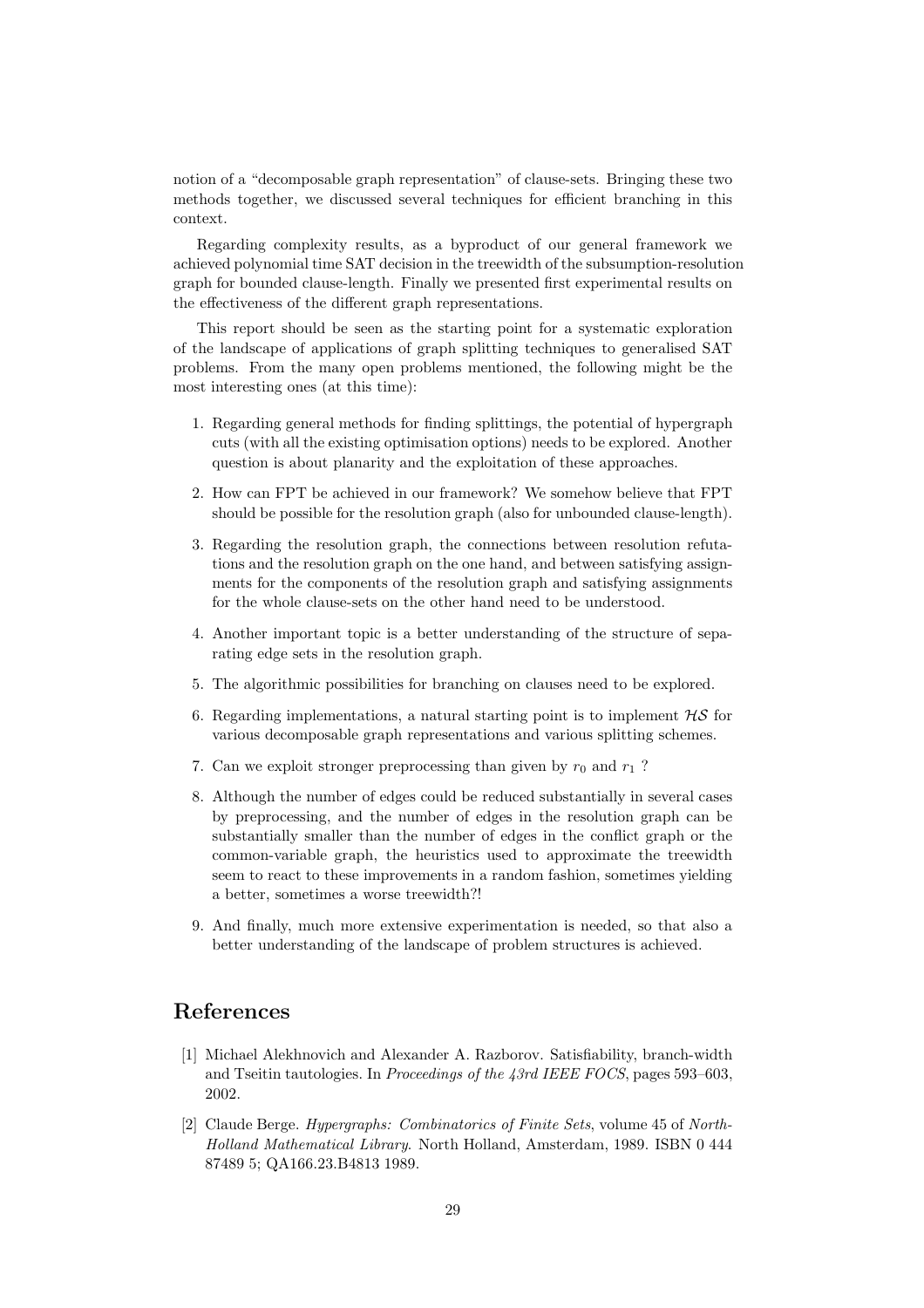- [3] Armin Biere and Carsten Sinz. Decomposing SAT problems into connected components. Journal on Satisfiability, Boolean Modeling and Computation  $(JSAT)$ , 2:191-198, 2006.
- [4] Per Bjesse, James Kukula, Robert Damiano, Ted Stanion, and Yunshan Zhu. Guiding SAT diagnosis with tree decompositions. In Giunchiglia and Tacchella [12], pages 315–329. ISBN 3-540-20851-8.
- [5] Hans L. Bodlaender. A partial k-arboretum of graphs with bounded treewidth. Theoretical Computer Science, 209:1–45, 1998.
- [6] Elizabeth Broering and Satyanarayana V. Lokam. Width-based algorithms for SAT and CIRCUIT-SAT. In Giunchiglia and Tacchella [12], pages 162–171. ISBN 3-540-20851-8.
- [7] Pierre Duchet. Hypergraphs. In Ronald L. Graham, Martin Grötschel, and László Lovász, editors, Handbook of Combinatorics, Volume 1, chapter 7, pages 381–432. North-Holland, Amsterdam, 1995. ISBN 0-444-82346-8; QA164.H33 1995.
- [8] Andrea Ferrara, Guoqiang Pan, and Moshe Y. Vardi. Treewidth in verification: Local vs. global. In Logic for Programming, Artificial Intelligence and Reasoning (LPAR 2005), pages 489–503, 2005.
- [9] Nicola Galesi and Oliver Kullmann. Polynomial time SAT decision, hypergraph transversals and the hermitian rank. In Holger H. Hoos and David G. Mitchell, editors, The Seventh International Conference on Theory and Applications of Satisfiability Testing, pages 76–85, Vancouver, British Columbia, Canada, May 2004.
- [10] Nicola Galesi and Oliver Kullmann. Polynomial time SAT decision, hypergraph transversals and the hermitian rank. In Holger H. Hoos and David G. Mitchell, editors, Theory and Applications of Satisfiability Testing 2004, volume 3542 of Lecture Notes in Computer Science, pages 89–104, Berlin, 2005. Springer.
- [11] Allen Van Gelder and Tai Joon Park. Partitioning methods for satisfiability testing on large formulas. Information and Computation, 162(1):179–184, October 2000.
- [12] Enrico Giunchiglia and Armando Tacchella, editors. Theory and Applications of Satisfiability Testing 2003, volume 2919 of Lecture Notes in Computer Science, Berlin, 2004. Springer. ISBN 3-540-20851-8.
- [13] Vibhav Gogate and Rina Dechter. A complete anytime algorithm for treewidth. In Proceedings of the 20th Annual Conference on Uncertainty in Artificial Intelligence (UAI-04), pages 201–208, Arlington, Virginia, 2004. AUAI Press.
- [14] Georg Gottlob, Nicola Leone, and Franceso Scarcello. A comparison of structural CSP decomposition methods. In Proceedings of the 16th International Joint Conference on Artificial Intelligence (IJCAI), pages 394–399. Morgan Kaufmann, 1999.
- [15] Georg Gottlob, Francesco Scarcello, and Martha Sideri. Fixed-parameter complexity in AI and nonmonotonic reasoning. Artificial Intelligence, 138(1-2):55– 86, 2002.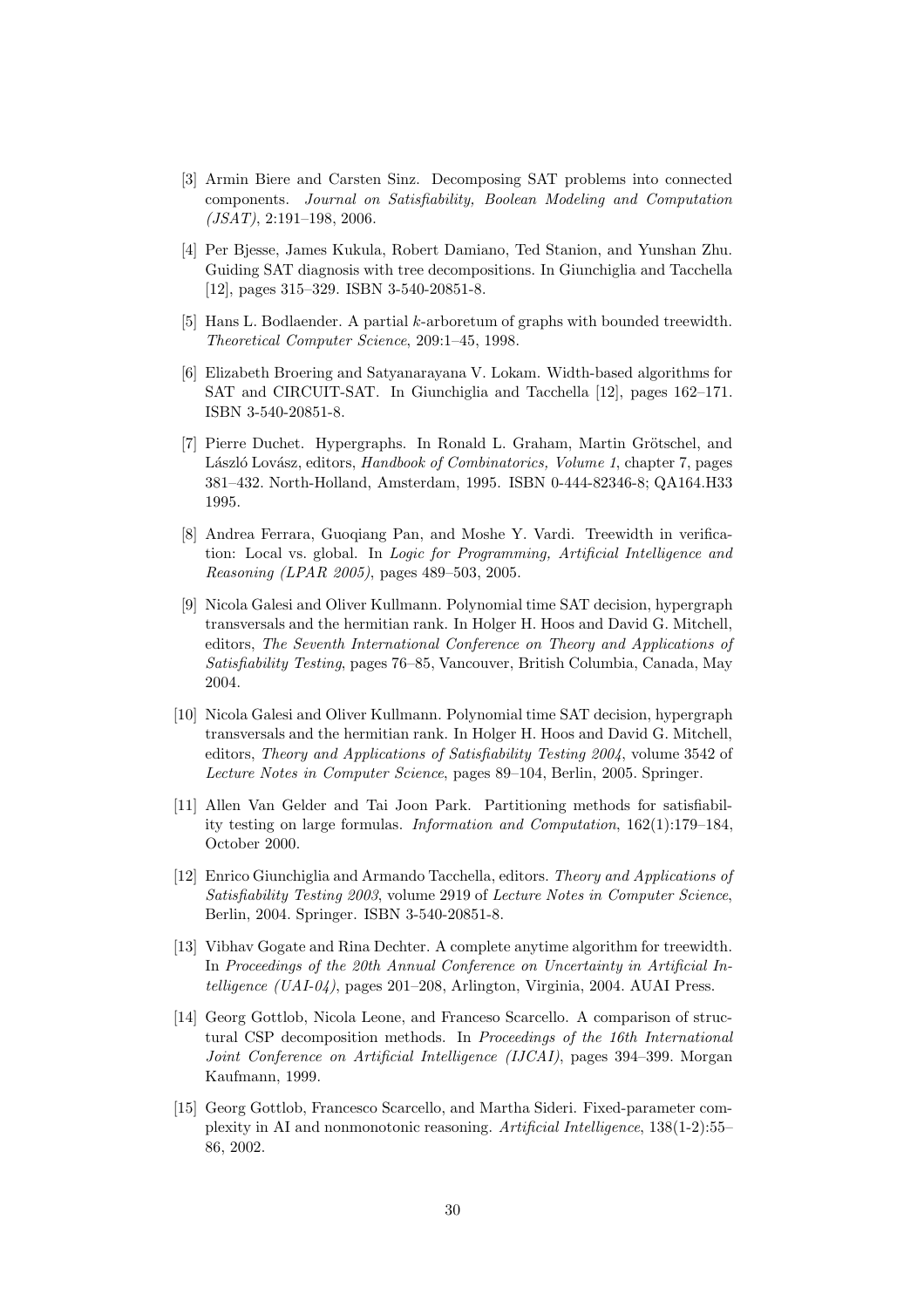- [16] Jack E. Graver and Mark E. Watkins. Combinatorics with Emphasis on the Theory of Graphs, volume 54 of Graduate Texts in Mathematics. Springer-Verlag, New York, 1977. ISBN 0-387-90245-7; QA164.G7.
- [17] Illya V. Hicks, Arie M. C. A. Koster, and Elif Kolotoğlu. Branch and tree decomposition techniques for discrete optimization. In J. Cole Smith, editor, TutORials 2005, INFORMS TutORials in Operations Research Series, chapter 1, pages 1–33. INFORMS Annual Meeting, New Orleans, 2005.
- [18] H.B. Hunt and R.E. Stearns. Power indices and easier hard problems. Mathematical Systems Theory, 23:209–225, 1990.
- [19] Jon Kleinberg and Éva Tardos. *Algorithm Design*. Addison-Wesley, 2005. ISBN 0-321-29535-8; QA76.9.A43K54.
- [20] Oliver Kullmann. Obere und untere Schranken für die Komplexität von aussagenlogischen Resolutionsbeweisen und Klassen von SAT-Algorithmen. Master's thesis, Johann Wolfgang Goethe-Universität Frankfurt am Main, April 1992. (Upper and lower bounds for the complexity of propositional resolution proofs and classes of SAT algorithms (in German); Diplomarbeit am Fachbereich Mathematik).
- [21] Oliver Kullmann. Investigating a general hierarchy of polynomially decidable classes of CNF's based on short tree-like resolution proofs. Technical Report TR99-041, Electronic Colloquium on Computational Complexity (ECCC), October 1999.
- [22] Oliver Kullmann. New methods for 3-SAT decision and worst-case analysis. Theoretical Computer Science, 223(1-2):1–72, July 1999.
- [23] Oliver Kullmann. On a generalization of extended resolution. Discrete Applied Mathematics, 96-97(1-3):149–176, 1999.
- [24] Oliver Kullmann. The combinatorics of conflicts between clauses. In Giunchiglia and Tacchella [12], pages 426–440. ISBN 3-540-20851-8.
- [25] Oliver Kullmann. Upper and lower bounds on the complexity of generalised resolution and generalised constraint satisfaction problems. Annals of Mathematics and Artificial Intelligence, 40(3-4):303–352, March 2004.
- [26] Oliver Kullmann and Horst Luckhardt. Deciding propositional tautologies: Algorithms and their complexity. Preprint, 82 pages; the ps-file can be obtained at http://cs-svr1.swan.ac.uk/~csoliver, January 1997.
- [27] Oliver Kullmann and Horst Luckhardt. Algorithms for SAT/TAUT decision based on various measures. Preprint, 71 pages; the ps-file can be obtained from http://cs-svr1.swan.ac.uk/~csoliver, December 1998.
- [28] Richard J. Lipton and Robert Endre Tarjan. A separator theorem for planar graphs. SIAM Journal on Applied Mathematics, 36(2):177–189, April 1979.
- [29] Richard J. Lipton and Robert Endre Tarjan. Applications of a planar separator theorem. SIAM Journal on Computing, 9(3):615–627, August 1980.
- [30] Daniele Pretolani. Hypergraph reductions and satisfiability problems. In Giunchiglia and Tacchella [12], pages 383–397. ISBN 3-540-20851-8.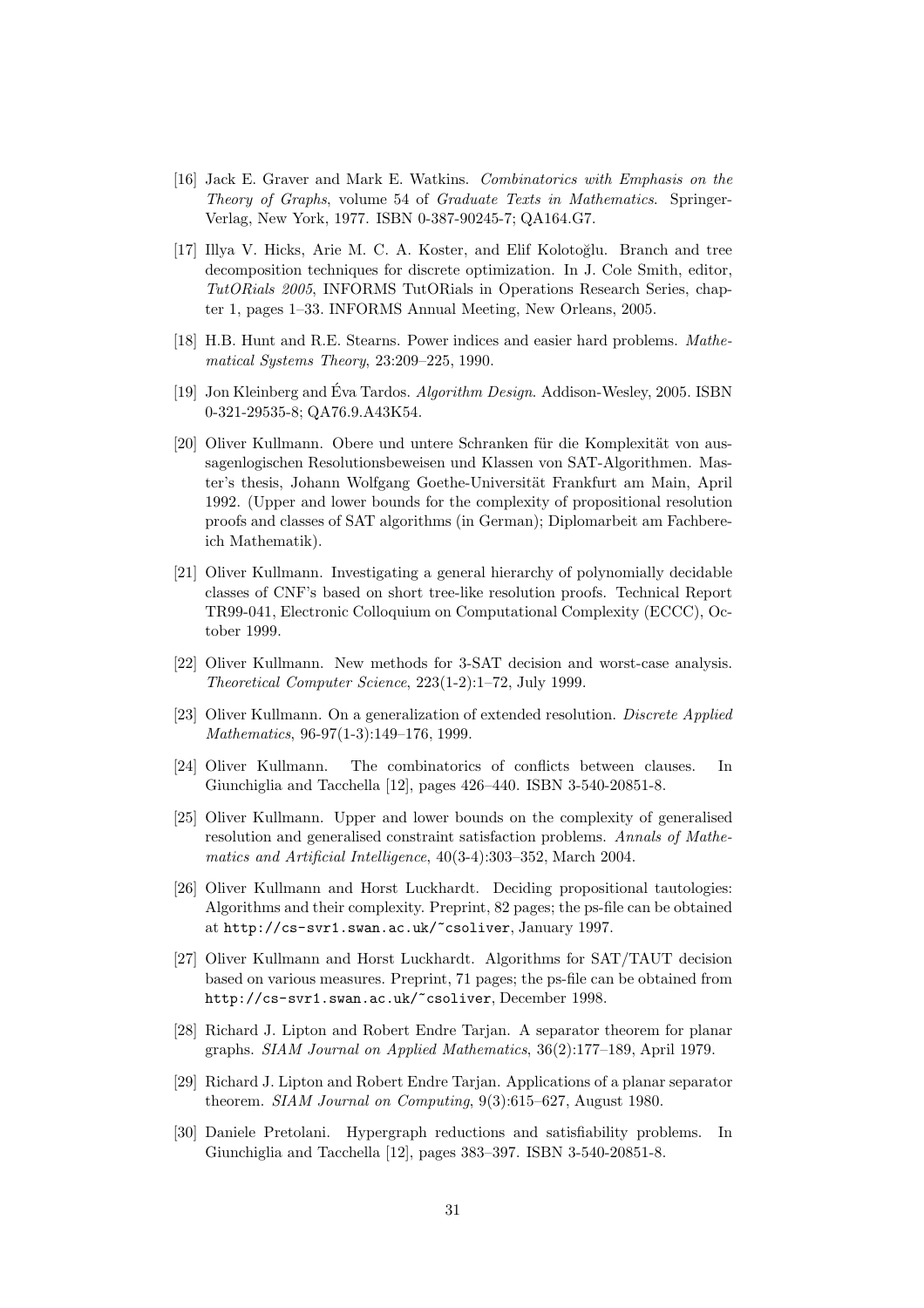- [31] Irina Rish and Rina Dechter. Resolution versus search: Two strategies for SAT. In Ian Gent, Hans van Maaren, and Toby Walsh, editors, SAT2000 Highlights of Satisfiability Research in the Year 2000, volume 63 of Frontiers in Artificial Intelligence and Applications, pages 215–259. IOS Press, Amsterdam, 2000. ISBN 1 58603 061 2.
- [32] Marko Samer and Stefan Szeider. SAT and CSP of bounded treewidth revised. Preprint, March 2006.
- [33] Alexander Schrijver. Combinatorial Optimization, volume A. Springer, Berlin, 2003. ISBN 3-540-44389-4; Series Algorithms and Combinatorics, no. 24.
- [34] Navaratnasothie Selvakkumaran and George Karypis. Multi-objective hypergraph partitioning algorithms for cut and maximum subdomain degree minimization. In Proceedings of IEEE/ACM International Conference on Computer Aided Design (ICCAD), pages 726–733, 2003.
- [35] Stefan Szeider. On fixed-parameter tractable parameterizations of SAT. In Giunchiglia and Tacchella [12], pages 188–202. ISBN 3-540-20851-8.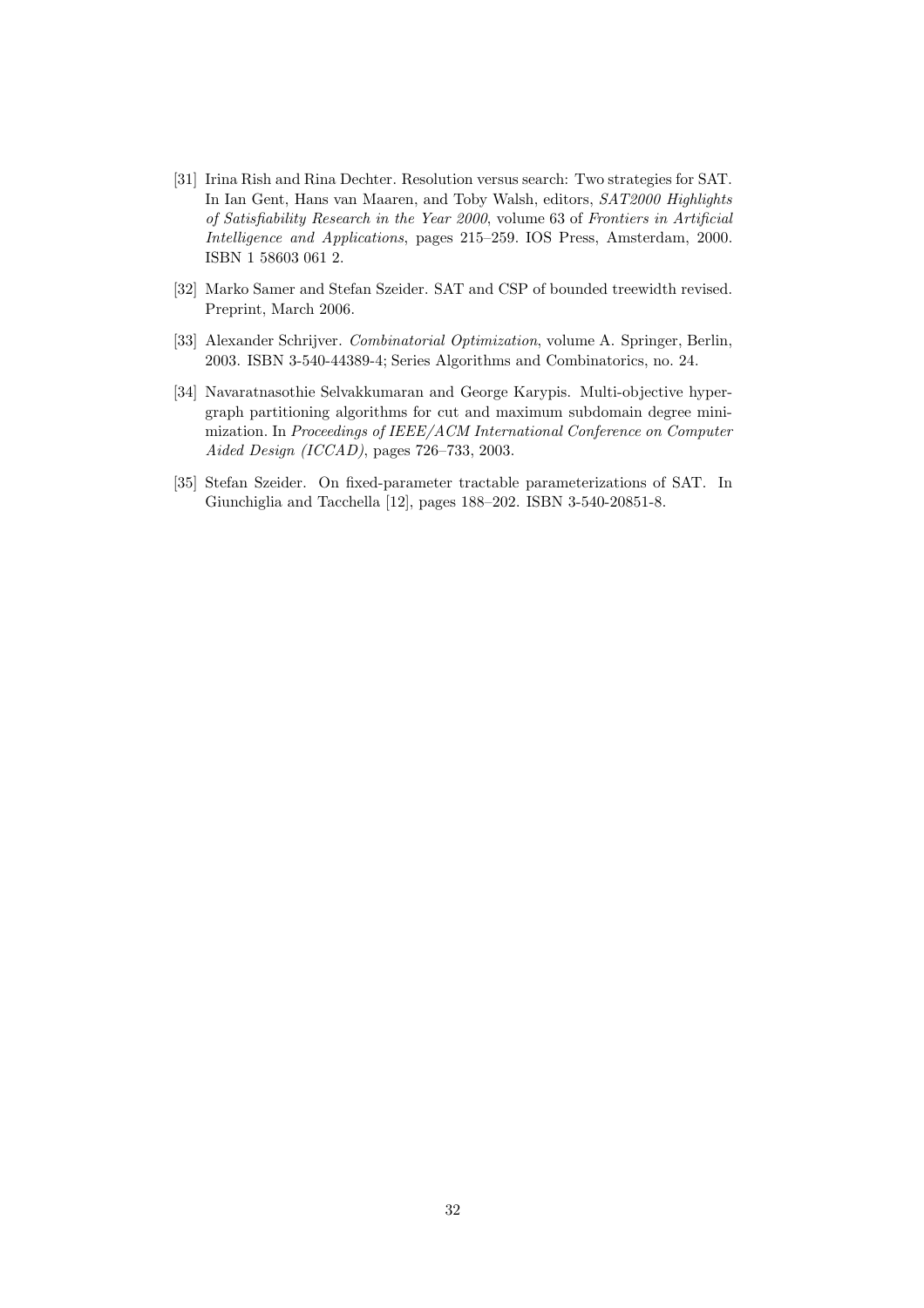Table 2: Data for various large benchmarks (connamacher, hoonsang/vis-bmc, ezfact, and kexu/frb from SAT04 competition; ferry and pyhala-braun from SAT03 competition; and longmult from www.cs.cmu.edu/~modelcheck/bmc/). Data for reduction  $r_1$  is left out in case  $r_0 = r_1$  on the benchmark.

| benchmark                                                                           | $\boldsymbol{r}$ | #var  | #cls  | E(vig) | E(cvg)  | E(cg)   | $E(\text{rg})$ | E(srg)  |
|-------------------------------------------------------------------------------------|------------------|-------|-------|--------|---------|---------|----------------|---------|
| connm-sat04-941                                                                     | $r_0$            | 1132  | 14011 | 15330  | 830448  | 41184   | 41184          | 41184   |
| connm-sat04-944                                                                     | $r_0$            | 1200  | 14892 | 16296  | 880416  | 43776   | 43776          | 43776   |
| connm-sat04-947                                                                     | $r_0$            | 1192  | 14506 | 15884  | 853776  | 42624   | 42624          | 42624   |
|                                                                                     |                  |       |       |        |         |         |                |         |
| dekker-sat04-989                                                                    | $r_0$            | 19183 | 57574 | 54115  | 2061130 | 1038870 | 997466         | 995946  |
| dekker-sat04-989                                                                    | $r_1$            | 19183 | 35380 | 49747  | 862617  | 430085  | 419927         | 418409  |
| gigamax-sat04-984                                                                   | $r_0$            | 9561  | 25554 | 24489  | 253274  | 130757  | 113920         | 112129  |
| gigamax-sat04-984                                                                   | $r_1$            | 9561  | 23573 | 23830  | 226372  | 117687  | 103157         | 102086  |
| luckyS-sat04-990                                                                    | $r_0$            | 8209  | 24063 | 23599  | 442899  | 225558  | 209272         | 207494  |
| luckyS-sat04-990                                                                    | $r_1$            | 8209  | 23076 | 23527  | 430409  | 219312  | 204110         | 202346  |
| philo-sat04-988                                                                     | $r_0$            | 12679 | 37946 | 35679  | 883718  | 447190  | 419815         | 418929  |
| philo-sat04-988                                                                     | $r_1$            | 12679 | 22508 | 33092  | 347202  | 181741  | 175756         | 175302  |
| rcnum-sat04-987                                                                     | $r_0$            | 25421 | 76360 | 70429  | 2508643 | 1265350 | 1209473        | 1204849 |
| rcnum-sat04-987                                                                     | $r_1$            | 25421 | 50627 | 65740  | 1067756 | 551416  | 533577         | 529344  |
|                                                                                     |                  |       |       |        |         |         |                |         |
| ezfact-sat04-788                                                                    | $r_0$            | 3008  | 19358 | 11631  | 931274  | 517911  | 436294         | 435581  |
| ezfact-sat04-788                                                                    | $r_1$            | 3008  | 19356 | 11631  | 931201  | 517868  | 436268         | 435567  |
| ezfact-sat04-789                                                                    | r <sub>0</sub>   | 3007  | 19107 | 11428  | 1010079 | 557294  | 475792         | 474671  |
| ezfact-sat04-789                                                                    | $r_1$            | 3007  | 19107 | 11428  | 1010079 | 557294  | 475792         | 474671  |
| ferry-sat03-378                                                                     | $r_0$            | 2812  | 19478 | 27203  | 460922  | 116093  | 100060         | 99960   |
| ferry-sat03-378                                                                     | $r_1$            | 2812  | 16758 | 26436  | 354436  | 68290   | 66520          | 66464   |
| ferry-sat03-379                                                                     | $r_0$            | 2737  | 18946 | 26462  | 448173  | 112912  | 97318          | 97218   |
| ferry-sat03-379                                                                     | $r_1$            | 2737  | 16291 | 25695  | 344467  | 66377   | 64657          | 64601   |
|                                                                                     |                  |       |       |        |         |         |                |         |
| $frb65-sat04-873$                                                                   | $r_0$            | 780   | 24086 | 24021  | 1569495 | 43752   | 39462          | 39462   |
| frb65-sat04-874                                                                     | $r_0$            | 780   | 24066 | 24001  | 1560060 | 43712   | 39422          | 39422   |
|                                                                                     |                  |       |       |        |         |         |                |         |
| longmult08                                                                          | $r_0$            | 3552  | 8638  | 9520   | 312152  | 159857  | 152740         | 146566  |
| longmult08                                                                          | $r_1$            | 3552  | 7274  | 8253   | 222910  | 113794  | 108127         | 104407  |
| longmult10                                                                          | $r_0$            | 4566  | 11364 | 12461  | 396113  | 202881  | 193620         | 185904  |
| longmult10                                                                          | $r_1$            | 4566  | 10072 | 11260  | 306132  | 156422  | 148533         | 143409  |
| longmult12                                                                          | $r_0$            | 5660  | 14330 | 15638  | 483542  | 247681  | 236116         | 226850  |
| longmult12                                                                          | $r_1$            | 5660  | 13110 | 14503  | 393370  | 201114  | 190843         | 184291  |
| pyhala-sat03-1543<br>7038<br>22221<br>17785<br>351475<br>158036<br>186751<br>162490 |                  |       |       |        |         |         |                |         |
| pyhala-sat03-1543                                                                   | $r_0$<br>$r_1$   | 7038  | 22090 | 17785  | 345791  | 183924  | 159794         | 155347  |
|                                                                                     |                  |       | 22221 |        |         |         |                |         |
| pyhala-sat03-1544                                                                   | $r_0$            | 7038  |       | 17785  | 351475  | 186751  | 162490         | 158036  |
| pyhala-sat03-1544                                                                   | $r_1$            | 7038  | 22090 | 17785  | 345791  | 183924  | 159794         | 155347  |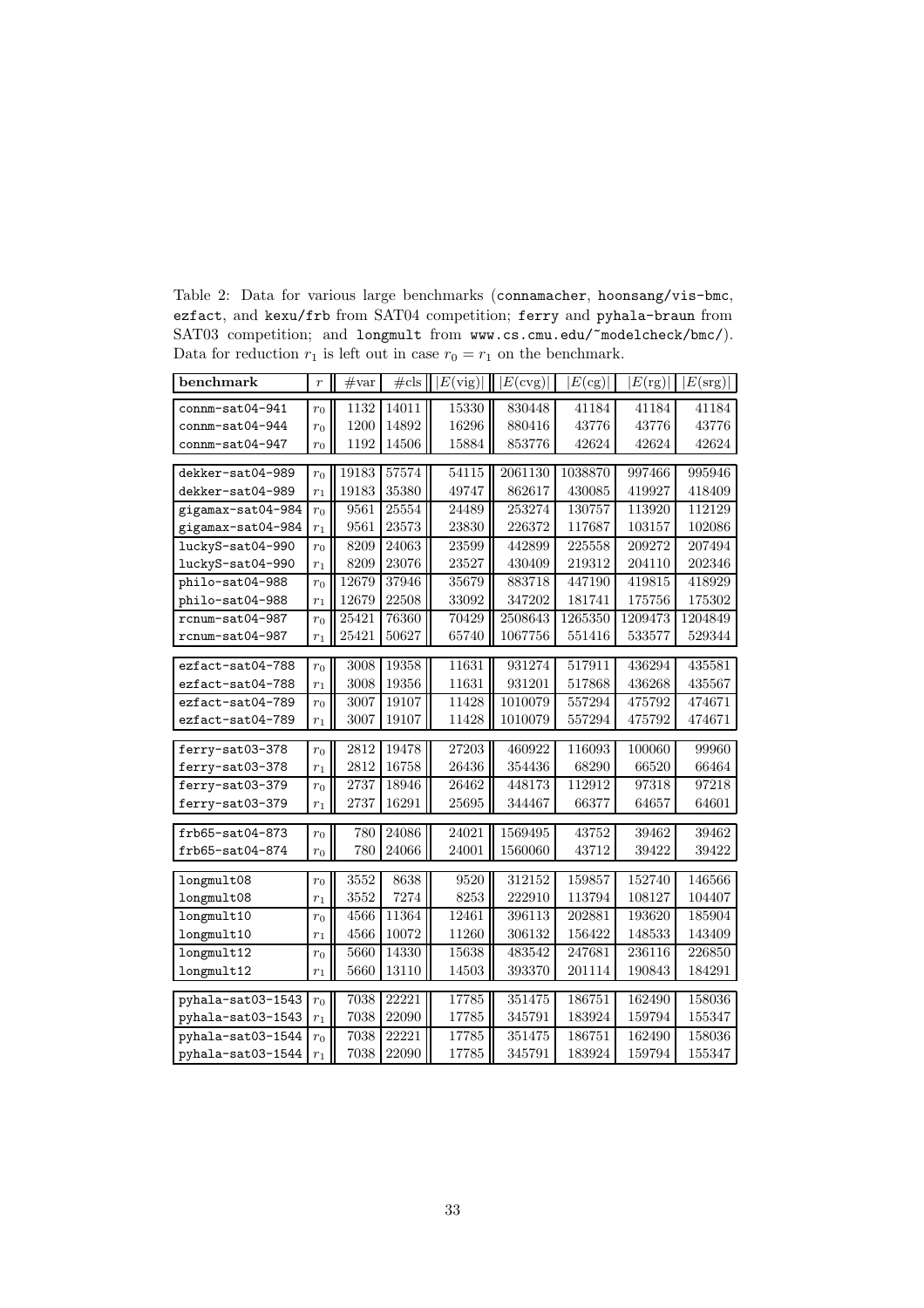Table 3: Upperbounds of the treewidth for various small benchmarks (addm and hwb from SAT03 competition; bridge fault, dubois, phole, parity and pret from www.satlib.org; and lksat and unif from SAT04 competition). Data for reduction  $r_1$  is left out in case  $r_0 = r_1$  on the benchmark. For each benchmark the best upperbound for the variable-based graph and the best upperbound for the clause-based graphs is shown in bold.

|                    |                      |                | $\mathrm{vig}(F)$ |          | $\mathrm{cvg}(F)$        |      | cg(F)                    |      | rg(F)                        |          | srg(F)                   |
|--------------------|----------------------|----------------|-------------------|----------|--------------------------|------|--------------------------|------|------------------------------|----------|--------------------------|
| benchmark          | $\boldsymbol{r}$     | mdfi           | gfi               | mdfi     | gfi                      | mdfi | gfi                      | mdfi | gfi                          | mdfi     | gfi                      |
| $addm-4-4$         | $r_0$                | 46             | 46                | 164      | 159                      | 202  | 161                      | 207  | 175                          | 210      | 170                      |
| $addm-4-4$         | $r_1$                | 46             | 45                | 186      | 168                      | 202  | 162                      | 196  | 172                          | $225\,$  | 166                      |
| $addm-5-5$         | $r_0$                | 94             | 76                | 351      |                          | 390  | -                        | 412  | $\qquad \qquad \blacksquare$ | 335      |                          |
| $addm-5-5$         | $r_{1}$              | 94             | 76                | 351      | $\blacksquare$           | 390  | $\overline{a}$           | 370  | $\blacksquare$               | 335      | $\overline{\phantom{0}}$ |
| bf1355-075         |                      | 35             | 31                | 282      | 245                      | 357  | 226                      | 386  | 244                          | 261      | 207                      |
| bf1355-075         | $r_{\rm 0}$<br>$r_1$ | 40             | 30                | 277      | 215                      | 266  | 207                      | 254  | 191                          | 277      | 169                      |
| bf1355-638         | $r_0$                | 53             | 45                | 313      | 248                      | 391  | 255                      | 374  | 250                          | 278      | 186                      |
| bf1355-638         | $r_1$                | 54             | 49                | 260      | 218                      | 285  | 210                      | 249  | 188                          | 258      | 181                      |
|                    |                      |                |                   |          |                          |      |                          |      |                              |          |                          |
| dubois050          | $r_0$                | $\overline{3}$ | 3                 | 11       | $\overline{11}$          | 11   | 9                        | 11   | 10                           | 11       | 10                       |
| dubois100          | $r_0$                | 3              | 3                 | 11       | 11                       | 11   | 9                        | 11   | 10                           | 11       | 10                       |
| hole8              | $r_0$                | 45             | 45                | 32       | 32                       | 8    | 8                        | 8    | 8                            | 8        | 8                        |
| hole9              | $r_0$                | 57             | 57                | 39       | 37                       | 9    | 9                        | 9    | 9                            | 9        | 9                        |
| hole10             | $r_0$                | 71             | 69                | 47       | 46                       | 10   | 10                       | 10   | 10                           | 10       | 10                       |
|                    |                      |                |                   |          |                          |      |                          |      |                              |          |                          |
| hwb-as.sat03-1607  | $r_0$                | 30             | 34                | 249      | 209                      | 316  | 258                      | 286  | 234                          | 306      | 209                      |
| hwb-as.sat03-1608  | $r_0$                | 30             | 31                | 265      | 231                      | 279  | 272                      | 280  | 232                          | 302      | 229                      |
| 1ksat-n900-936     | $r_0$                | 449            | 442               | 2159     | $\overline{\phantom{a}}$ | 1745 | ÷,                       | 1741 | $\overline{\phantom{a}}$     | 1749     | ÷                        |
| 1ksat-n900-936     | $r_{1}$              | 452            | 443               | 2154     | $\equiv$                 | 1681 | $\overline{a}$           | 1704 | $\frac{1}{2}$                | 1690     |                          |
| lksat-n900-937     | $r_0$                | 436            | 438               | 2134     | $\overline{\phantom{a}}$ | 1702 | -                        | 1705 | $\overline{\phantom{a}}$     | 1705     | $\overline{\phantom{0}}$ |
| lksat-n900-937     | $r_1\,$              | 436            | 433               | $2147\,$ | ÷,                       | 1680 | -                        | 1660 | $\overline{a}$               | 1665     | ÷                        |
| 1ksat-n900-938     | $r_0$                | 436            | ÷,                | 2176     | $\overline{\phantom{0}}$ | 1719 | -                        | 1728 | $\blacksquare$               | 1711     | ÷                        |
| lksat-n900-938     | $r_1$                | 436            | 442               | 2150     | $\overline{\phantom{a}}$ | 1681 | $\overline{a}$           | 1696 | $\frac{1}{2}$                | 1682     | $\overline{\phantom{0}}$ |
| $par16-1-c$        | $r_0$                | 23             | 19                | 195      | 167                      | 423  | 288                      | 191  | 284                          | 191      | 283                      |
| $par16-1-c$        | $r_1$                | 23             | 19                | 195      | 163                      | 423  | 286                      | 191  | 293                          | 191      | 283                      |
| par16-2-c          | $r_{\rm 0}$          | 22             | 21                | 191      | 167                      | 477  | 292                      | 191  | 284                          | 207      | 282                      |
| $par16-2-c$        | $r_1$                | 22             | 21                | 191      | 163                      | 477  | $\overline{a}$           | 191  | 284                          | 207      | 281                      |
|                    |                      |                |                   |          |                          |      |                          |      |                              |          |                          |
| pret60-25          | $r_0$                | 9              | 4                 | 19<br>19 | 19<br>19                 | 23   | 19                       | 23   | 19<br>27                     | 23<br>27 | 19                       |
| pret150-25         | $r_0$                | 12             | 12                |          |                          | 23   | 23                       | 27   |                              |          | 27                       |
| unif-as.sat04-31   | $r_0$                | 282            | 276               | 1284     | $\overline{\phantom{a}}$ | 957  | $\overline{\phantom{0}}$ | 969  | $\overline{\phantom{0}}$     | 969      | ÷                        |
| $unif-as.sat04-32$ | $r_0$                | 275            | 273               | 1325     | $\overline{\phantom{a}}$ | 967  | $\overline{\phantom{0}}$ | 967  | $\overline{\phantom{a}}$     | 967      |                          |
| unif-as.sat04-33   | $r_0$                | 275            | 270               | $1305\,$ | ÷,                       | 969  | $\overline{\phantom{0}}$ | 957  | $\frac{1}{2}$                | 957      | ÷,                       |